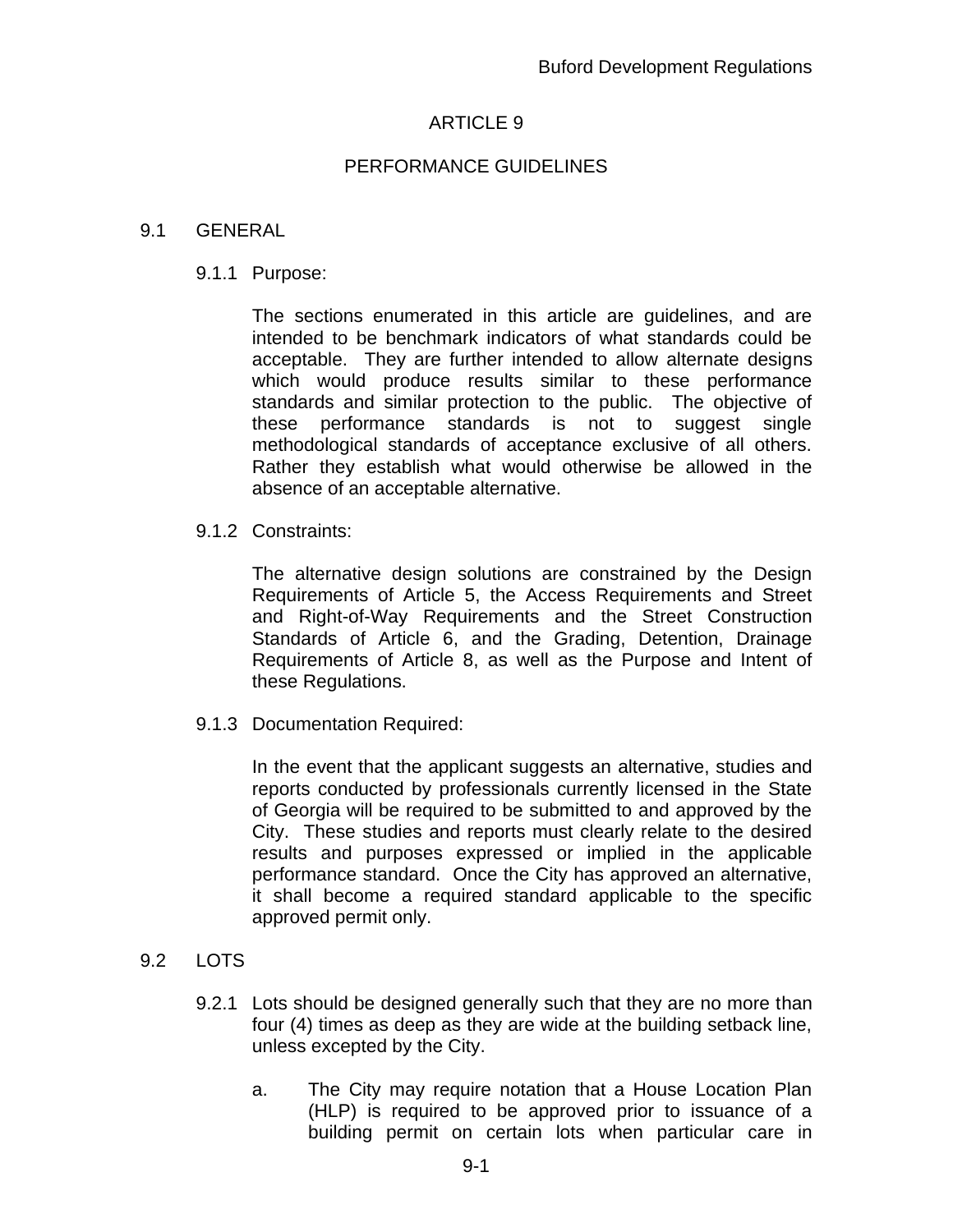locating the house or other improvements will be necessary. Such lots include, but are not limited to:

- (1) a lot which presents particular or unusual difficulties for a builder to meet minimum required building setbacks;
- (2) a lot upon which is located an easement of unusual configuration;
- (3) a lot containing floodplain but upon which no fill or other encroachment into the floodplain is anticipated at the time the Final Plat is filed;
- (4) a lot upon which is located all or a part of a storm water detention facility;
- (5) a lot upon which is located a buffer which was required by the Zoning Ordinance as a condition of zoning approval;
- (6) all duplex lots; and
- (7) all lots within, or partially within, the Chattahoochee River Corridor, or containing a River Corridor Tributary Buffer Zone.
- b. The City may require notation that a Residential Drainage Plan (RDP) is required to be approved prior to issuance of a building permit on certain lots where additional (site specific) engineering will be necessary to properly grade the lot or locate the building or other improvements. Such lots include, but are not limited to:
	- (1) a lot containing floodplain where fill or other encroachment into the floodplain is planned or reasonably expected;
	- (2) a lot containing severe topographic features indicating the building site; and
	- (3) a lot containing a drainage easement with a pipe discharge or other facilities, or flow characteristics which may adversely affect the location of a building or other site improvements.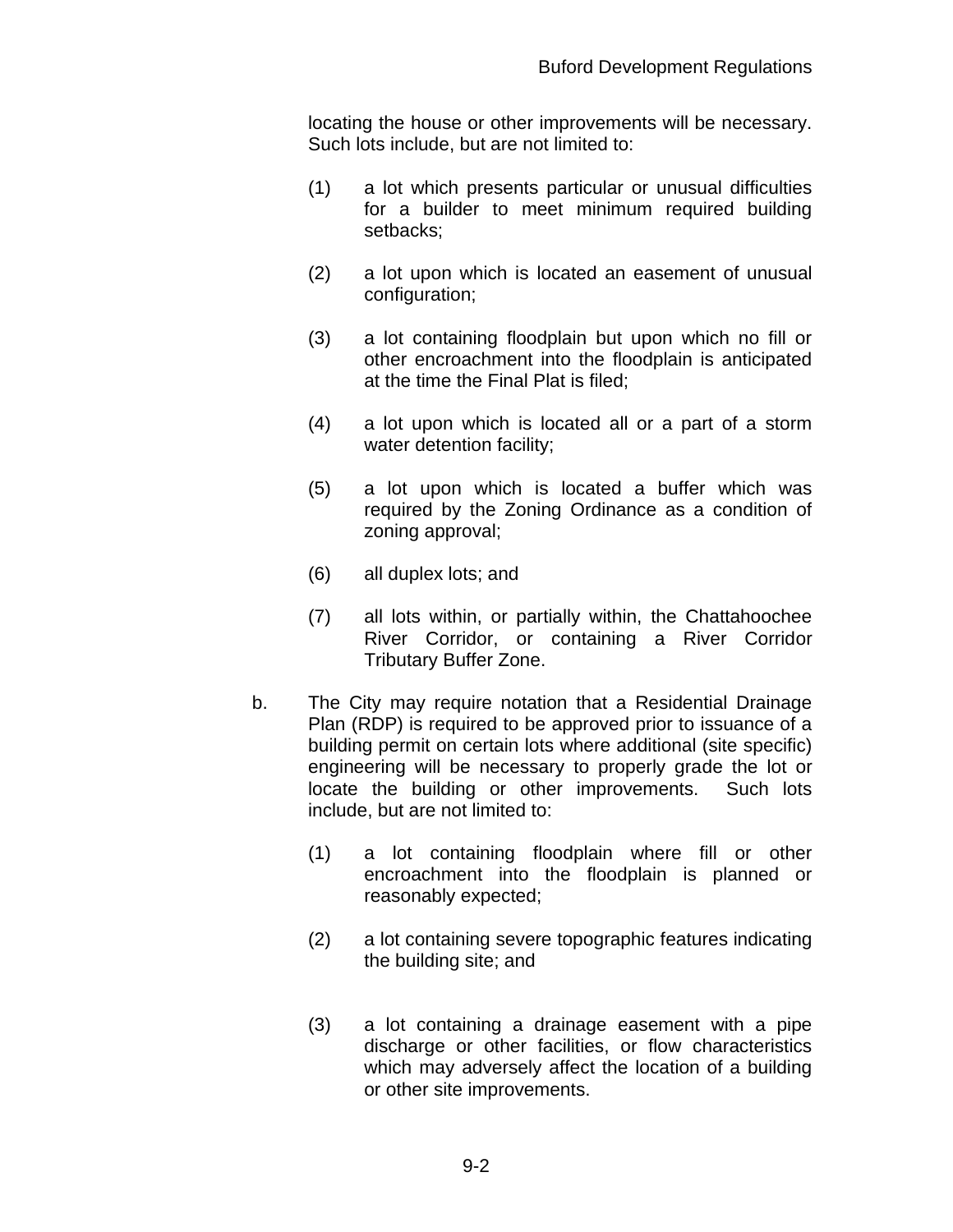- c. The City may require notation that a Residential Drainage Study (RDS) is required to be approved prior to issuance of a building permit on certain lots where particular attention to site grading will be necessary, but formal engineering is not needed. Such an RDS is conducted in the field where the effect of the site grading must be accomplished with adequate care so as not to create a drainage problem on neighboring property.
- 9.2.2 Side lot lines generally should be at right angles (90 degrees) to straight street lines or radial to curved street lines as much as practical. Side lot lines should be radial to the radius points of all cul-de-sacs. Variations of more than ten (10) degrees shall require approval of the City, but shall be approved when appropriate to the reasonable lotting pattern of the subdivision, efficient use of the land relative to topographic conditions, or provision of improved building sites over those which would result without variation of the side lot lines.
- 9.2.3 Corner lots shall be sufficiently larger so that they have the same width between minimum side setback lines as an interior lot, but in no case shall more than seventy-five (75) feet between side setback lines on a corner lot be required.

# 9.3 BLOCKS

- 9.3.1 The length, widths, and shapes of blocks shall be determined with regard to:
	- a. Provision of adequate building sits suitable to the special needs of the type of use contemplated.
	- b. Application zoning requirements as to lot size and dimensions.
	- c. Needs for convenient access, circulation, control, and safety of street traffic.
	- d. Limitations and opportunities of topography.
- 9.3.2 In blocks over one thousand (1,000) feet long, the City may, when existing or proposed pedestrian circulation patterns or public gathering places so justify, require pedestrian ways or pedestrian access easements, as appropriate, through the block.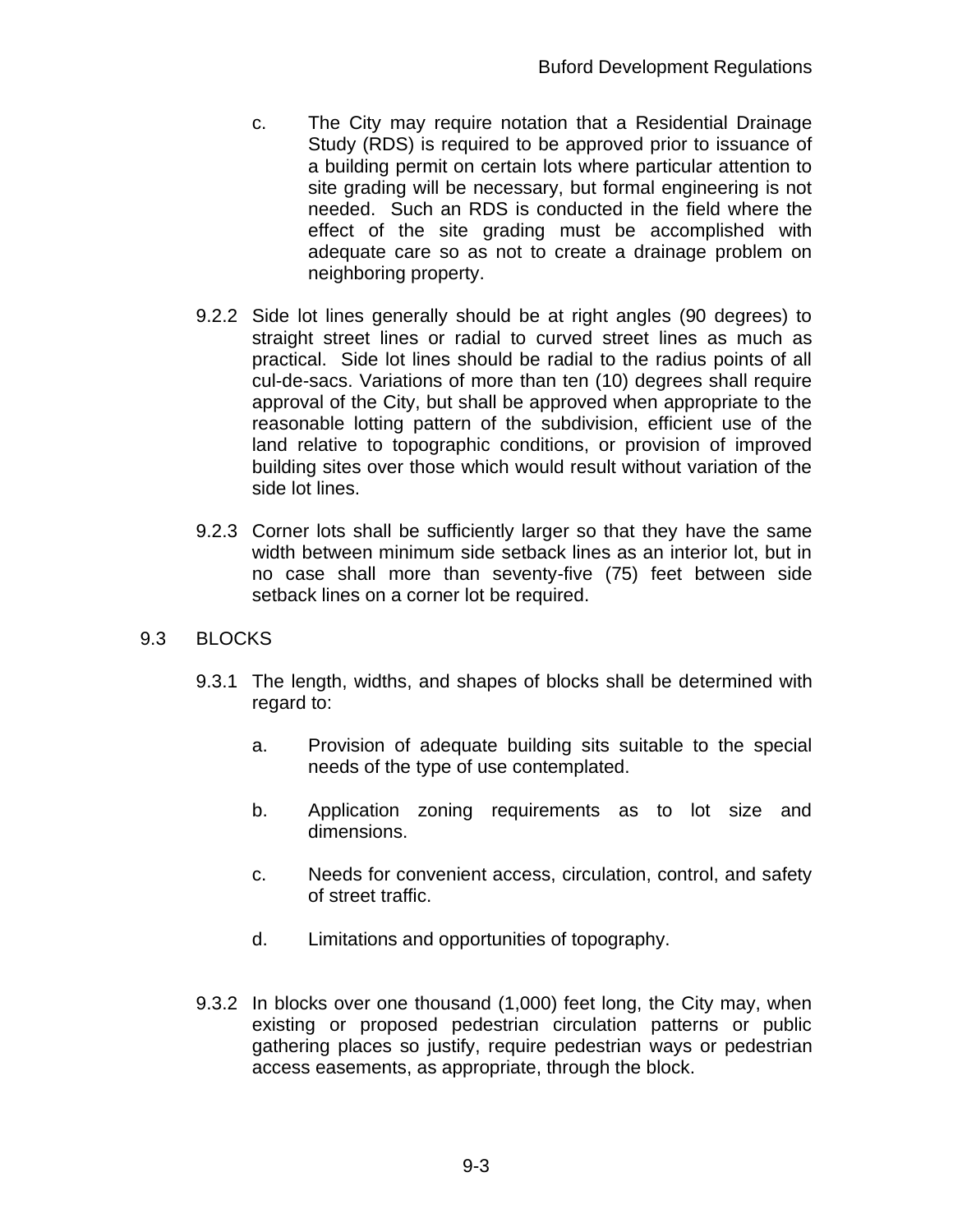# 9.4 ACCESS

A maximum number of two hundred (200) residential dwelling units shall be allowed to be constructed with only one (1) street outlet on an existing public street. If a second access to an existing public road is not available or, in the opinion of the City, could induce non-residential traffic through the development, a single entrance may be allowed if designed with a traffic signal and/or sufficient right-of-way and improvements to provide a protected left-turn lane, subject to the approval of the City Engineer.

# 9.5 ROADWAY DESIGN

- 9.5.1 Street Grades and Design Speeds:
	- a. Minimum grade for all local and minor collector streets shall be one and one-half (1.5) percent. Minimum grades for all major collector and arterial streets shall conform to Georgia DOT practice.
	- b. Minimum grade of less than one and one-half (1.5) percent on a local street may be approved by the City, based on adequate engineering designs, where at least one and onehalf (1.5) percent cannot reasonably be achieved due to topographical limitations imposed by the land. In such cases, a record drawing and such computations as necessary shall be provided after construction to establish that the street will drain in accordance with these Regulations. Street sections where unacceptable pooling, excessive spread at catch basins or other hazardous conditions occur shall be reconstructed or otherwise improved to eliminate such conditions.
	- c. Minimum vehicle design speeds and maximum grades allowable in the City of Buford by street classification shall be as shown in Table 9-A.
	- d. Maximum grade on any cul-de-sac turnaround shall be six (6) percent.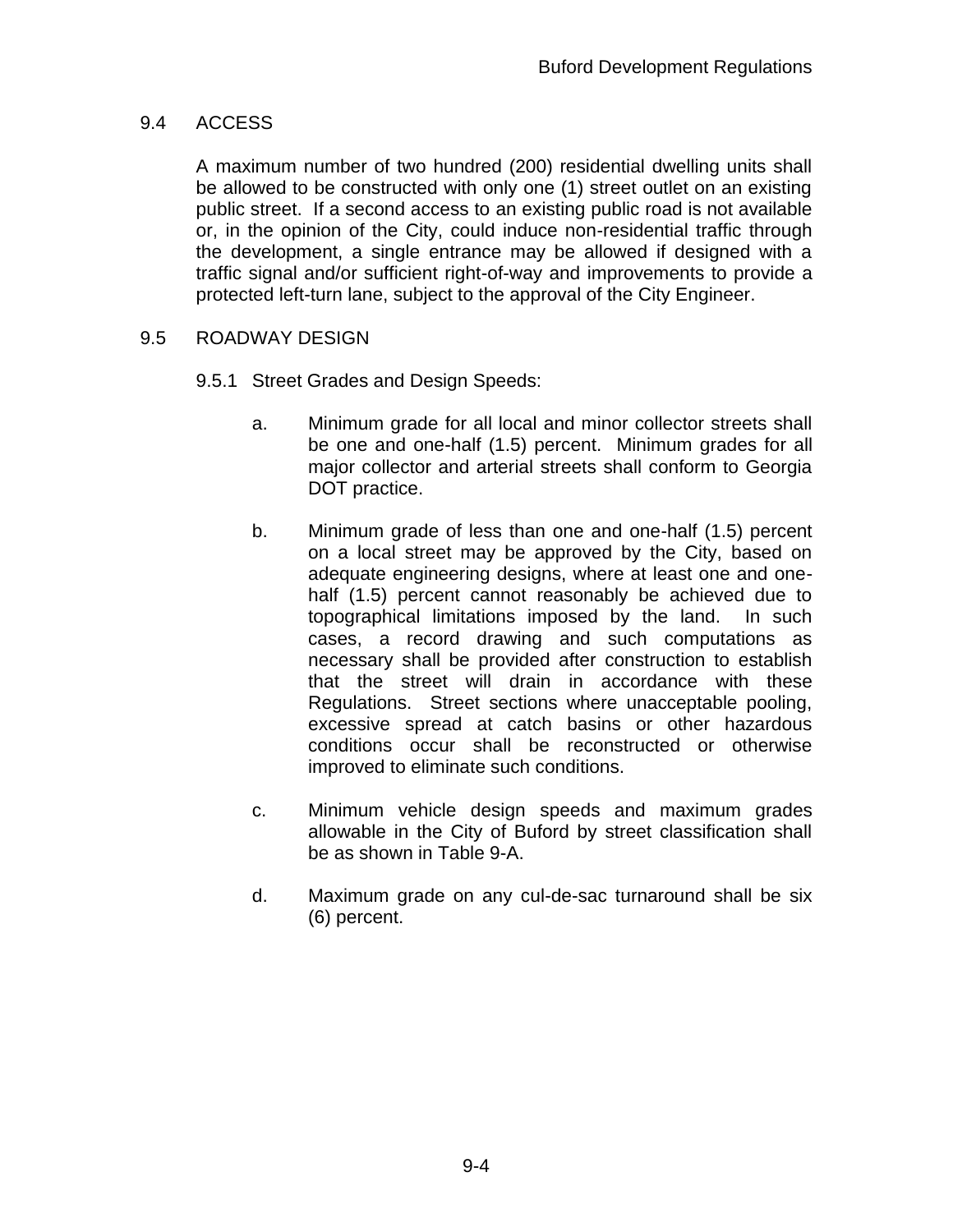# TABLE 9-A

# MINIMUM DESIGN SPEEDS AND MAXIMUM GRADES

| STREET CATEGORY           | <b>MAXIMUM GRADE</b> | <b>DESIGN SPEED</b> |
|---------------------------|----------------------|---------------------|
| <b>Principal Arterial</b> | 6%                   | 60 MPH              |
| <b>Major Arterial</b>     | 8%                   | <b>50 MPH</b>       |
| <b>Minor Arterial</b>     | 10%                  | 40 MPH              |
| <b>Major Collector</b>    | 10%                  | 40 MPH              |
| <b>Minor Collector</b>    | 10%                  | <b>30 MPH</b>       |
| Local                     | 15% *                | 20 MPH              |
|                           |                      |                     |

**\*** Grades between 12% and 14% shall not exceed a length of one hundred and fifty (150) feet and shall require an "as graded" survey prior to the installation of the curb or utilities. The distance shall be measured as the tangent length between points of curvature.

### 9.5.2 Vertical Street Alignment:

- a. All changes in street profile grades having an algebraic difference greater than one (1) percent shall be connected by a parabolic curve having a minimum length (L) equal to the product of the algebraic difference between the grades in percent (A) and the design constant (K) assigned to the street according to its category (i.e.,  $L = KA$ ).
- b. Constant (K) values are shown in the Table 9-B for both desirable and minimum acceptable ("hardship") conditions. In all cases, the "desirable" value shall be used, unless it cannot be achieved due to topographic conditions beyond the developer's control. In such hardship situations, the City may approve a lesser value to the extent required by the hardship situation, but in no event less than the value shown in the table as "minimum".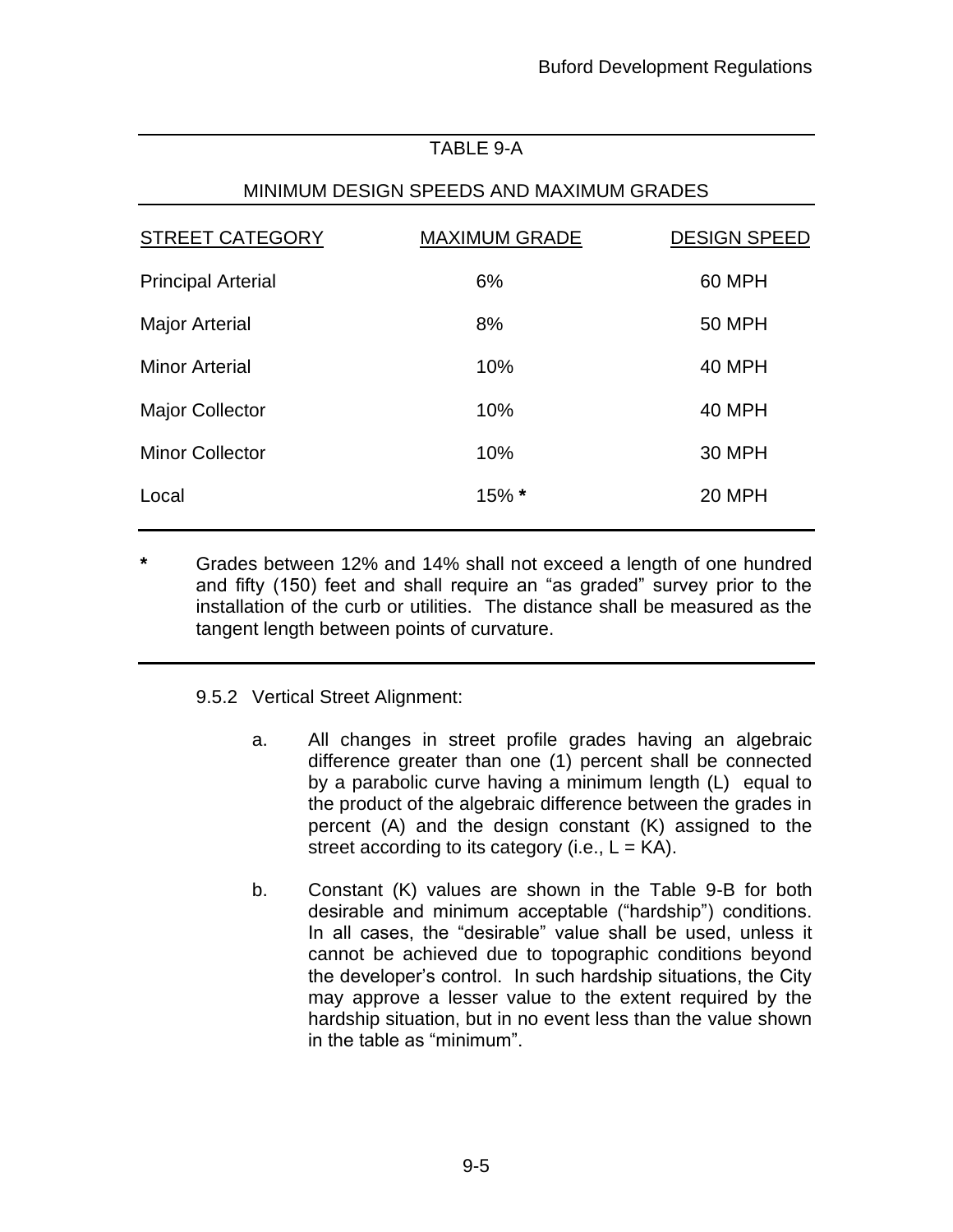# TABLE 9-B

## CONSTANT (K) VALUES FOR VERTICAL CURVES

| <b>STREET CATEGORY</b>    | <b>MINIMUM</b> | <b>CREST CURVES</b><br><b>DESIRABLE</b> | <b>MINIMUM</b> | <b>SAG CURVES</b><br><b>DESIRABLE</b> |
|---------------------------|----------------|-----------------------------------------|----------------|---------------------------------------|
| <b>Principal Arterial</b> | 200            | 320                                     | 125            | 155                                   |
| <b>Major Arterial</b>     | 100            | 170                                     | 80             | 110                                   |
| <b>Minor Arterial</b>     | 55             | 80                                      | 55             | 70                                    |
| <b>Major Collector</b>    | 55             | 80                                      | 55             | 70                                    |
| <b>Minor Collector</b>    | 30             | 30                                      | 35             | 35                                    |
| Local                     | 10             | 10                                      | 20             | 20                                    |

#### 9.5.3 Horizontal Street Alignment:

a. All new streets shall adhere to the following standards governing horizontal curvature and super-elevation:

|                                                                                                                                          | TABLE 9-C                               |                                                 |
|------------------------------------------------------------------------------------------------------------------------------------------|-----------------------------------------|-------------------------------------------------|
|                                                                                                                                          | <b>HORIZONTAL CURVES</b>                |                                                 |
| <b>STREET CATEGORY</b>                                                                                                                   | <b>MINIMUM</b><br>RADIUS (FT)           | <b>MAXIMUM</b><br>SUPER-ELEVATION               |
| <b>Principal Arterial</b><br><b>Major Arterial</b><br><b>Minor Arterial</b><br><b>Major Collector</b><br><b>Minor Collector</b><br>Local | 1333<br>833<br>560<br>560<br>300<br>120 | 0.06<br>0.06<br>0.04<br>0.04<br>$0.04*$<br>0.00 |

\* No super-elevation will be allowed on Minor Collectors internal to residential subdivisions.

> b. Super-elevation for horizontal curves shall be calculated utilizing the following formula: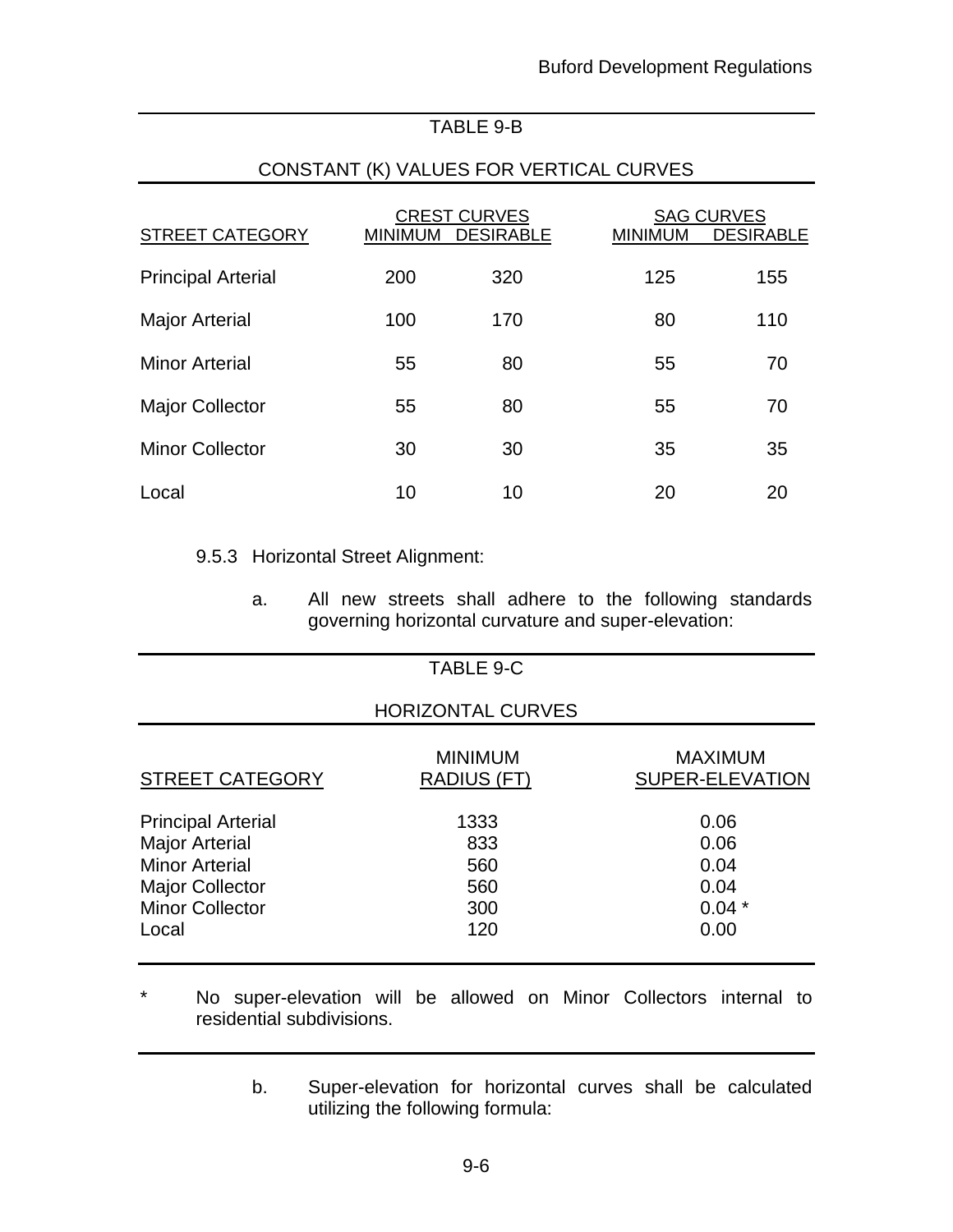| $R =$ minimum radius of curve<br>$R =$<br>$\rm v^2$<br>$15(e + f)$ | $v =$ vehicle design speed, (MPH)<br>$e$ = rate of super-elevation<br>(decimal of a foot rise per<br>foot of roadway width)<br>$f = side$ friction factor, as follows: |     |                 |    |
|--------------------------------------------------------------------|------------------------------------------------------------------------------------------------------------------------------------------------------------------------|-----|-----------------|----|
| Vehicle Design Speed (v)                                           | 30                                                                                                                                                                     | 40  | 50              | 60 |
| Side Friction Factor (f)                                           | .16                                                                                                                                                                    | .15 | $\overline{14}$ | 12 |

- c. Widening section along existing streets shall be designed reflecting existing curvature and super-elevation, if any, unless the existing street has been included in a specific design by the County or Georgia DOT which calls for different standards, in which case the project will be coordinated with the overall design.
- d. Super-Elevation Runoff:

Roadway edge curves shall be provided for tangent runout (bringing edge from a normal crown to centerline elevation) and super-elevation runoff (from the end of tangent runout to the point of design super-elevation) in accordance with design standards of the Georgia DOT or other professional engineering standards.

e. Tangents and Compound Curves:

Between reverse horizontal curves, there shall be not less than the minimum centerline tangents shown in Table 9-D unless otherwise specified by the Georgia DOT Compound radii curves are prohibited. At least the "desirable" length shall be provided unless hardship conditions of topography or property configuration will not allow lengths greater than those shown as "minimum". For compound circular curves, the ratio of the flatter radius to the sharper radius shall not exceed one and one-half (1.5) to one (1).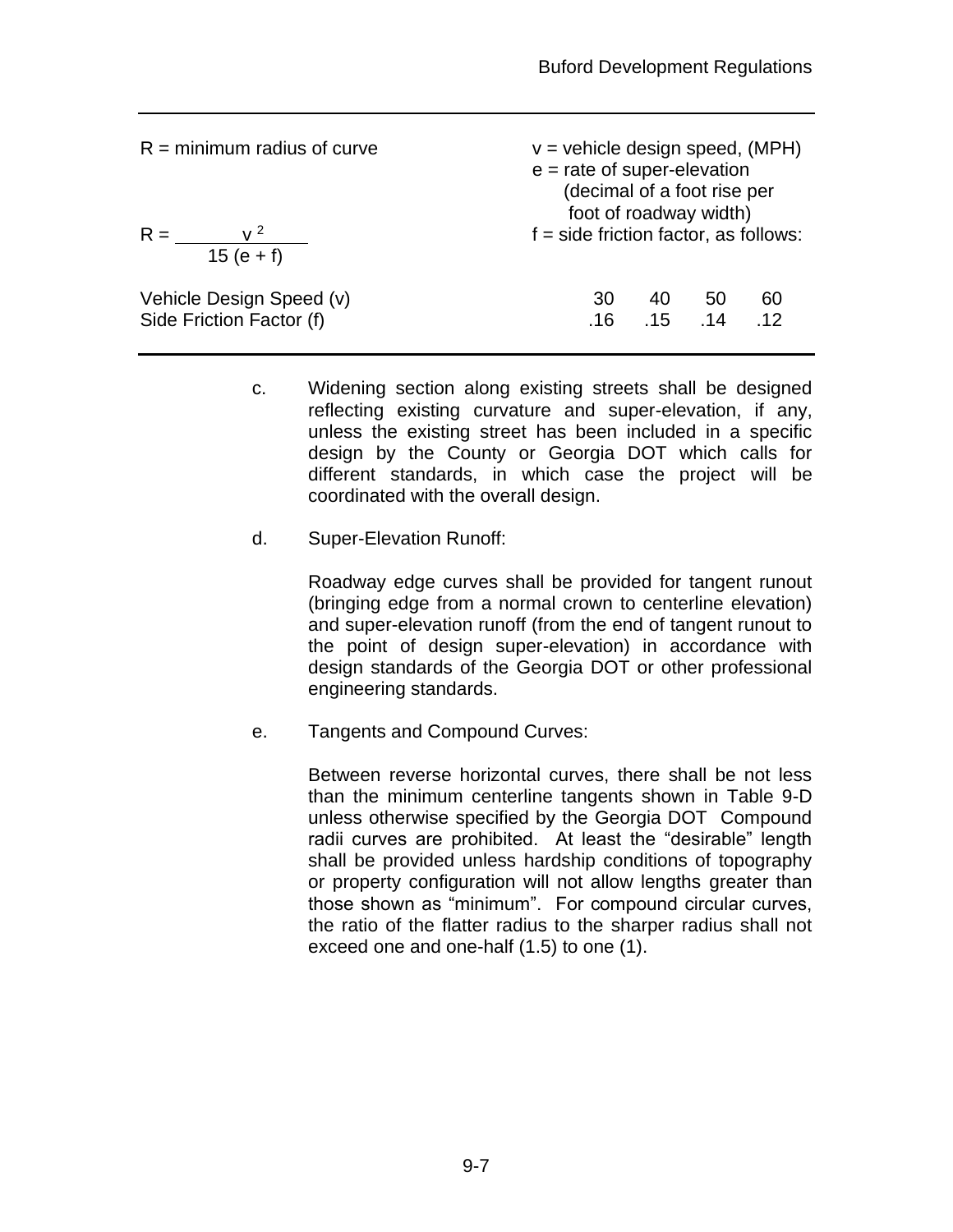### TABLE 9-D

#### TANGENTS

| <b>STREET CATEGORY</b>    | <b>MINIMUM</b><br><b>TANGENT LENGTH</b> | <b>DESIRABLE</b><br><b>TANGENT LENGTH</b> |
|---------------------------|-----------------------------------------|-------------------------------------------|
| <b>Principal Arterial</b> | 150                                     | 180 Feet                                  |
| <b>Major Arterial</b>     | 125                                     | 150 Feet                                  |
| <b>Minor Arterial</b>     | 100                                     | 120 Feet                                  |
| <b>Major Collector</b>    | 100                                     | 120 Feet                                  |
| <b>Minor Collector</b>    | 75                                      | 90 Feet                                   |
| Local                     | 50                                      | 60 Feet                                   |

NOTE: Minimum tangents are based on the distance traveled in 1.7 seconds at the design speed for each category of street. Desirable length is based on distance traveled in 2.0.

- 9.5.4 Horizontal and Vertical Clearances:
	- a. Horizontal Clearances:
		- (1) A shoulder of no less than eleven (11) feet from the back of curb or edge of pavement, appropriately graded and having gentle slopes of not more than one-half (½) inch per foot and rounded crosssectional design shall be maintained along all streets. Beyond the shoulder but within the right-of-way, slopes shall not exceed one (1) foot of rise for each two (2) feet of horizontal distance on a cut slope, and one foot of fall for each three (3) feet of horizontal distance on a fill slope.
		- (2) Along all public streets, a clear zone shall be provided for a minimum distance of six (6) feet from back of curb or edge of pavement wherein nothing may be located above ground except traffic/street signs and yielding mail boxes. The clear zone shall be clear of all unyielding objects such as trees, or unyielding signs, structures around mail boxes, utility poles, light poles, and any other fixed objects that might severely damage an out-of-control vehicle.
		- (3) At selected locations, such as the outside of a sharp curve, a wider clear zone with greater horizontal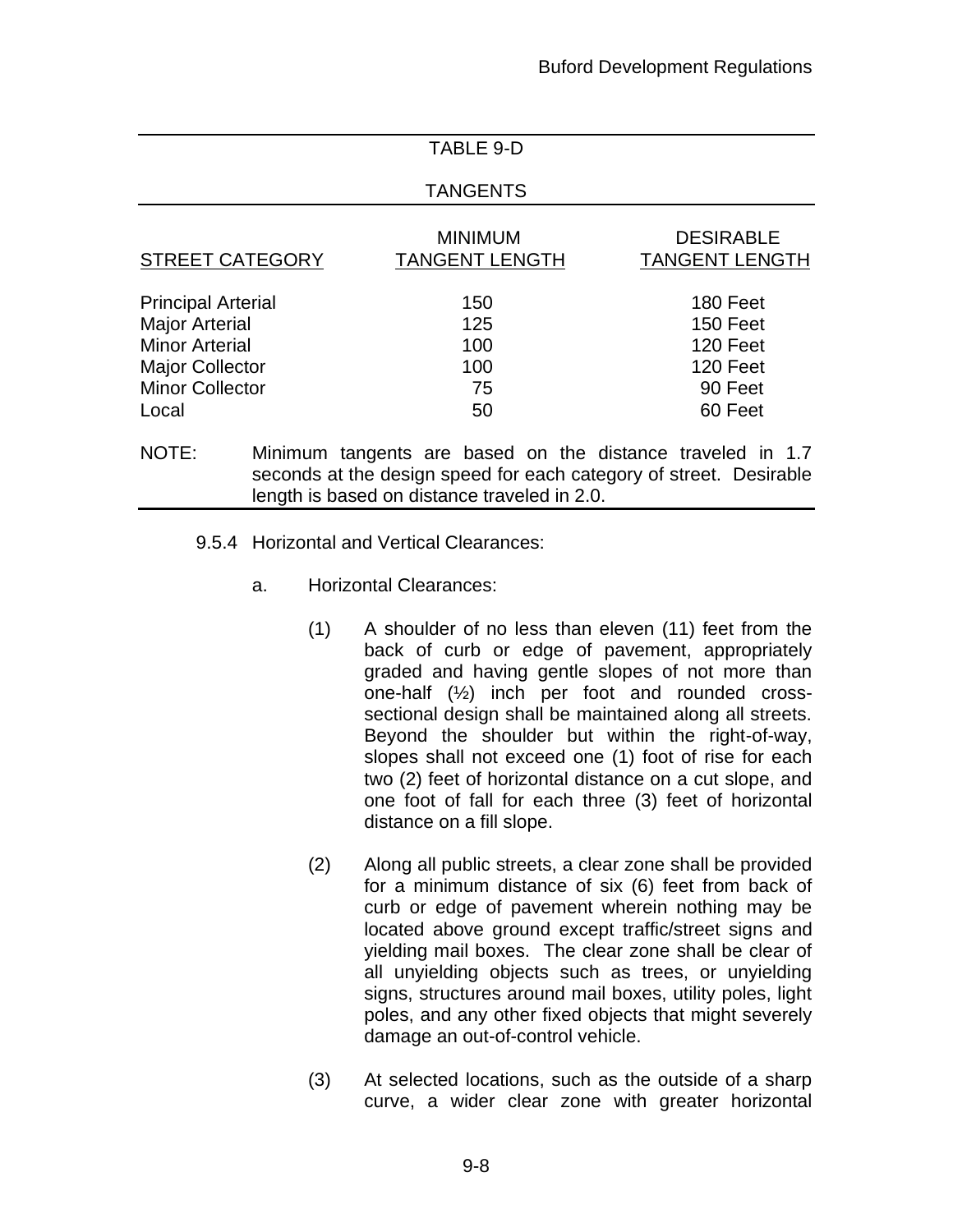clearances provided to any roadside obstruction may be required.

b. Vertical Clearances:

Vertical clearance at underpasses shall be at least fourteen and one-half (14.5) feet over the entire roadway width.

#### 9.6 STREET INTERSECTIONS

9.6.1 Angle of Intersection:

Intersections shall generally be at right angles and shall not be at an angle of less than eighty five (85) degrees unless approved by the City, nor less than eighty (80) degrees unless the intersection is signalized in which case the angle of the intersection may be reduced subject to the review and approval of the City.

9.6.2 Maximum Grade

Street intersection should be designed with a flat grade wherever possible, but in no case should the grade exceed two (2) percent in normal situations (or four (4) percent in topographical hardship situations on local streets).

- 9.6.3 Intersection Approaches: Horizontal Alignment
	- a. New local streets which approach an intersection with a street in a category higher than itself on a horizontal curve having a centerline radius less than one hundred and forty (140) feet shall provide a tangent section of roadway at least thirty (30) feet long. Minor collectors approaching an intersection with a major thoroughfare on a horizontal curve having a centerline radius of less than five hundred and fifty (550) feet shall also provide the thirty (30) foot tangent section. The tangent length shall be measured along the centerline of the street, from the right-of-way line of the intersecting street, extended to the point of tangency with the centerline of the curve section.
	- b. New major thoroughfares shall provide tangent sections at intersections with streets in equal or higher categories as needed too provide adequate stopping distances at their design speeds.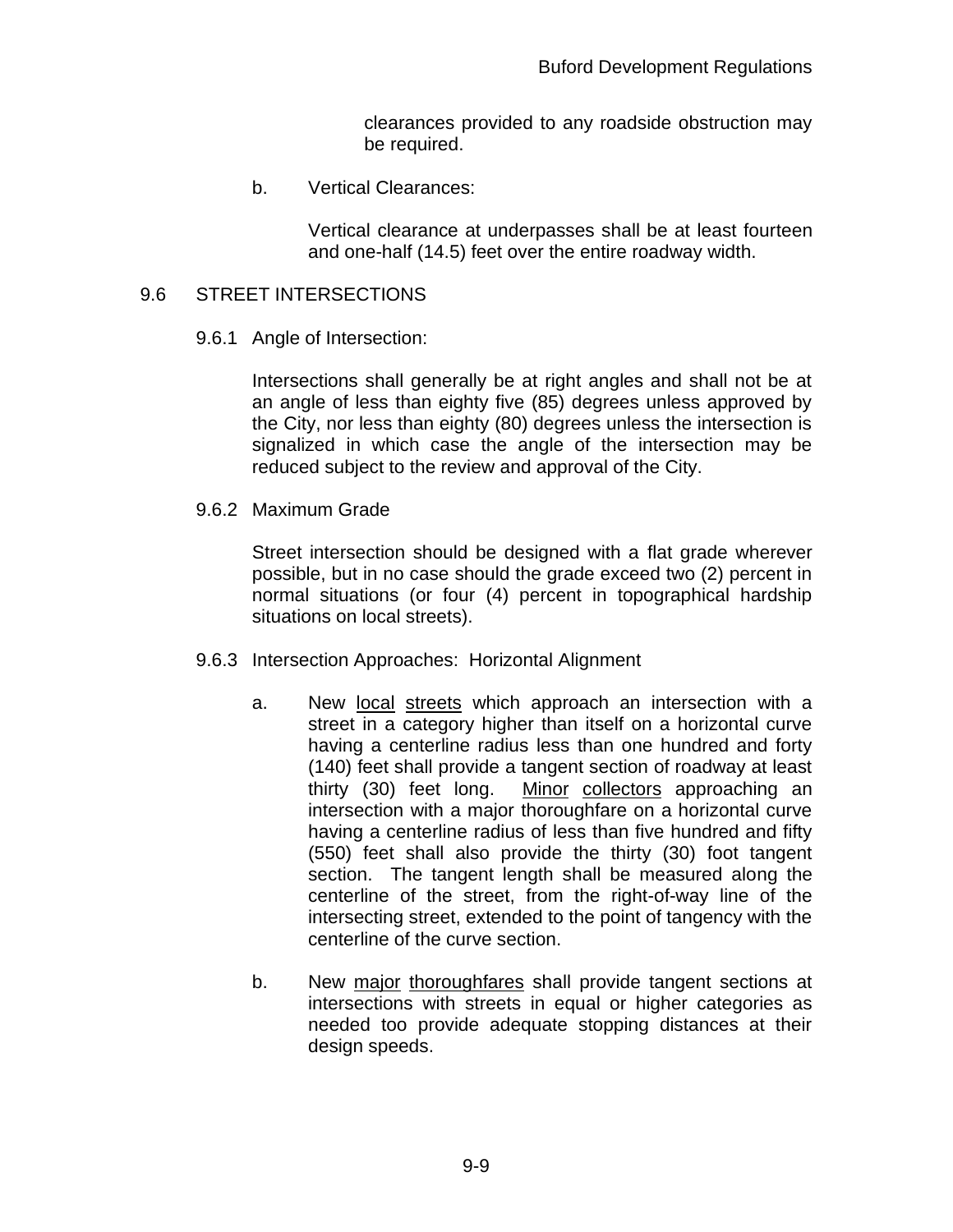- 9.6.4 Intersection Approaches: Vertical Alignment:
	- a. For intersections with local or minor collector streets, a leveling of the street at a grade not exceeding two (2) percent shall be provided but no level approach distance is required for streets approaching at less than seven (7) percent, and a minimum twenty-five (25) foot level approach distance shall be provided for streets approaching at a grade of seven (7) percent or more. (See Standard Drawings.)
	- b. As a street approaches an intersection with a major thoroughfare, there shall be a suitable leveling of the street at a grade not exceeding two (2) percent and for a distance not less than the following minimums:

| TABLE 9-E                                    |                                              |  |
|----------------------------------------------|----------------------------------------------|--|
| APPROACH DISTANCES AT MAJOR INTERSECTIONS    |                                              |  |
| <b>APPROACHING</b><br><b>STREET CATEGORY</b> | <b>MINIMUM APPROACH</b><br><b>DISTANCE *</b> |  |
| <b>Principal Arterial</b>                    | 100 Feet                                     |  |
| <b>Major Arterial</b>                        | 100 Feet                                     |  |
| <b>Minor Arterial</b>                        | 100 Feet                                     |  |
| <b>Major Collector</b>                       | 75 Feet                                      |  |
| <b>Minor Collector</b>                       | 75 Feet                                      |  |
| Local                                        | 50 Feet                                      |  |

**\*** Distance of the approach is measured from edge of pavement of the intersecting street to the point of curvature in the approaching street.

9.6.5 Intersection Radii:

Intersection radii for roadways measured at back of curb and for the right-of-way lines shall be as follows. For intersecting streets of different classification, the large radii shall be provided. In all cases, adequate right-of-way shall be provided to maintain a minimum of eleven (11) feet from back-of-curb. Larger radii may be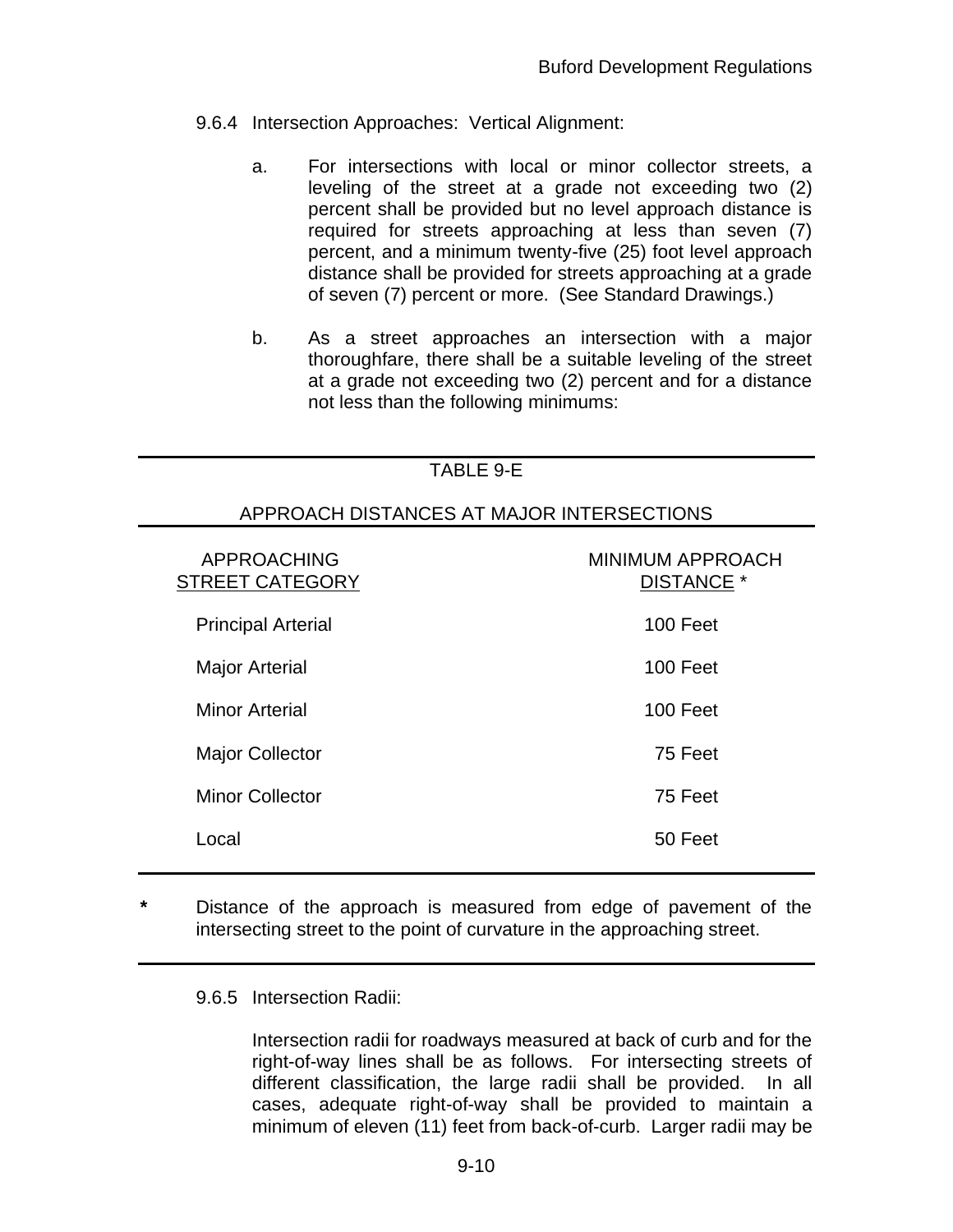| <b>TABLE 9-F</b>               |                  |  |  |
|--------------------------------|------------------|--|--|
| <b>INTERSECTION RADII</b>      |                  |  |  |
| <b>ROADWAY</b><br><b>RADII</b> | $R-O-W$<br>RADII |  |  |
| 40 Feet                        | 20 Feet          |  |  |
| 40 Feet                        | 20 Feet          |  |  |
| 25 Feet                        | 9 Feet           |  |  |
| 40 Feet                        | 20 Feet          |  |  |
| 20 Feet                        | 9 Feet           |  |  |
| 25 Feet                        | 11 Feet          |  |  |
| 40 Feet                        | 25 Feet          |  |  |
|                                |                  |  |  |

required for streets intersecting at angles less than ninety (90) degrees.

# **\*** Intersecting right-of-way lines may be joined by an arc having the minimum radius shown, or by a miter which cuts across the right-of-way lines connecting the points where the required radius would have otherwise been tangent.

9.6.6 Islands:

Islands in street intersections shall conform to the design requirements of the Standard Drawings. In no case shall anything in an island extend more than three (3) feet above the street grade within the right-of-way, except traffic regulatory devices and other infrastructure erected or approved by the City of Buford. No island shall be approved which contains less than one hundred (100) square feet.

- 9.6.7 Intersection Corner Sight Distance:
	- a. Intersections shall be designed with adequate corner sight distance for each street which approaches a street in an equal or higher street category (except an intersection of two local streets). Where necessary, backslopes shall be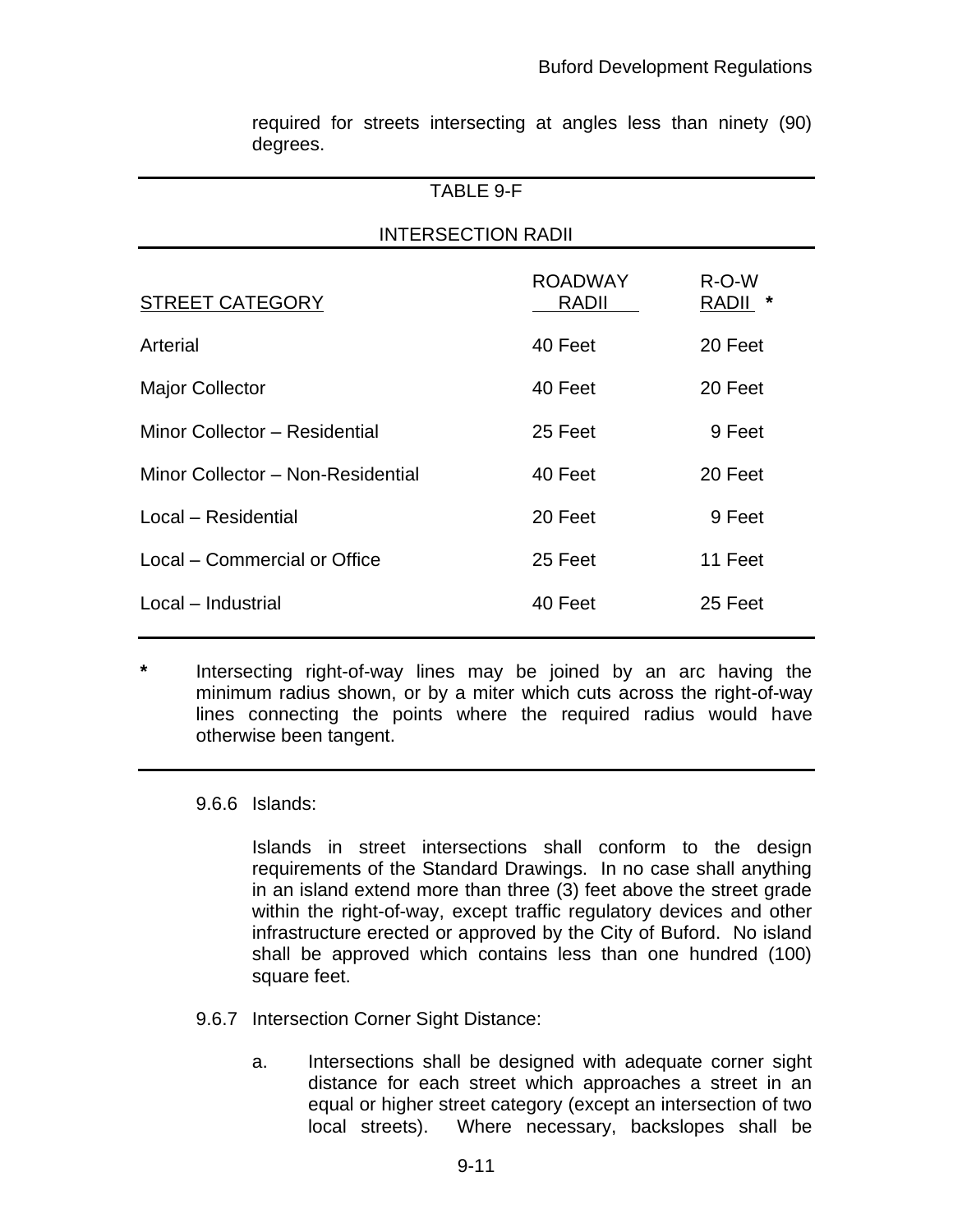flattened and horizontal or vertical curves lengthened to provide the minimum required sight distance.

- b. The minimum corner sight distance from the approaching street shall be equal to or exceed ten (10) times the regulated speed of the intersecting street, as measured from the center of the approaching street in both directions along the right-of-way line of the intersecting street. As an alternative, the minimum corner sight distance requirement may be calculated using AASHTO "Policy on Geometric Design of Highways and Streets", Chapter 9 (at-grade intersection), latest edition. The sight distance shall provide clear visibility of an object four (4) feet above the intersecting street viewed from the centerline of the approaching street at the right-of-way of the intersecting street, at a height of three and one-half (3.5) feet above the ground.
- 9.6.8 Obstructing Visibility at Intersections:

On any corner lot, within an area formed by the lot lines on the street sides of such lot and a line (miter) joining points on such lots lines located at a distance of twenty (20) feet from the point of their intersection, the following shall apply:

- a. There shall be no fence or wall or hedge higher than three (3) feet.
- b. There shall be no obstruction to vision, other than a post or column or tree (except standards erected by the City of Buford) not exceeding one (1) foot in greatest crosssectional dimension, between a height of three (3) feet and a height of fifteen (15) feet above the established grade of either of the intersecting streets.
- 9.6.9 Turning Lanes at Intersections:

Left turning lanes shall be provided on all new internal project streets approaching an intersection with a major thoroughfare, and may be required in other locations to meet traffic demand and safe operations. Right turning lanes may be required to meet traffic demands or safety concerns. When provided, turning lanes shall meet the following criteria:

a. Storage Length – A minimum of one hundred fifty (150) feet of storage length for turning lanes on any arterial roadway shall be used. A minimum of one hundred (100) feet of storage length for turning lanes on all collectors shall be used.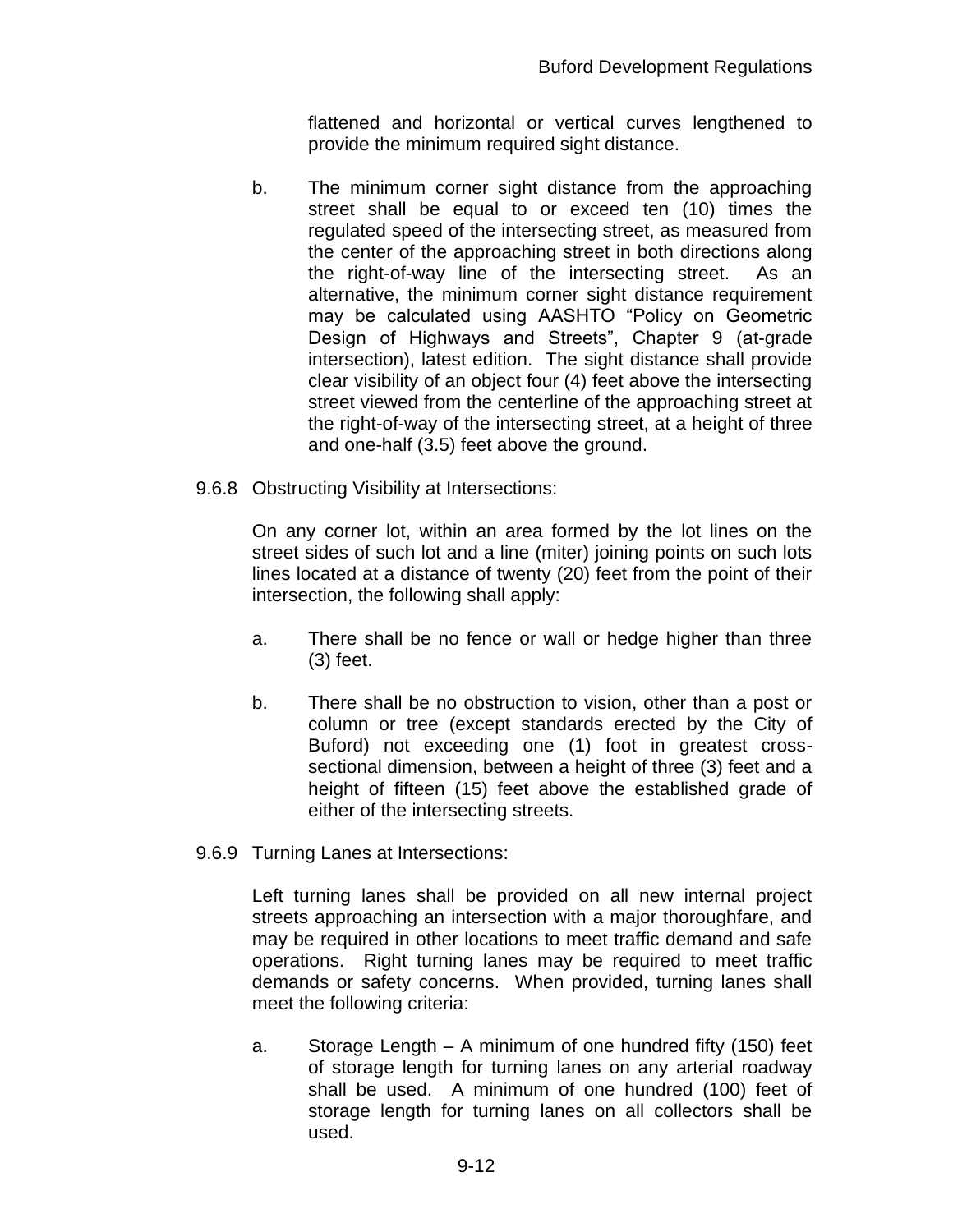- b. Taper Length The minimum taper length shall be fifty (50) feet.
- c. Left turning lanes from arterial roads shall be subject to longer storage lengths and tapers and as determined on a case by case basis.

#### 9.7 DRIVEWAY INTERSECTIONS

9.7.1 Angle and Improvements:

Driveways shall generally intersect streets at right angles. The portion of a driveway located within a public right-of-way shall be paved, if any. Driveways providing access to parking lots, which contain six (6) or more spaces, shall be paved in accordance with the parking lot requirements of the Zoning Ordinance.

- 9.7.2 Driveway Design Standards:
	- a. Driveways serving single-family detached or duplex residences may be no less than ten (10) feet wide at the right-of-way line and shall provide a radius to the back of curb or edge of pavement of the roadway of no less than five (5) feet. All other driveway curb cuts on public streets shall conform to the standards shown on the driveway details contained in the Standard Drawings, by land use type as follows:
		- (1) Driveway Detail 1 (32' Width, 25' Radius) for:
			- (a) Service Stations;
			- (b) Commercial Sites (over 80,000 square feet);
			- (c) Office/Institutional Complexes (over 100,000 square feet;
			- (d) Apartment/Condo Complexes (over 200 units); and,
			- (e) Mobile Home Complexes (over 200 lots).
		- (2) Driveway Detail 2 (28' Width, 25' Radius) for:
			- (a) Commercial Sites (80,000 square feet or less);
			- (b) Office/Institutional Complexes (100,000 square feet or less);
			- (c) Apartment/Condo Complexes (200 units or fewer); and,
			- (d) Mobile Home Complexes (200 units or fewer).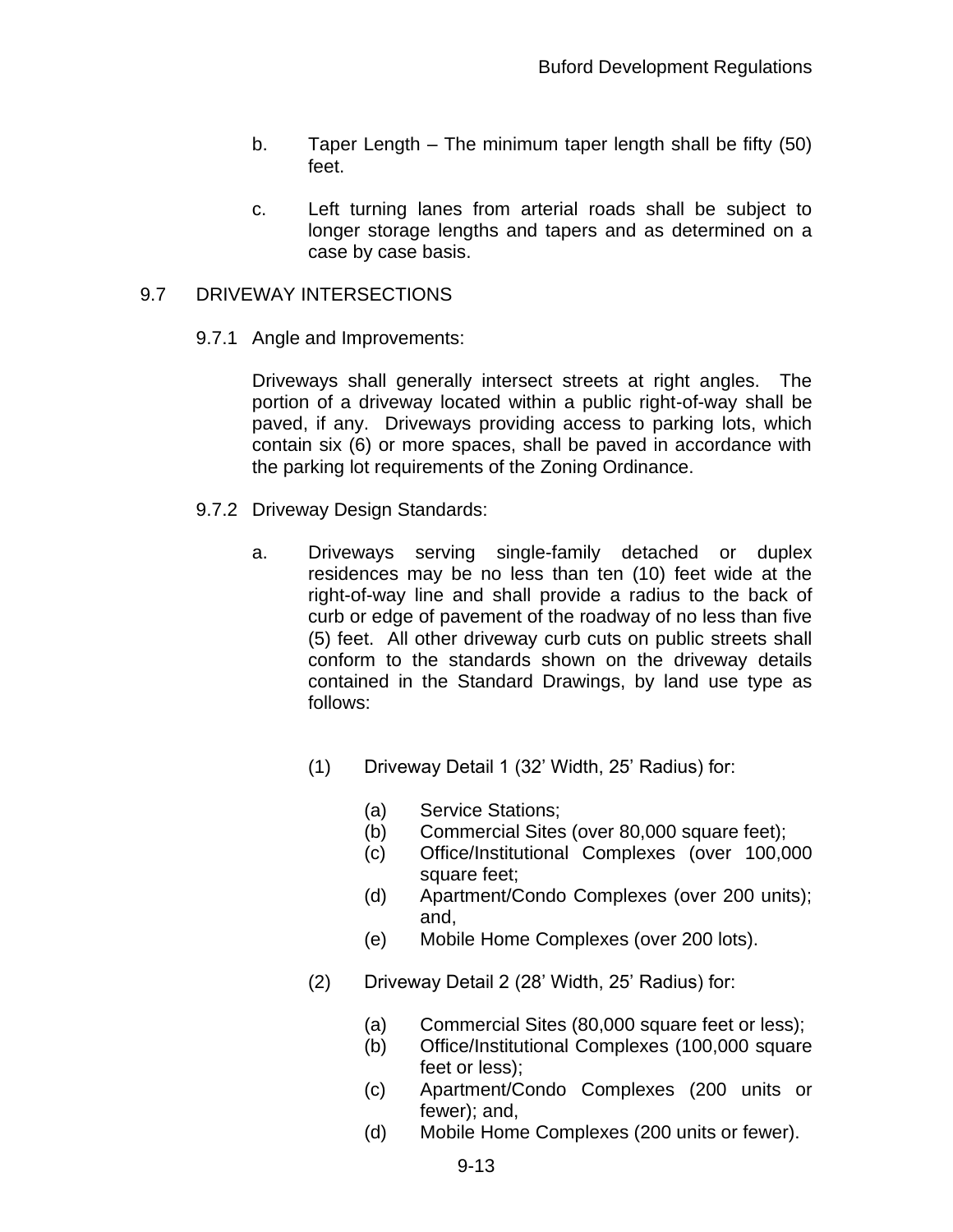- (3) Driveway Detail 3 (32' Width, 40' Radius) for:
	- (a) Industrial Sites
- (4) Driveway Detail 4 (Optional Design with Island) for:
	- (a) Private Commercial/Office Street Entrances;
	- (b) Private Entrances to Apartment/Condo Complexes (over 200 units); and,
	- (c) Private Entrances to Mobile Home Complexes (over 200 lots).
- b. All driveways and driveway curb cuts on State highways shall conform to Georgia DOT standards unless City requirements are more restrictive.
- 9.7.3 Auxiliary Lanes:

Along any arterial or collector street, a deceleration lane, acceleration lane, larger turning radius, traffic islands, or other devices or designs may be required to avoid specific traffic hazards created by the proposed driveway section unless extraordinary circumstances prevent such actions as determined by the Planning Director.

9.7.4 Corner Sight Distance:

All driveways approaching a minor collector or major thoroughfare shall provide adequate corner sight distance. The minimum corner sight distance from the driveway shall be equal to or exceed ten (10) times the regulated speed of the intersecting street, as measured from the center of the driveway in both directions along the right-of-way line of the intersecting street. As an alternative, the minimum corner sight distance requirement may be calculated using AASHTO "Policy on Geometric Design of Highways and Streets", Chapter 9 (at grade intersections), latest edition. The sight distance shall provide clear visibility of an object four (4) feet above the intersecting street viewed from the centerline of the driveway at the right-of-way line of the intersecting street, at a height of three and one-half (3.5) feet above the ground.

9.7.5 Separation and Spacing:

All driveways except those serving residential units on individual lots shall be recommended to meet the following criteria: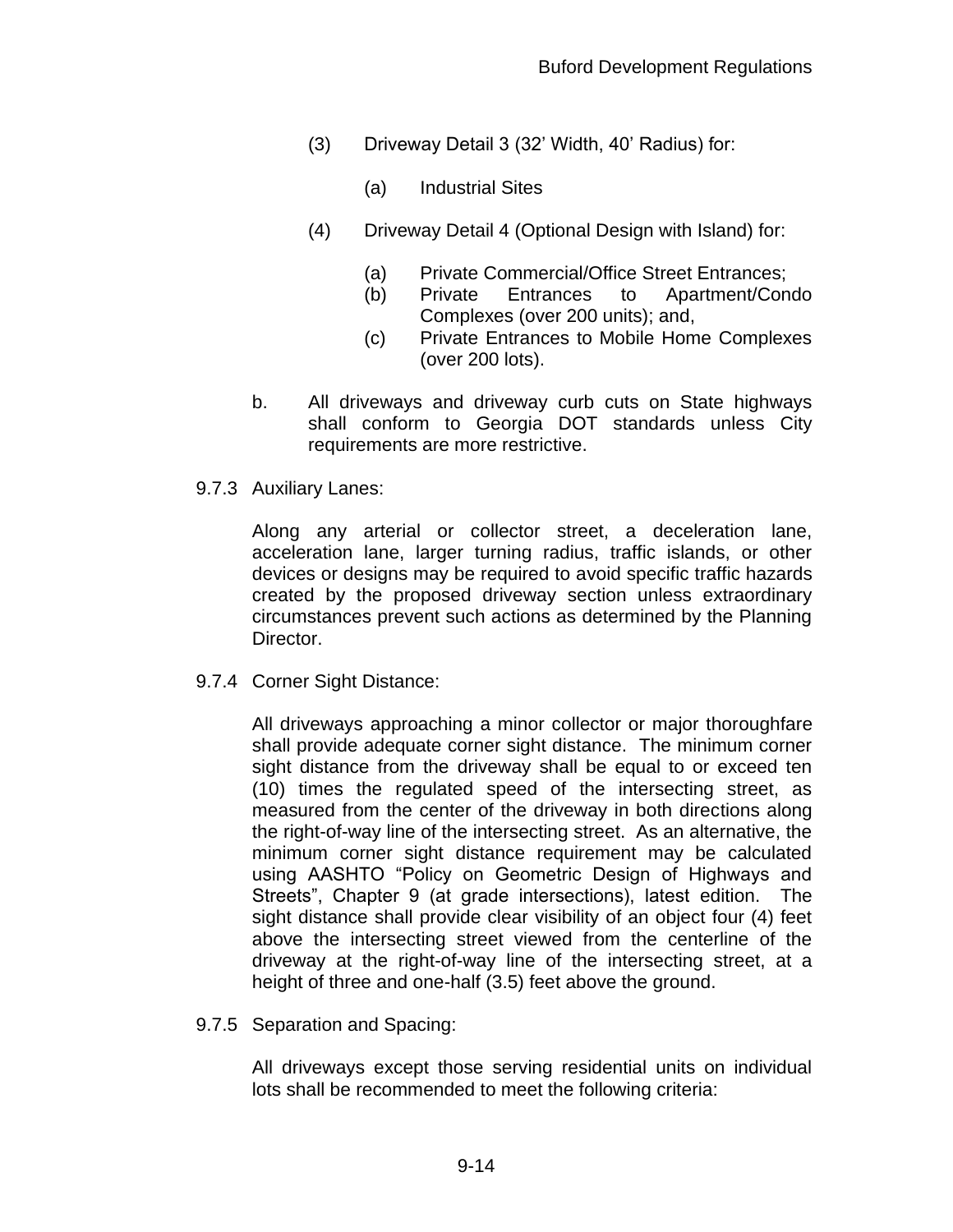- a. Minimum separation from a street intersection: one hundred (100) feet from centerline of driveway to nearest right-of-way line of the intersecting street, extended. For any driveway on a major thoroughfare having a centerline between one hundred (100) feet and two hundred (200) feet from the intersecting street right-of-way line, access restrictions may be imposed to avoid traffic hazards. Greater separation may be required for safe operation of a free-right lane, acceleration or deceleration lane, etc.
- b. Minimum separation between driveways along the same side of a major thoroughfare: one hundred (100) feet between centerline as measured along the roadway edge or back of curb.
- c. Whenever possible, proposed driveways along one side of a street shall coincide with existing or proposed driveways on the opposite side of such street.
- d. Maximum number of driveways serving a single project: one (1) for each four hundred (400) feet of property frontage, or fraction thereof per street, along a major thoroughfare. This is not meant to be a spacing standard only at expression of the total number of driveways that permitted serving a single project. Provided however, that Buford Highway/Highway 23 shall not be subject to the above guideline but shall be subject to the Buford Highway Masterplan duly adopted by the City of Buford and incorporated by reference herein.

# 9.8 STORMWATER DETENTION GUIDELINES

### 9.8.1 General:

- a. Stormwater detention facilities shall be designed so that their peak release rates, when combined with those of all detention bypass areas in the same basin, produce peak flow rates and flow velocities at the site's boundary line no greater than those which occurred at the same location for pre-developed conditions.
- b. The positive effects of stormwater management via on-site detention facilities diminish rapidly as the distance downstream from the point of discharge increases, and the smaller the facility's contribution is, as a percentage of the total runoff contributing to downstream flow, the shorter the distance downstream that the benefits are realized. Because of these limitations, on-site detention is effective at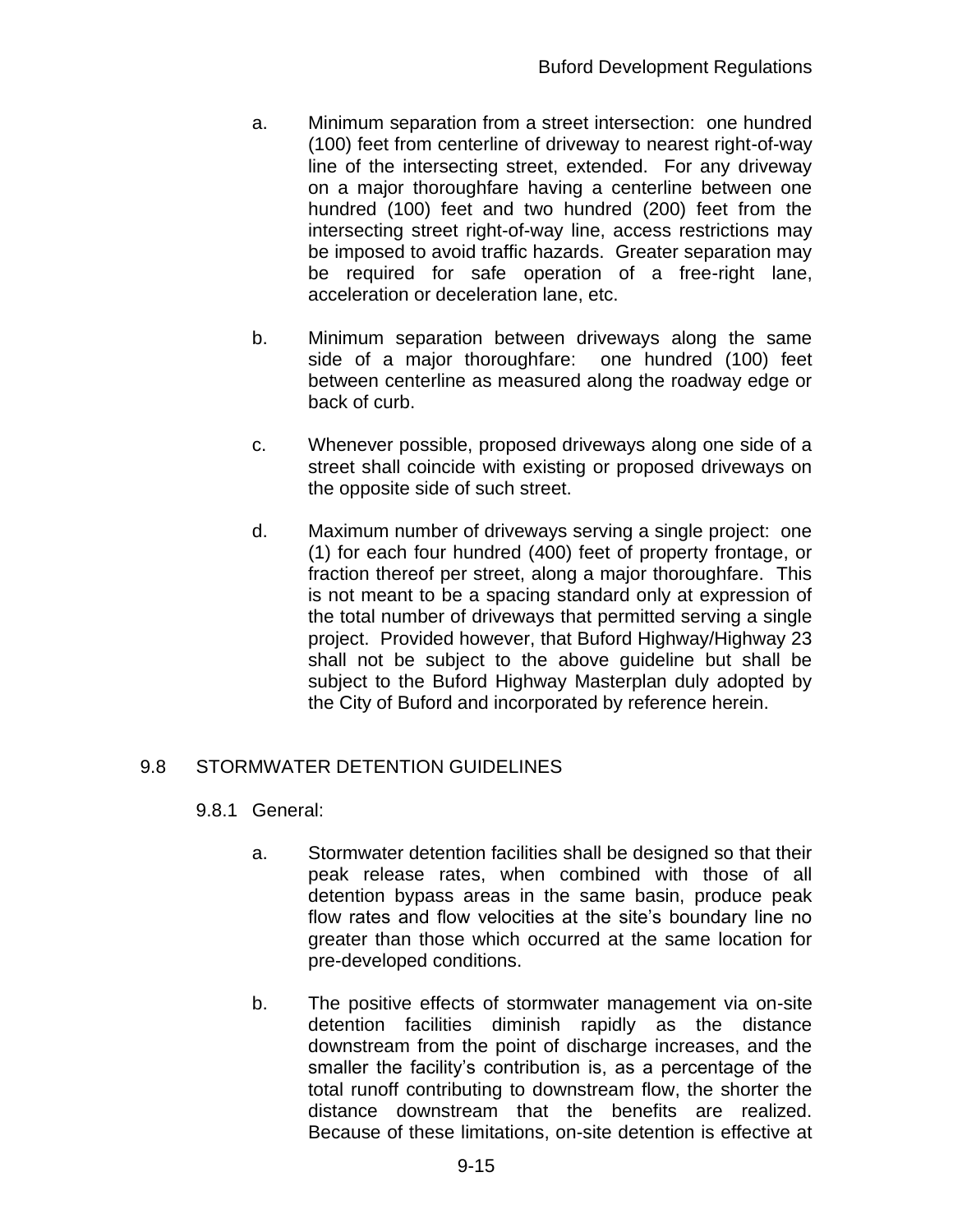controlling flooding only when flow from the facility is a significant percentage of the total flow at the point of interest, and only if the point of interest is "immediately" downstream. The concepts of "immediately downstream" and "significant percentage" of total flow are inseparable. The portion of a receiving watercourse (one which receives and conveys runoff from a site) which lies downstream from the site to the point where the area of the site is ten (10) percent of the total drainage area, shall generally be considered to constitute that portion of the watercourse which is "immediately" downstream. However, the total flow in the receiving watercourse may become very large, relative to the flow contributed by the project site, within a much shorter distance. For this reason, the "substantial percentage" test must also always be applied. For purposes of these Regulations, the flow from a site represents a "significant percentage" of the total flow in a watercourse only when the ratio of the peak flow rate from the site to the peak flow rate in the watercourse (including the contribution from the project site) is greater than five (5) percent.

- c. Peak flow rate control shall normally be provided only for the 2-year, 5-year, 10-year, and 25-year frequency storm events. However, under certain conditions, the 100-year event must also be detained to the pre-developed rate. Such control of the 100-year event shall be provided when failure to do so would result in flooding of other habitable dwellings, property damage, or public access and/or utility interruption.
- d. For any stormwater analysis, the composite "C" (Rational Method) or CN (SCS Method) used for analysis of predevelopment conditions shall not exceed 0.25 or 60, respectively, unless prior approval has been obtained from the City. A pre-design conference between the design engineer and appropriate City personnel, which may in certain straightforward cases, be conducted via the telephone if required.
- e. Rational Method runoff coefficients used for analysis of preand post-development conditions shall be consistent with those shown in Table 9-G.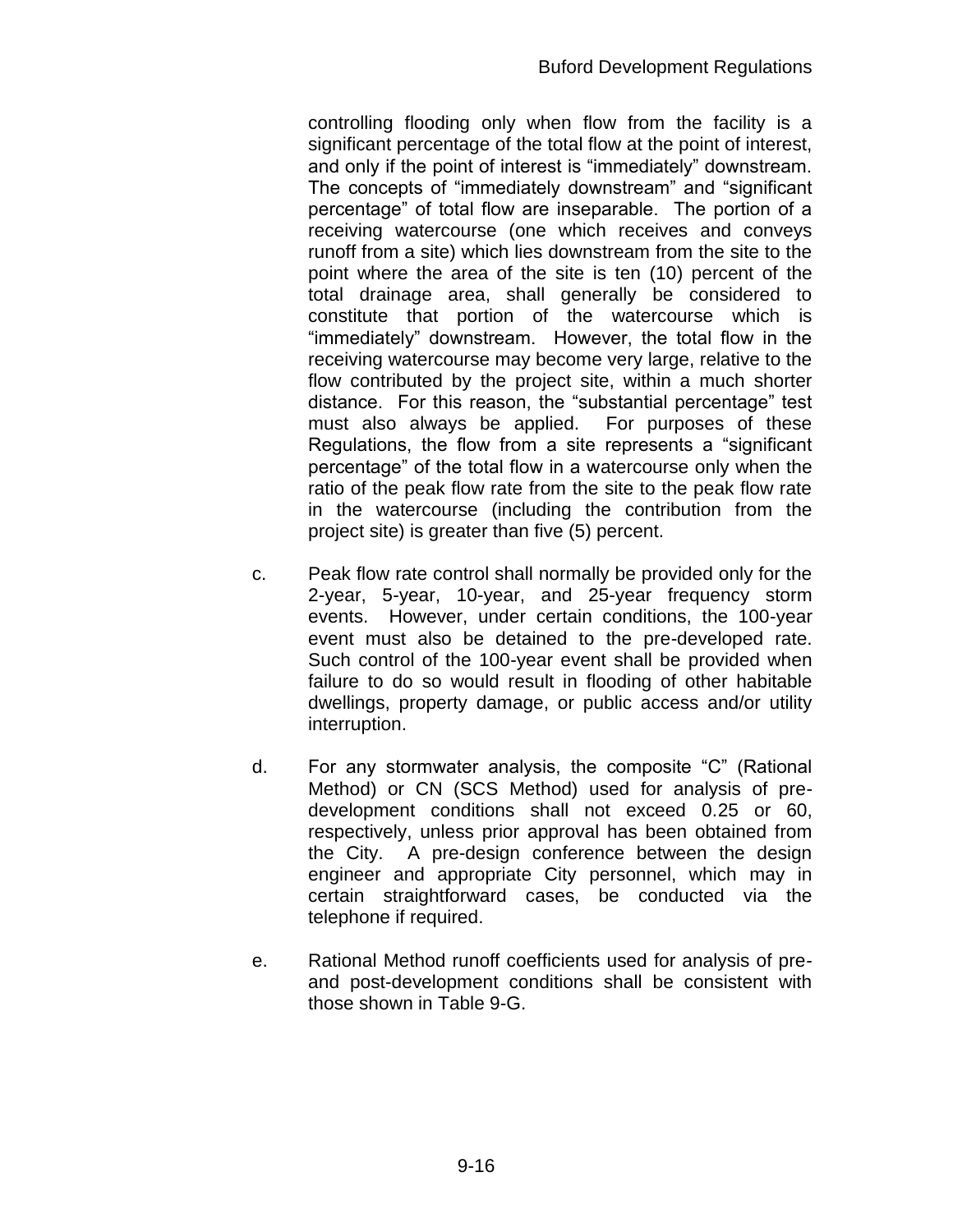### TABLE 9-G

|                                     | TYPE OF TERRAIN      |                                    |             |
|-------------------------------------|----------------------|------------------------------------|-------------|
|                                     | <b>STEEP</b>         | <b>ROLLING</b>                     | <b>FLAT</b> |
| <b>LAND USE</b>                     | <u>(Over 7&amp;)</u> | $(2\% - 7\%)$                      | (Under 2%)  |
| Wooded:                             |                      |                                    |             |
| Heavily                             | .21                  | .18                                | .15         |
| Moderately                          | .25                  | .21                                | .18         |
| Lightly                             | .30                  | .25                                | .21         |
| <b>Lawns/Grassed Areas</b>          | .35                  | .30                                | .26         |
| Bare Soil (Uncompacted)             | .60                  | .60                                | .50         |
| <b>Impervious</b>                   | .98                  | .95                                | .95         |
| Residential:                        |                      |                                    |             |
| 25,500 S. F. Lots                   | .40                  | .36                                | .32         |
| 15,000 S. F. Lots                   | .50                  | .45                                | .40         |
| 12,000 S. F. Lots                   | .50                  | .45                                | .40         |
| Townhomes (45% Impervious)          | .65                  | .60                                | .55         |
| Apartments (75% Impervious)         | .82                  | .79                                | .74         |
| Pasture:                            |                      |                                    |             |
| <b>Good Condition</b>               | .25                  | .21                                | .18         |
| <b>Average Condition</b>            | .45                  | .40                                | .36         |
| Poor Condition                      | .55                  | .50                                | .45         |
| Farmland (Non-Growing Season)       | .50                  | .46                                | .41         |
| <b>Lakes &amp; Detention Basins</b> | 1.00                 | 1.00                               | 1.00        |
| Commercial & Industrial             |                      | (Calculate on case-by-case basis.) |             |

#### RATIONAL METHOD RUNOFF COEFFICIENTS

9.8.2 Dam Design and Construction Criteria:

- a. Detention facilities, which take the form of normally dry basins, ponds, or lakes usually, are created by damming a drainage way or watercourse. Such dams can take a variety of different forms, the most common being earthen embankments and reinforced concrete walls. Each type of dam has different characteristics, and the selection of the most appropriate type for a particular site should be made by a professional engineer and based on the physical features of the dam site, the purpose of the dam, the type of impoundment, safety, and maintenance requirements.
- b. For purposes of these Regulations, dams will be addressed separately for each of the three (3) most frequently encountered types of detention facilities: normally dry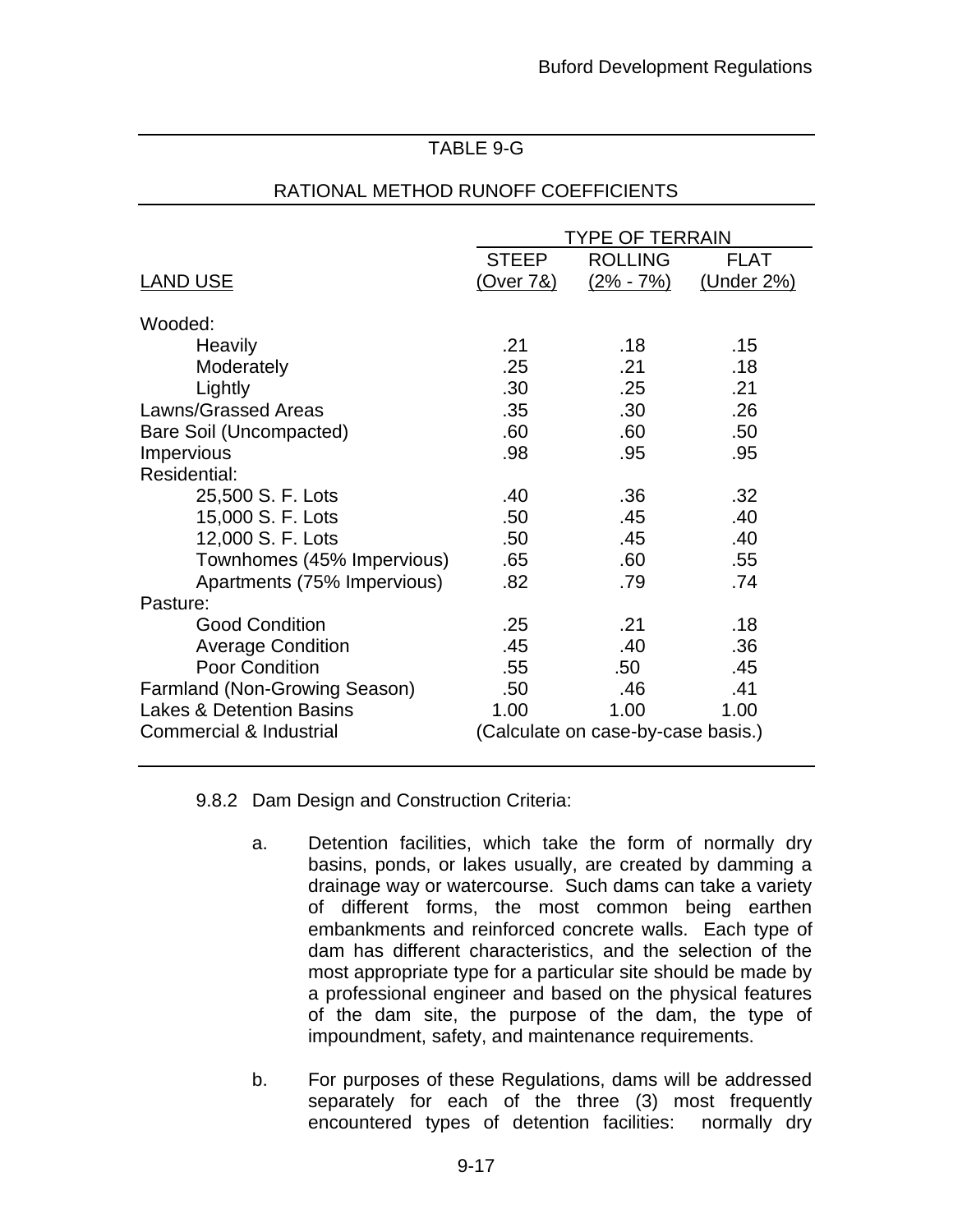basins, ponds, and lakes. A normally dry basin is one designed to impound stormwater runoff for only a brief period of time following a storm event. The vast majority of the time, the basin will completely dry except for any normal stream flows which pass through unimpeded. Lakes and ponds, on the other hand, are designed to impound a body of water at least several feet in depth on a more-or-less permanent basis. Lakes and ponds vary from one another only in terms of magnitude. The magnitude of a lake is determined primarily from the height of its dam, the size of its contributing drainage area, and the volume of water it is capable of impounding. For purposes of these Regulations, a pond is any lake having a dam height of less than twenty (20) feet, a drainage area of less than one hundred (100) acres, and which is incapable of impounding more than ten (10) acre-feet of water.

- c. All dam design is to be certified by a professional engineer currently registered in the State of Georgia.
- d. Dams for normally dry detention basins shall conform to the following:
	- (1) Dams for normally dry detention basins may be constructed of earth, reinforced concrete, mortared rubble, or other suitable materials.
	- (2) The design of any concrete or rubble wall over five (5) feet in height shall be certified by a Structural engineer currently registered as a professional engineer in the State of Georgia, and the structural design shall be based on soil tests certified by a geotechnical engineer currently registered as a professional engineer in the State of Georgia.
	- (3) Any non-earthen structure shall be designed to prevent piping failure through its subgrade and abutments.
	- (4) The construction of walls over five (5) feet in height shall be monitored and approved by a qualified material testing company.
	- (5) Earthen dams for normally dry detention basins shall have a top width of no less than eight (8) feet.
	- (6) For earthen dams for normally dry detention basins, there shall be at least one and one-half (1½) feet of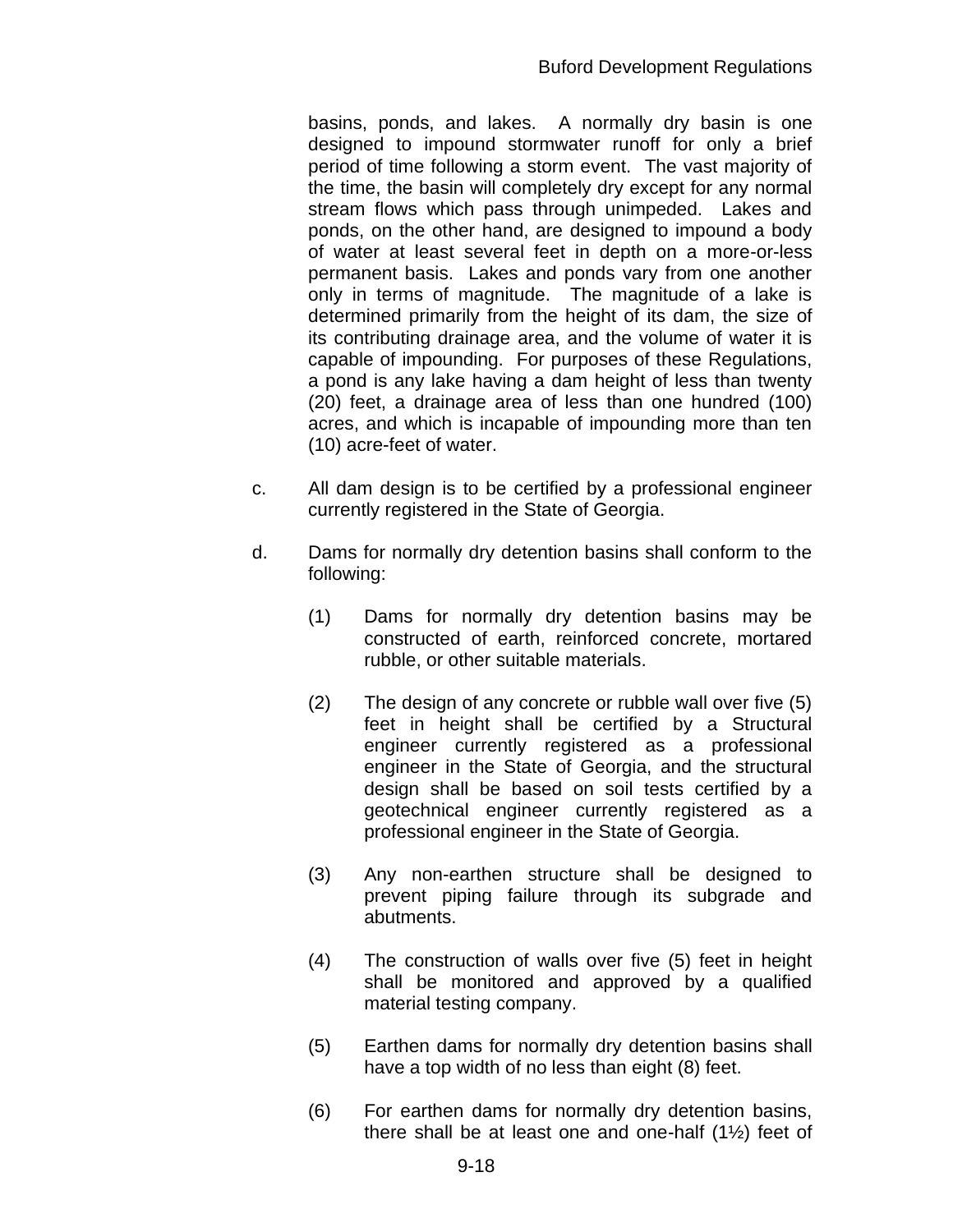vertical separation between the 100-year ponding elevation in the basin and the low point on the top of the dam. One (1) foot of this distance is to provide a margin of safety against overtopping of the dam and the other six (6) inches is to allow for settlement. No separation is required for a non-earthen dam, if it has been designed to overtop safely.

- (7) More stringent design and construction criteria shall be sued for dams for normally dry detention basins whenever the probable consequences of dam failure are severe.
- e. Dams for ponds shall conform to the following:
	- (1) Any engineer responsible for the design of a dam for a pond is expected to be knowledgeable of the criteria contained within the Georgia Safe Dams Act, Georgia Department of Natural Resources "Rules for Dam Safety" publication, and the U.S.D.A. Soil Conservation Service's Technical Release No. 60 "Earth Dams and Reservoirs". The provisions of each are to be applied wherever applicable. Applicability shall be determined based upon site-specific constraints and downstream conditions. Consultation with appropriate City personnel both prior to and throughout the design process is encouraged.
- f. Dams for lakes shall conform to the following:

Any engineer responsible for the design of a dam for a lake is expected to the thoroughly familiar with the criteria contained within the Georgia Safe Dams Act, Georgia Department of Natural Resources "Rules for Dam Safety" publication, and the U.S.D.A. Soil Conservation Service's Technical Release No. 60 "Earth Dams and Reservoirs". All design is to be in accordance with the applicable requirements contained in each of the above referenced publications.

- 9.8.3 Detention Facility Outlet Devices:
	- a. Because of the variables that may be associated with the choice of an outlet device for any given conditions, the design consultant is responsible for the selection of the device, subject to the review and approval of the City.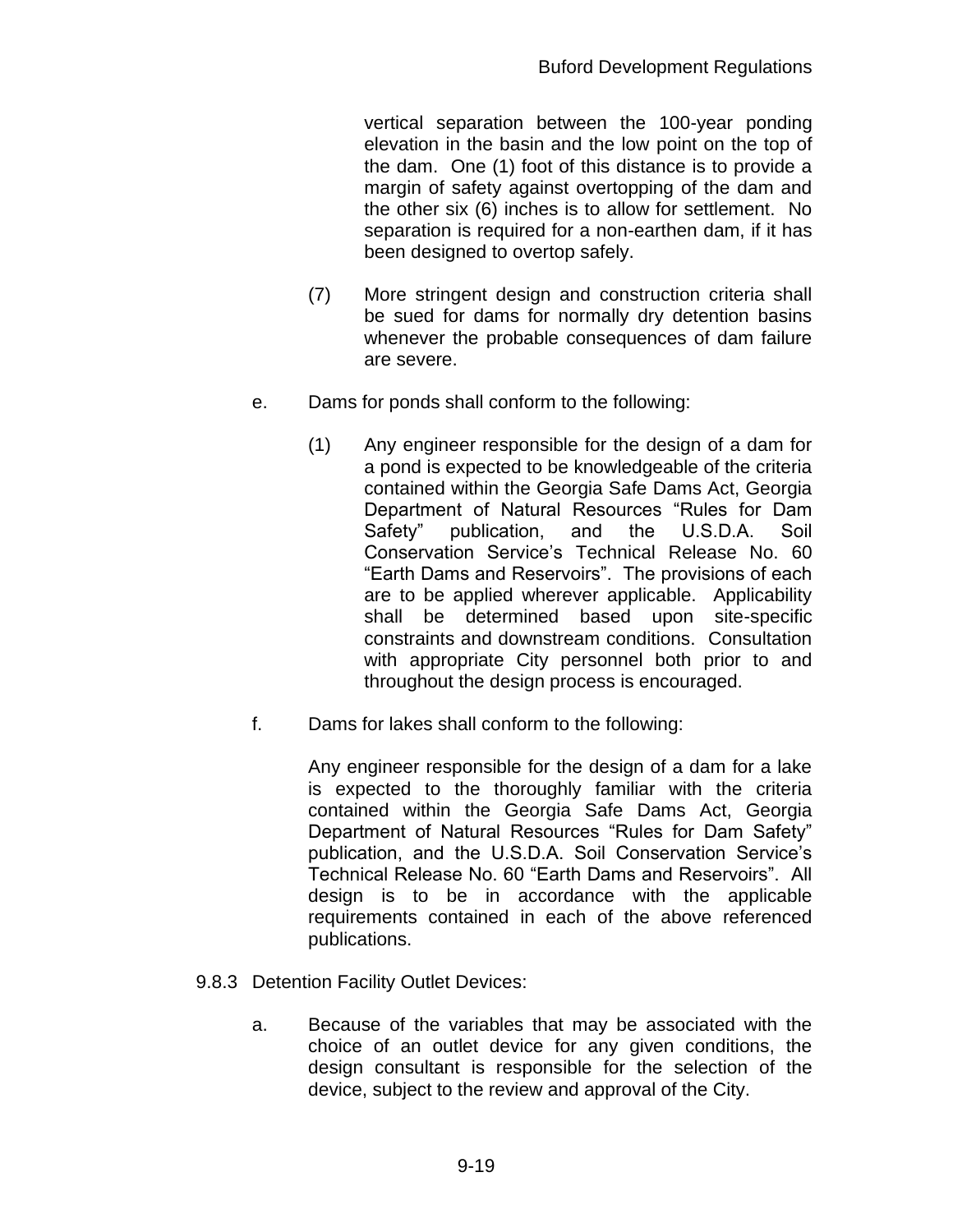- b. The City will include in its consideration the ease of maintenance, longevity of the system, freedom from congestion, practicality, and aesthetics in its review of the outlet device. The consultant should be guided by the Cityal preference of vertical weir designs since they have proven to generally meet most of the considerations expressed herein.
- c. No orifice shall be smaller than three (3) inches in diameter. A trash rack shall protect an orifice smaller than fifteen (15) inches in diameter. A trash rack protecting an orifice shall have a surface area of at least ten (10) square feet. No opening in the trash rack shall have an area more than onehalf ( $\frac{1}{2}$ ) the size of the area of the orifice being protected. Two-stage trash racks, or screens having progressively smaller openings placed in series, are suggested. To facilitate outlet operation, curved or inclined trash racks designed to allow debris to rise with the water level are preferred. In all cases, trash racks shall be either hinged or removable to facilitate maintenance operations.
- d. If the primary detention facility outlet is a conduit through a dam, and there is not an orifice, weir-box, or other flowcontrol device affixed to the upstream end, then the conduit shall be analyzed for both inlet and outlet control conditions. If an orifice or weir-box is affixed, then the conduit shall be analyzed to determine if any flows will occur for which outlet control conditions in the conduit, rather than the hydraulic characteristics of the flow-control structure, will determine the total flows occurring. In any case where the conduit through the dam is less than fifteen (15) inches in diameter, the trash rack provisions of "c" above shall be followed.
- e. Unless the 100-year maximum flow velocity in a conduit through a dam forming a pond or a lake is less than ten (10) feet per second, and the hydraulic grade line for the 100 year condition is at or below the crown of the conduit for at least ninety (90) percent of its length, the conduit must be equal or superior to Class V reinforced concrete pipe in its structural characteristics.
- 9.8.4 Emergency Overflow Requirements:
	- a. For every type of detention facility, a planned safe flow path must be provided for conveyance of flows of water in excess of those for which the detention facility was designed. In many instances, this function can be provided through installation of an emergency spillway. Emergency spillways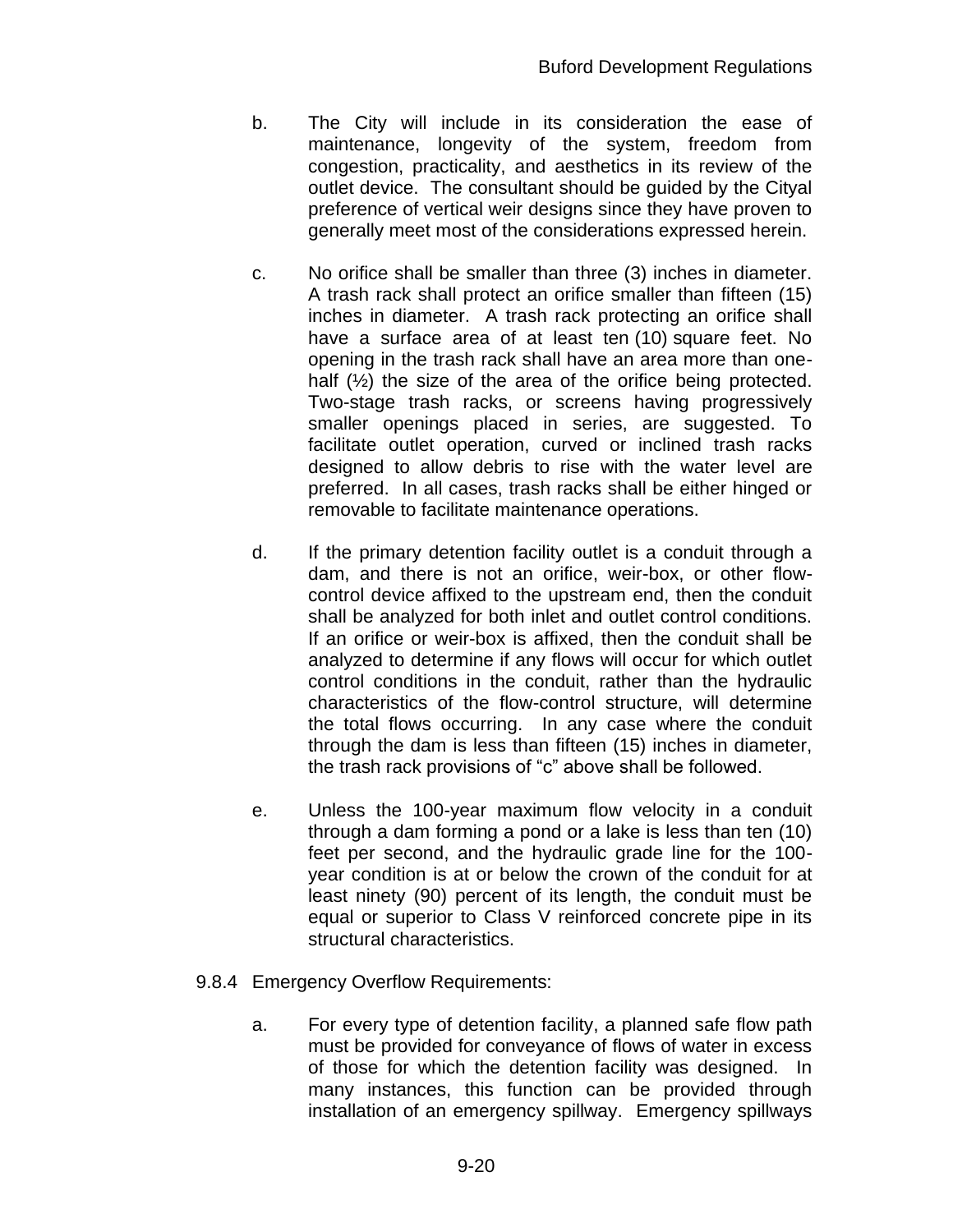are usually excavated open channels, either vegetated or paved with reinforced concrete.

- b. Every earthen dam shall be provided with an open-channel emergency spillway, unless all of the following apply:
	- (1) The principal spillway is a closed conduit having a cross-sectional area that can pass one hundred twenty-five (125) percent of the 100-year storm routed peak discharge.
	- (2) The principal spillway is a closed conduit having a cross-sectional area of at least one (1) square foot per each three (3) acres of drainage area, of a maximum of twenty (20) square feet of surface area, whichever is less.
	- (3) The principal spillway capacity is at least equal to the capacity required for an open-channel emergency spillway.
	- (4) The low point of the dam crest is not in a fill section except for roadway embankments.
	- (5) A trash rack or other debris protection is provided on the outlet control.
- c. Any portion of an emergency spillway excavated into a dam embankment or other fill section must be paved. Pavement material shall be either reinforced concrete or asphalt, as dictated by the design life of the dam and the potential consequences of its failure. Any portion of any emergency spillway excavated into natural ground shall be vegetated in accordance with the practices described in the "Manual for Erosion and Sediment Control in Georgia".
- d. In determining the necessary dimensions of an openchannel spillway for a normally dry basin, a pond, or a lake, the methodology contained in the "Earth Emergency Spillway Design Data" section of the "Manual for Erosion and Sediment Control in Georgia" should be used.
- e. Emergency spillway capacity for earthen dams shall be as follows:
	- (1) For normally dry detention basins, ponds, and lakes having a dam height of less than nine (9) feet, and which are incapable of impounding more than twenty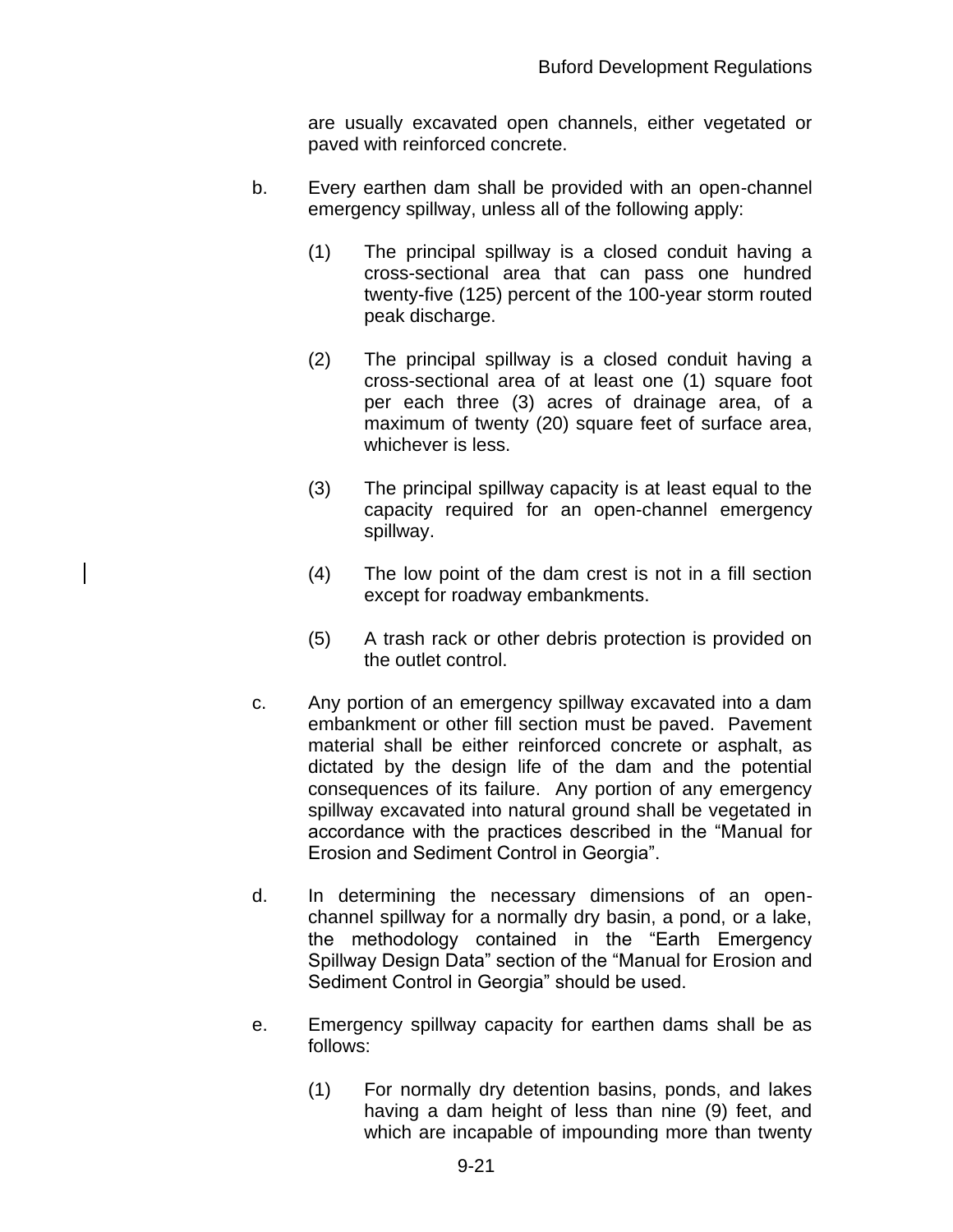(20) acre-feet of water, and for which the probable consequences of dam failure are not severe, an emergency spillway should be provided. Its capacity should be at least equal to the routed 100-year peak flow out of the detention facility assuming the principal spillway is blocked.

- (2) For normally dry detention basins, ponds, and lakes, having a dam height of nine (9) feet or more and which are capable of impounding twenty (20) acre – feet or more of water, an emergency spillway should be provided. Its capacity should be at least equal to the greater of either the routed 100-year peak flow rate out of the facility assuming the principal spillway is blocked, or the routed one-fourth  $(\frac{1}{4})$  PMF hydrograph out of the facility. In cases when State or Federal regulations may require greater spillway capacity, those more stringent regulations shall govern.
- f. Emergency overflow for non-earthen dams may take the form of planned structure overtopping. In such cases, however, care must be taken to prevent flows from eroding supporting soils along the toe of or immediately downstream from the dam so as to cause it to be undermined. The profile of the tope of the dam shall be so designed as to prevent flows along the ends of the structure, which might result in abutment erosion.
- 9.8.5 Parking Lot Detention Facilities:
	- a. Parking lot detention facilities shall generally be of one (1) of the two (2) following types:
		- (1) Depressed areas of pavement at drop inlet locations; and,
		- (2) Ponding areas along sections of raised curbing. The curbing in these areas is usually higher than a standard curbed section.
	- b. The Rational Method shall be utilized for all parking lot detention facility design.
	- c. Parking lot detention areas shall be located so as to restrict ponding to areas other than parking spaces ear buildings and to not encroach upon entrance drives.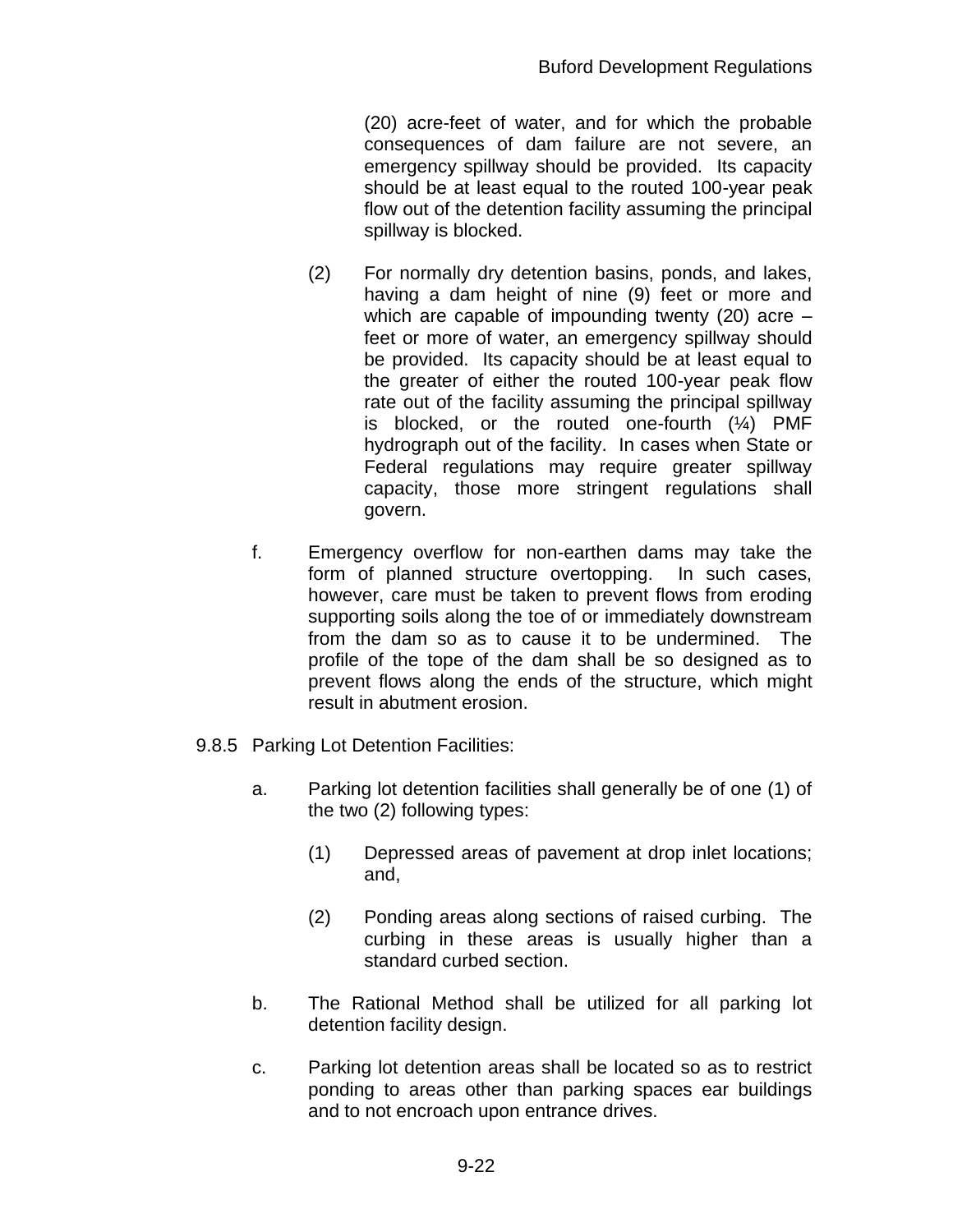- d. The maximum depth of detention ponding in a parking lot, except at a flow control structure, shall be six (6) inches for a 10-year storm, and nine (9) inches for a 100-year storm. The maximum depth of ponding at a flow control structure shall be twelve (12) inches for a 100-yer storm.
- e. In truck parking areas, the maximum depth of ponding shall be twelve (12) inches for the 10-year storm.
- f. Detention ponding areas are to be drained within thirty (30) minutes after the peak inflow occurs.
- g. Parking lot detention areas shall have a maximum surface slope of one (1) percent, and a maximum slope of five (5) percent.
- 9.8.6 Underground and Rooftop Detention Facilities:

The design of underground or rooftop detention facilities shall be in accordance with current engineering standard practice, and shall conform to the general spirit and intent of this Article. In the case of rooftop detention, permissible structural loads and weatherproofing shall be governed by the Building Code as adopted by the City of Buford.

- 9.8.7 Sediment Basins:
	- a. Stormwater management and sediment trapping functions should be separated whenever possible. Every erosion control design should seek first, to prevent erosion from occurring; secondly, to trap sediments as close to their sources as possible; and thirdly, provide a second-tier or backup line of defense against sediments leaving the project site. This backup defense will usually consist of check dams and/or sediment basins.
	- b. Whenever a sediment basin and a detention facility are both required on the same watercourse, the sediment basin should be located immediately upstream of the detention facility.
	- c. In unusual cases where a normally dry detention basin is planned to be used to trap sediment as well as provide stormwater control, the basin may be undercut to accommodate the sediment so that the required detention characteristics, particularly volume, will be maintained.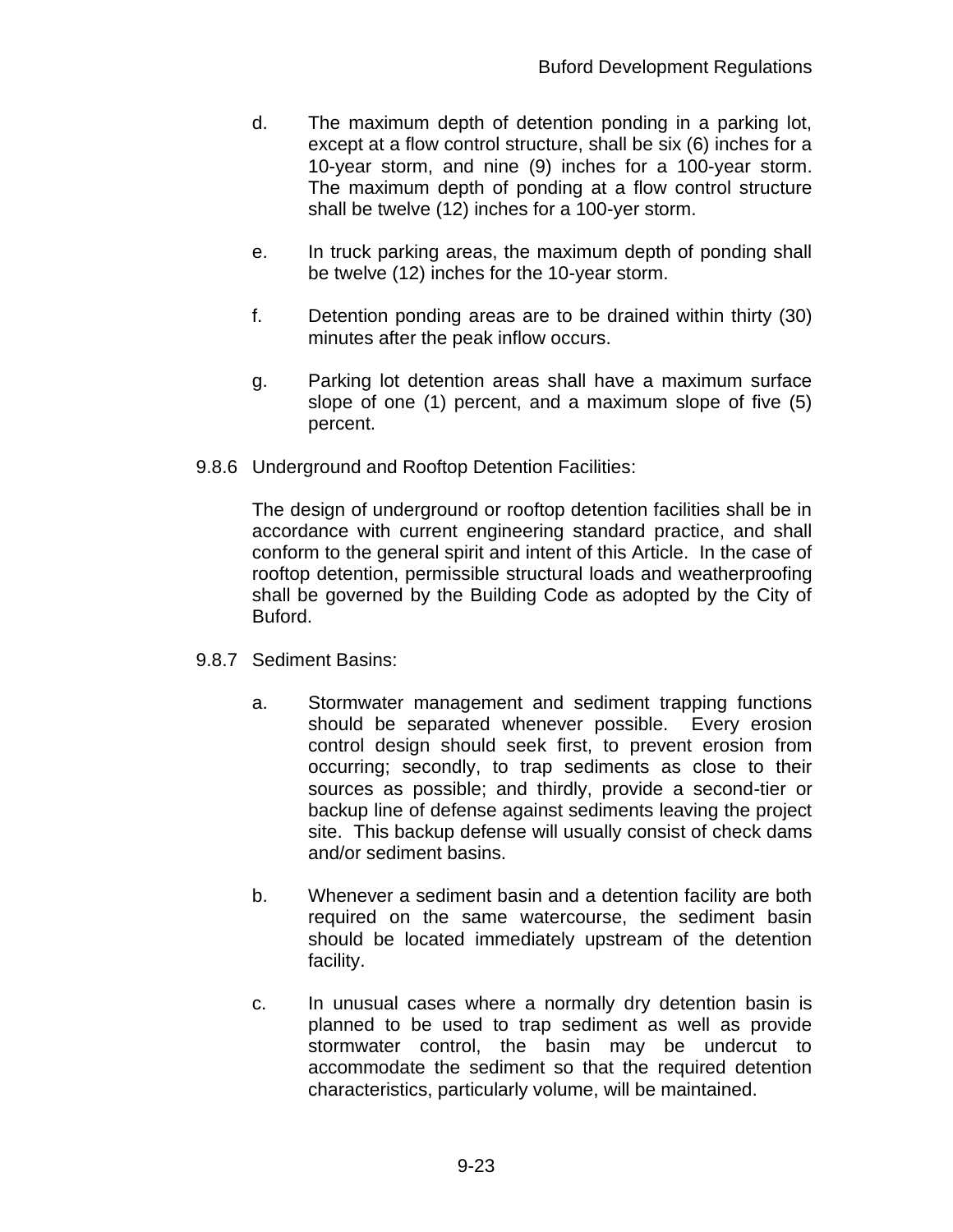- d. The design of sediment basins shall be in accordance with Appendix C of the "Manual for Erosion and Sediment Control in Georgia".
- 9.8.8 Ponds and Lakes Not Used for Detention:

In such cases where a pond or lake is provided as part of a development, but is not planned to function as a stormwater detention facility, the same general and specific criteria contained in these Regulations shall apply, but may be modified in instances where a specific requirement is clearly detention oriented rather than safety-based.

# 9.9 CULVERTS AND PIPE COLLECTION SYSTEM GUIDELINES

- 9.9.1 Culverts:
	- a. Single-barrel or single-cell culvert structures are less prone to clogging and require less maintenance than multi-barrel or multi-cell installation and should therefore be used whenever feasible.
	- b. The maximum velocity in a culvert for the 100-year flow shall be fifteen (15) fps (feet per second). Velocities over ten (10) fps shall be considered a special design with particular attention required to pipe or structure invert protection and to fill slope, streambed, and stream bank stability.
	- c. The minimum allowable slope shall be that which produces a 2-year flow velocity of two and one-half (2.5) fps.
- 9.9.2 Piped Collection Systems:
	- a. The maximum velocity in a piped system for the design flow shall be fifteen (15) fps. Velocities over ten (10) fps shall be considered a special design with particular attention required to pipe invert protection and the ability of one receiving waterway or detention facility to accept the flow without damage.
	- b. The minimum allowable slope shall be that which produces a 2-year flow velocity of two and one-half (2.5) fps.
	- c. The maximum allowable slope for a storm drainage pipe shall be twenty-five (25) percent. Greater slopes may be approved if installation is in accordance with manufacturer's recommendations. In cases where the slope is in excess of ten (10) percent, anchor collars may be required.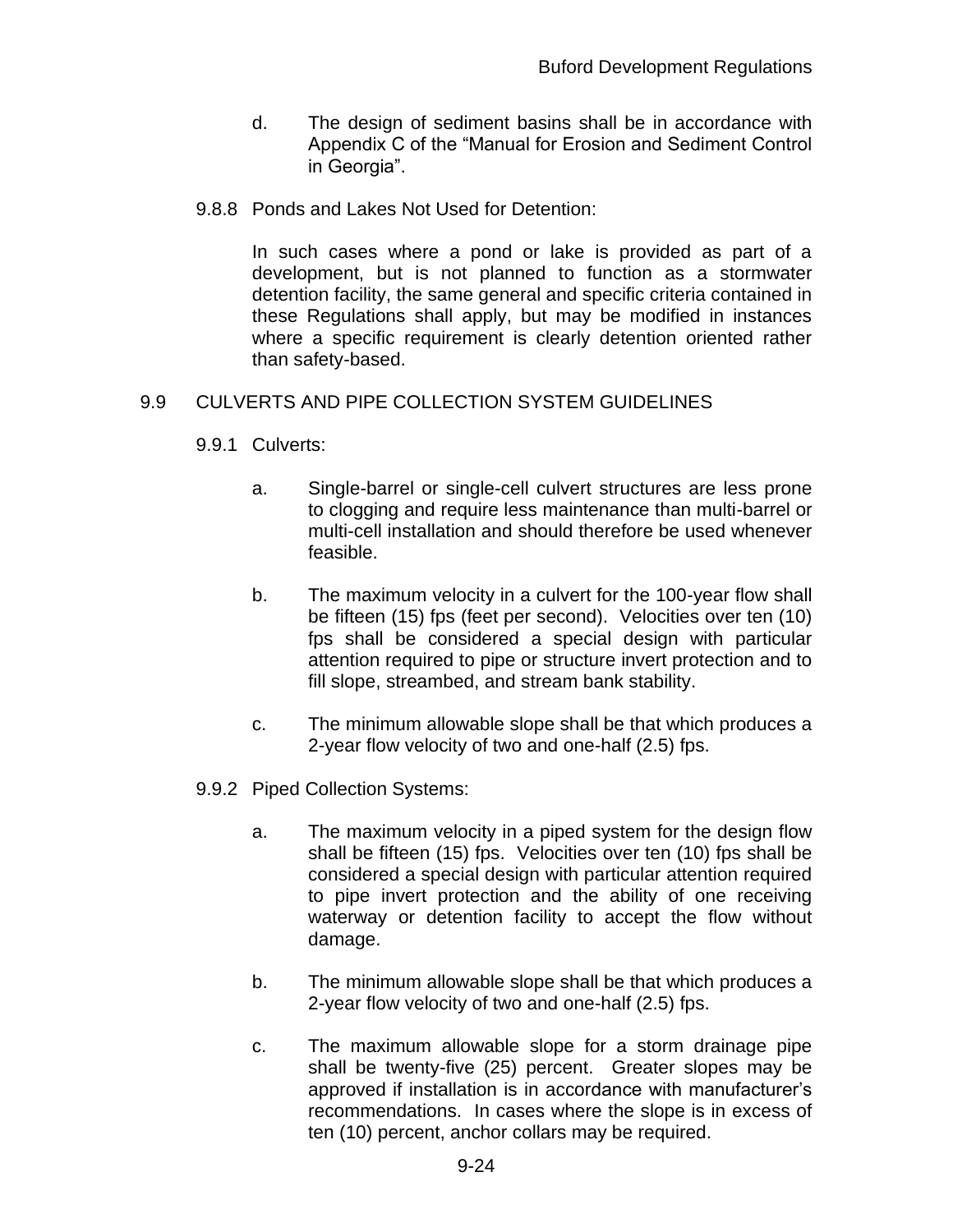- d. A minimum pipe cover of one (1) foot shall be required.
- 9.9.3 Outlet Location Culverts and Piped Stems:
	- a. Outlet structures (such as headwalls) shall not be located closer to the project site's property line with an adjoining property than a flow distance equal to six (6) pipe diameters. For non-circular conduits, this distance shall be six (6) times the rise dimension of the conduit.
	- b. The invert elevations of a culvert or pipe outlet shall be no more than two (2) feet above the elevation of the bottom or the receiving watercourse at the outlet.
- 9.9.4 Energy Dissipation:

The maximum developed condition flow velocity at the project site's downstream property line with an adjoining tract shall not exceed the maximum pre-developed condition velocity. Calculations may be required to support this velocity standard on a case-by-case basis.

- 9.9.5 Discharge of Concentrated Flows:
	- a. The discharge of concentrated flows of stormwater into public roadways shall be avoided. In no case shall such concentrated flows, including flows from swales, ditches, draws, driveways, or piped systems, exceed the allowable peak flow rates in Table 9-H below.
	- b. In residential subdivisions, the peak flow rate associated with a 2-year storm shall not exceed one (1.0) cubic feet per second (cfs) along any property line between lots within fifty (50) feet of the building setback line for either lot, unless contained within a piped drainage system or maintained in a natural watercourse. This maximum flow rate may be increased to one and one-half (1.5) cfs in individual cases where there can be determined to be more than the normal separation between the dwellings on the affected lots.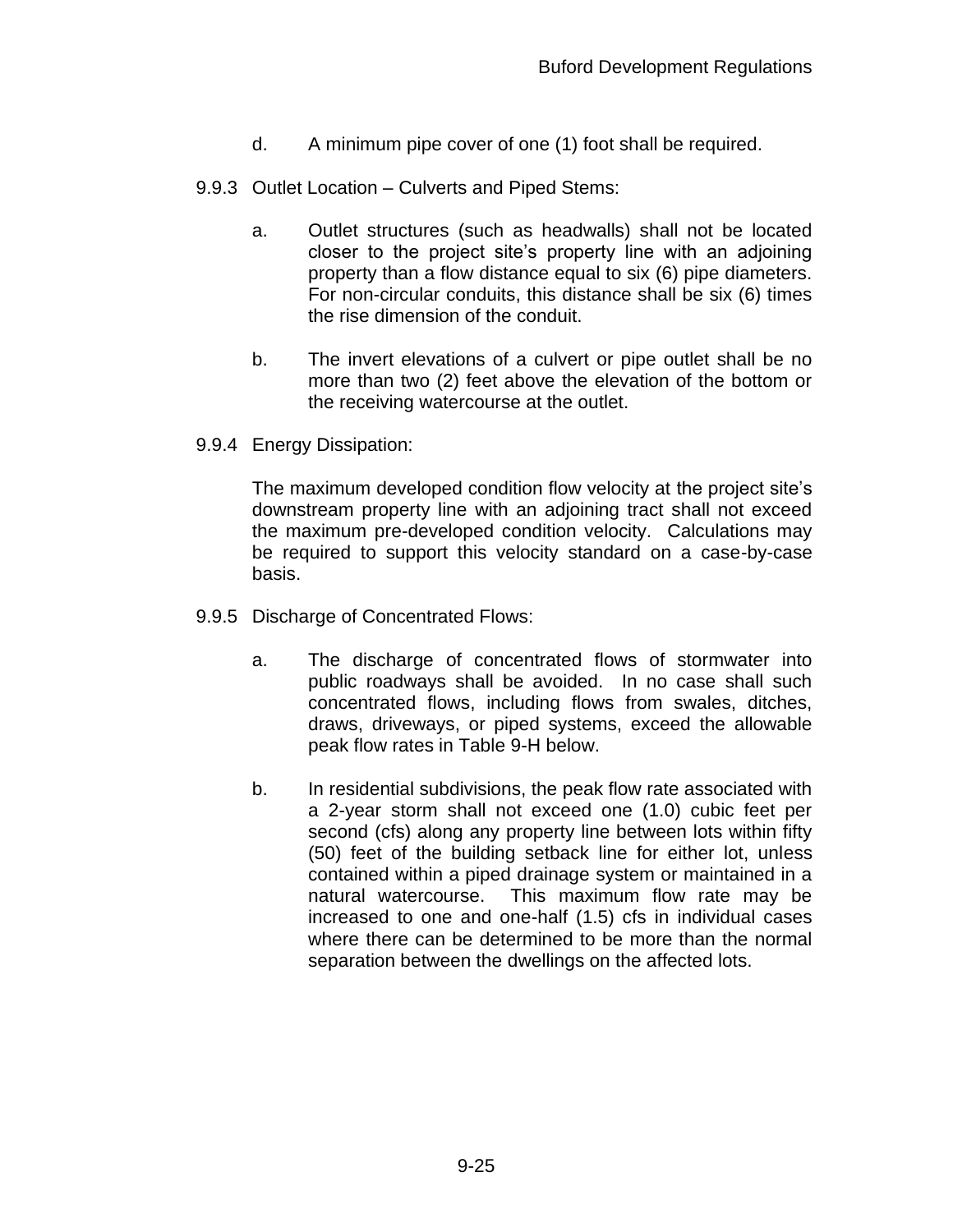# TABLE 9-H

## MAXIMUM FLOWS INTO STREETS

| <b>STREET CLASSIFICATION</b> | ALLOWABLE PEAK FLOW RATE<br>FOR A 2-YEAR STORM |
|------------------------------|------------------------------------------------|
| Local                        | $2.0 \text{ cfs}$                              |
| <b>Minor Collector</b>       | $1.0 \text{ cfs}$                              |
| Other                        | $0.5$ cfs                                      |

#### 9.10. POST-DEVELOPMENT STORMWATER MANAGEMENT FOR NEW DEVELOPMENT AND REDEVELOPMENT

#### 9.10.1 Purpose and Intent

The purpose of this article is to protect, maintain and enhance the public health, safety, environment and general welfare by establishing minimum requirements and procedures to control the adverse effects of increased post-construction stormwater runoff and nonpoint source pollution associated with new development and redevelopment. Proper management of post- construction stormwater runoff will minimize damage to public and private property and infrastructure, safeguard the public health, safety, environment and general welfare of the public, and protect water and aquatic resources. Additionally, the City of Buford is required to comply with several State and Federal laws, regulations and permits and the requirements of the Metropolitan North Georgia Water Planning District's regional water plan related to managing the water quantity, velocity, and quality of post- construction stormwater runoff.

#### 9.10.2. Definitions

For this Article, the terms below shall have the following meanings:

*"administrator"* means the person appointed to administer and implement this Article on Post-Construction Stormwater Management for New Development and Redevelopment in accordance with Section 9.10.4.

*"applicant"* means a person submitting a land development application for approval.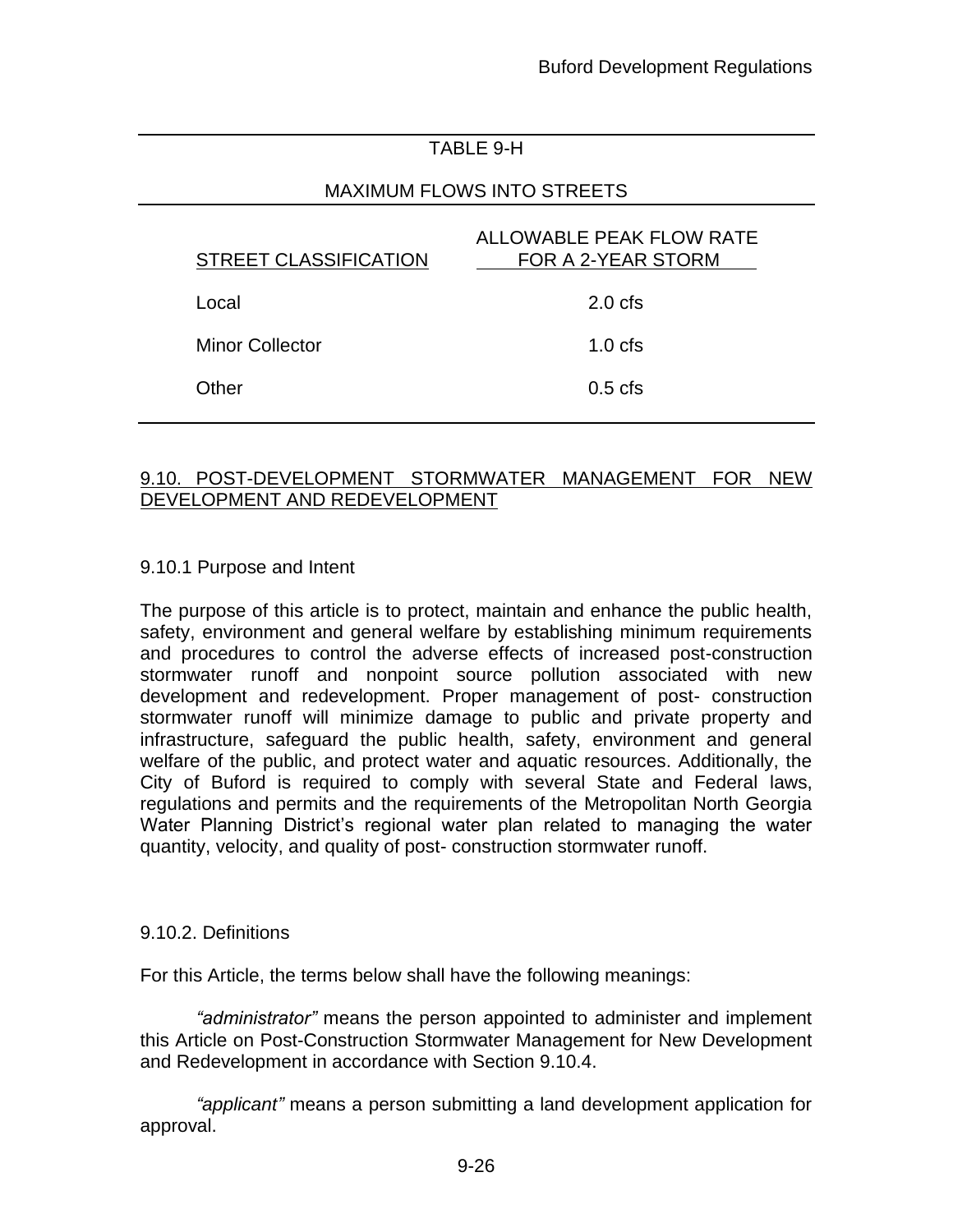*"BMP"* or "*best management practice"* means both structural devices to store or treat stormwater runoff and non-structural programs or practices which are designed to prevent or reduce the pollution of the waters of the State of Georgia.

*"BMP landscaping plan"* means a design for vegetation and landscaping that is critical to the performance and function of the BMP including how the BMP will be stabilized and established with vegetation. It shall include a layout of plants and plant names (local and scientific).

*"channel"* means a natural or artificial watercourse with a definite bed and banks that conveys continuously or periodically flowing water.

*"detention"* means the temporary storage of stormwater runoff in a stormwater detention facility for the purpose of controlling the peak discharge.

*"detention facility"* means a structure designed for the storage and gradual release of stormwater runoff at controlled rates.

*"development"* means new development or redevelopment.

*"extended detention"* means the storage of stormwater runoff for an extended period of time.

*"extreme flood protection"* means measures taken to prevent adverse impacts from large low-frequency storm events with a return frequency of 100 years or more.

*"flooding"* means a volume of surface water that exceeds the banks or walls of a BMP, or channel; and overflows onto adjacent lands.

*"GSMM"* means the latest edition of the Gwinnett County Stormwater Management Manual and its Appendices.

*"hotspot"* means a land use or activity on a site that has the potential to produce higher than normally found levels of pollutants in stormwater runoff. As defined by the administrator, hotspot land use may include gasoline stations, vehicle service and maintenance areas, industrial facilities (both permitted under the Industrial Stormwater General Permit and others), material storage sites, garbage transfer facilities, and commercial parking lots with high-intensity use.

*"impervious surface"* means a surface composed of any material that significantly impedes or prevents the natural infiltration of water into the soil.

*"Industrial Stormwater General Permit"* means the National Pollutant Discharge Elimination System (NPDES) permit issued by Georgia Environmental Protection Division to an industry for stormwater discharges associated with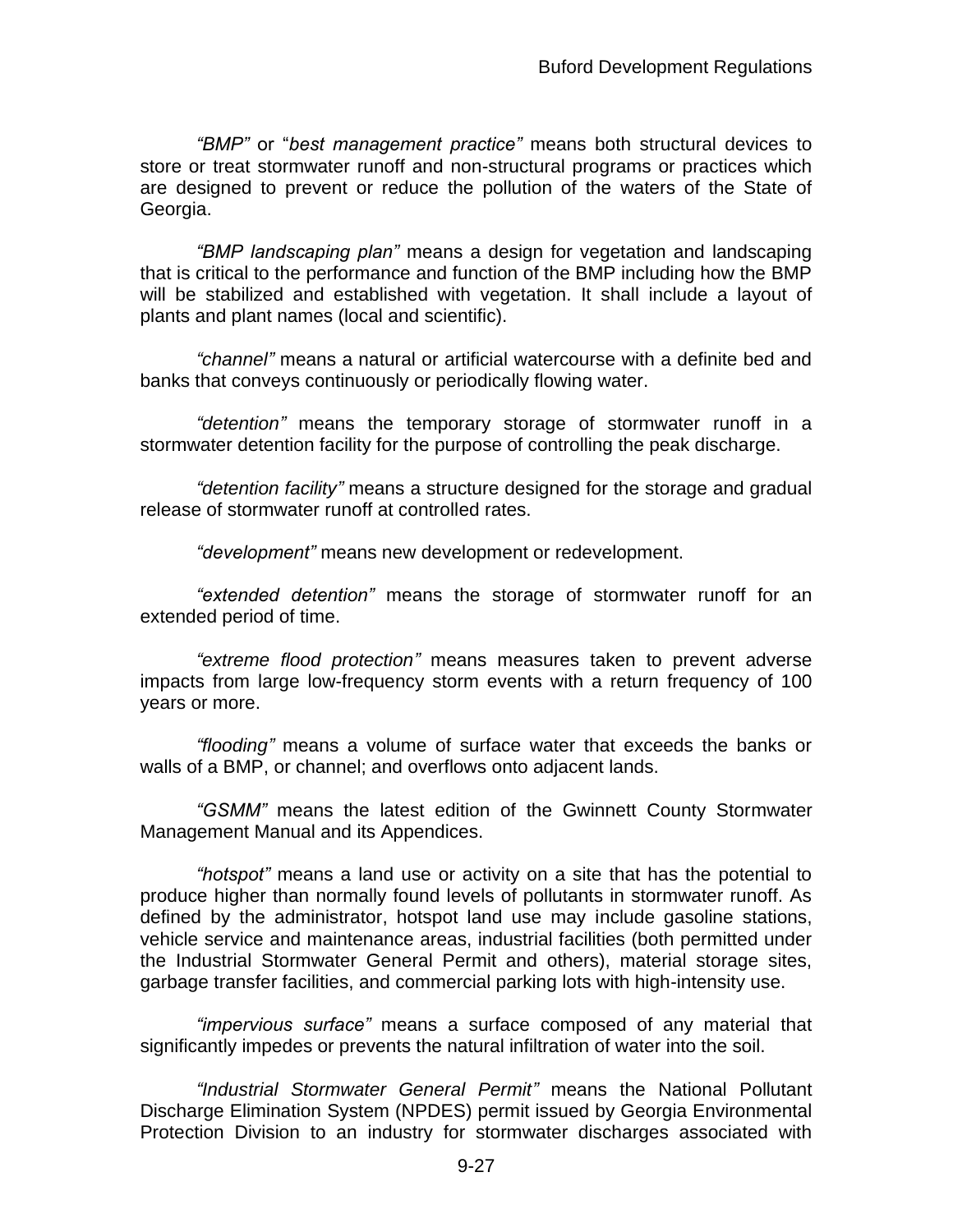industrial activity. The permit regulates pollutant levels associated with industrial stormwater discharges or specifies on-site pollution control strategies based on Standard Industrial Classification (SIC) Code.

*"infiltration"* means the process of percolating stormwater runoff into the subsoil.

*"inspection and maintenance agreement"* means a written agreement providing for the long-term inspection, operation, and maintenance of the stormwater management system and its components on a site.

*"land development application"* means the application for a land development permit on a form provided by City of Buford along with the supporting documentation required in Section 9.10.10(a).

*"land development permit"* means the authorization necessary to begin construction-related, land-disturbing activity

*"land disturbing activity"* means any activity which may result in soil erosion from water or wind and the movement of sediments into state water or onto lands within the state, including but not limited to clearing, dredging, grading, excavating, and filling of land. Land disturbing activity does not include agricultural practices as described O.C.G.A. 12-7-17(5) or silvicultural land management activities as described O.C.G.A. 12-7-17(6) within areas zoned for these activities.

*"linear transportation projects"* means construction projects on traveled ways including but not limited to roads, sidewalks, multi-use paths and trails, and airport runways and taxiways.

*"MS4 Permit"* means the NPDES permit issued by Georgia Environmental Protection Division for discharges from the City of Buford's municipal separate storm sewer system.

*"new development"* means land disturbing activities, structural development (construction, installation or expansion of a building or other structure), and/or creation of impervious surfaces on a previously undeveloped site.

*"nonpoint source pollution"* means a form of water pollution that does not originate from a discrete point such as a wastewater treatment facility or industrial discharge, but involves the transport of pollutants such as sediment, fertilizers, pesticides, heavy metals, oil, grease, bacteria, organic materials and other contaminants from land to surface water or groundwater via mechanisms such as precipitation, stormwater runoff, and leaching. Nonpoint source pollution is a by-product of land use practices such as agricultural, silvicultural, mining, construction, subsurface disposal and urban runoff sources.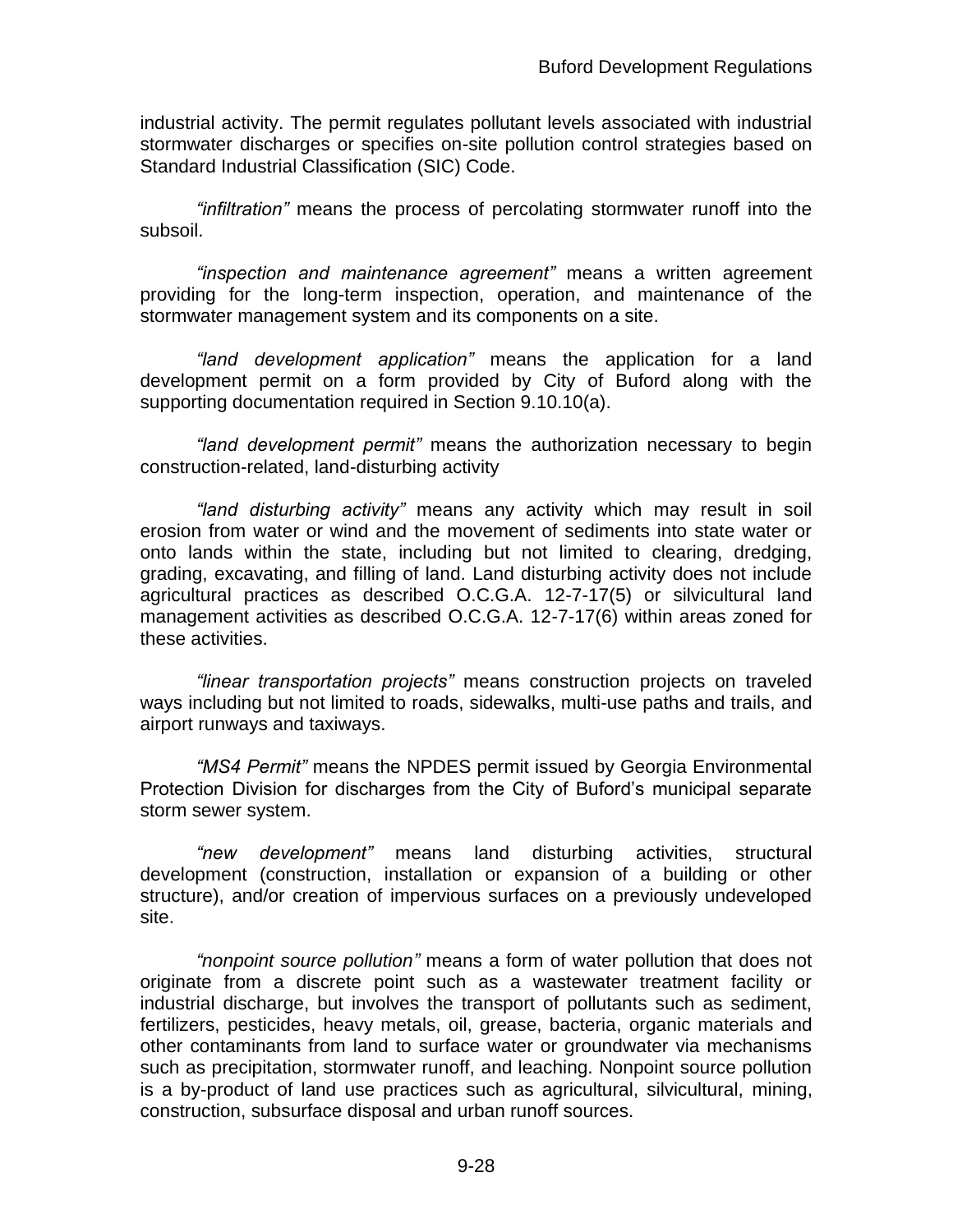*"overbank flood protection"* means measures taken to prevent an increase in the frequency and magnitude of out-of-bank flooding (i.e. flow events that exceed the capacity of the channel and enter the floodplain).

*"owner"* means the legal or beneficial owner of a site, including but not limited to, a mortgagee or vendee in possession, receiver, executor, trustee, lessee or other person, firm or corporation in control of the site.

*"person"* means any individual, partnership, firm, association, joint venture, public or private corporation, trust, estate, commission, board, public or private institution, utility, cooperative, city, county or other political subdivision of the State, any interstate body or any other legal entity.

*"post-construction stormwater management"* means stormwater best management practices that are used on a permanent basis to control and treat runoff once construction has been completed in accordance with a stormwater management plan.

*"post-development"* means the conditions anticipated to exist on site immediately after completion of the proposed development.

*"practicability policy"* means the latest edition of the City's Policy on Practicability Analysis for Runoff Reduction.

*"pre-development"* means the conditions that exist on a site immediately before the implementation of the proposed development. Where phased development or plan approval occurs (preliminary grading, roads and utilities, etc.), the existing conditions at the time before the first item being approved or permitted shall establish pre-development conditions.

*"pre-development hydrology"* means (a) for new development, the runoff curve number determined using natural conditions hydrologic analysis based on the natural, undisturbed condition of the site immediately before implementation of the proposed development; and (b) for redevelopment, the existing conditions hydrograph may take into account the existing development when defining the runoff curve number and calculating existing runoff, unless the existing development causes a negative impact on downstream property.

*"previously developed site"* means a site that has been altered by paving, construction, and/or land disturbing activity.

*"redevelopment"* means structural development (construction, installation, or expansion of a building or other structure), creation or addition of impervious surfaces, replacement of impervious surfaces not as part of routine maintenance, and land disturbing activities associated with structural or impervious development on a previously developed site. Redevelopment does not include such activities as exterior remodeling.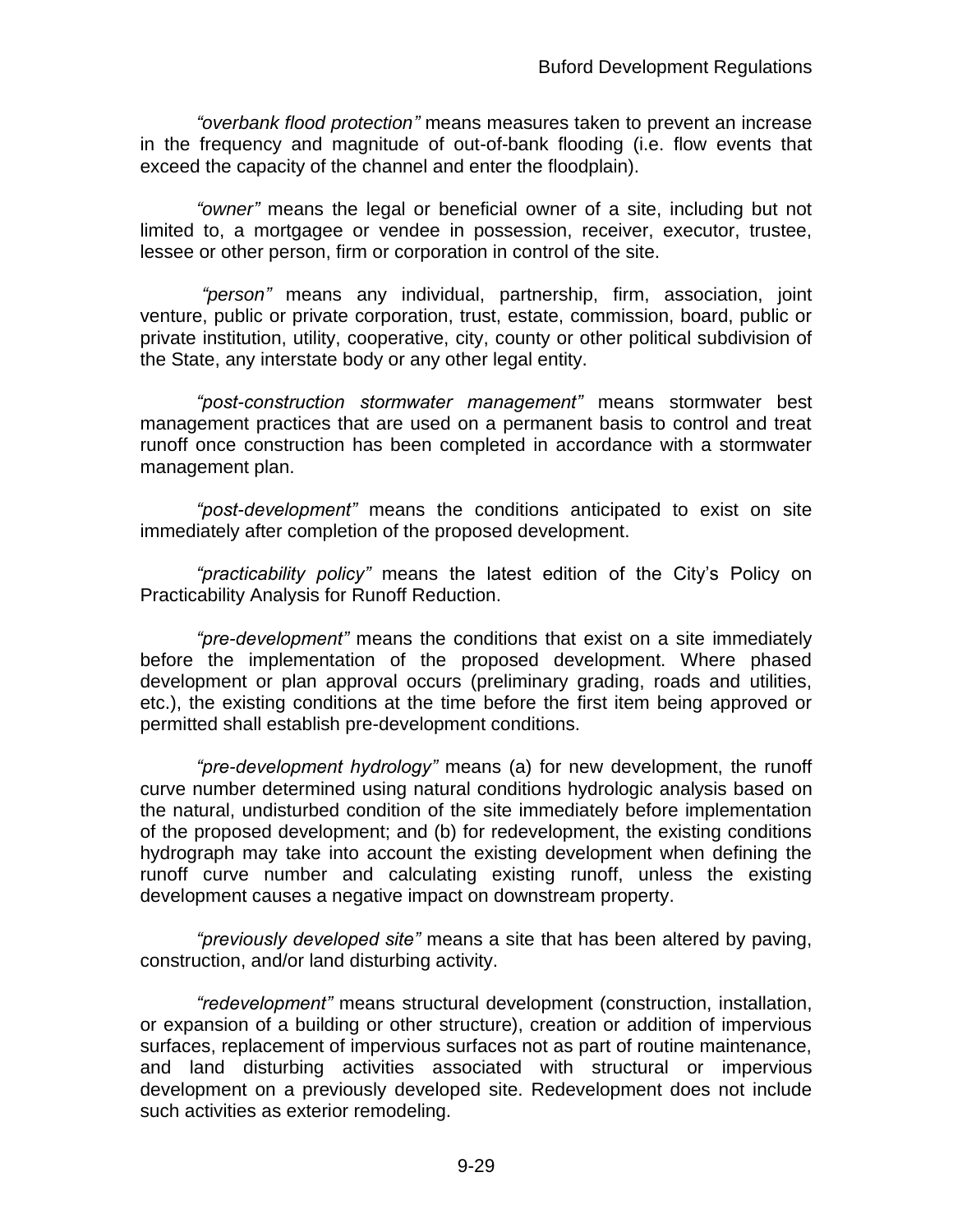*"routine maintenance"* means activities to keep an impervious surface as near as possible to its constructed condition. This includes ordinary maintenance activities, resurfacing paved areas, and exterior building changes or improvements which do not materially increase or concentrate stormwater runoff, or cause additional nonpoint source pollution.

*"runoff"* means stormwater runoff.

*"site"* means an area of land where development is planned, which may include all or portions of one or more parcels of land. For subdivisions and other common plans of development, the site includes all areas of land covered under an applicable land development permit.

*"stormwater concept plan"* means an initial plan for post-construction stormwater management at the site that provides the groundwork for the stormwater management plan including the natural resources inventory, site layout concept, initial runoff characterization, and first round stormwater management system design.

*"stormwater management plan"* means a plan for post-construction stormwater management at the site that meets the requirements of Section 9.10.8(d) and is included as part of the land development application.

*"stormwater management standards"* means those standards set forth in Section 9.10.7.

*"stormwater management system"* means the entire set of non-structural site design features and structural BMPs for collection, conveyance, storage, infiltration, treatment, and disposal of stormwater runoff in a manner designed to prevent increased flood damage, streambank channel erosion, habitat degradation and water quality degradation, and to enhance and promote the public health, safety and general welfare.

*"stormwater runoff"* means flow on the surface of the ground, resulting from precipitation.

*"subdivision"* means when used as a verb means any division or redivision of a lot, tract or parcel, regardless of its existing or future use, into two or more lots, tracts or parcels. The term "subdivision" shall mean the act or process of dividing property. When used as a noun, where appropriate to context, the term "subdivision" also may be used in reference to the aggregate of all lots in common ownership at the time of division. The following properties, however, shall not, for the purpose of this ordinance, be deemed subdivisions: A). The combination or recombination of portions of previously platted lots of record, where the total number of lots is not increased and the resultant lots of record are in compliance with the Zoning Ordinance, B) Division of land into parcels having five (5) or more acres where no new street or roadway is involved, C) Division of land into five (5) or fewer lots, provided: 1) each lot abuts an existing public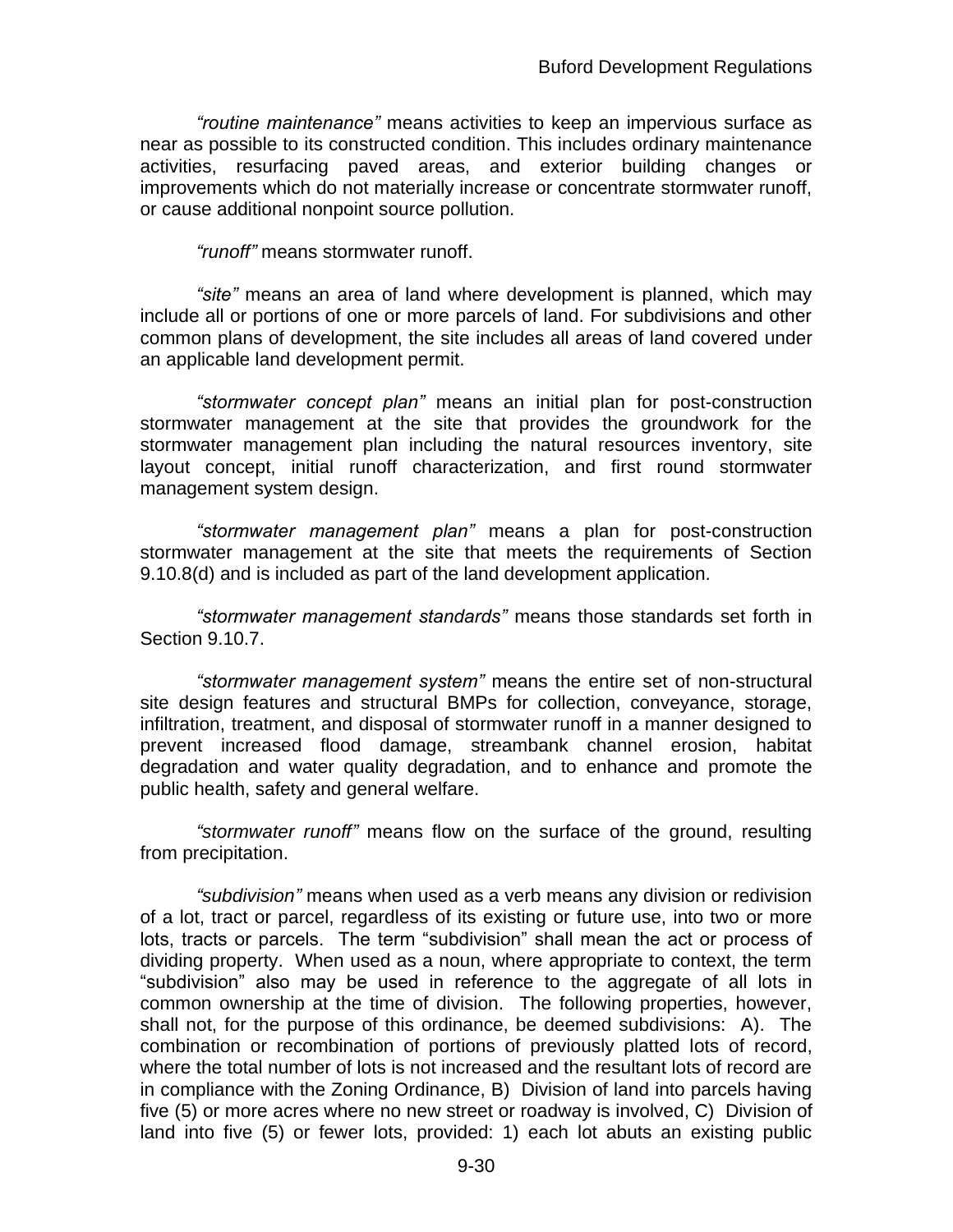street, 2) no alteration of existing utility installations is involved, and 3) the Planning Commission is notified of such division through a plat and executes a formal release of the property for recording and development purposes.

Other terms used but not defined in this Article shall be interpreted based on how such terms are defined and used in the GSMM and the City of Buford's MS4 permit.

9.10.3. Adoption and Implementation of the GSMM; Conflicts and Inconsistencies

(a) In implementing this Article, the City of Buford shall use and require compliance with all relevant design standards, calculations, formulas, methods, and other guidance from the GSMM as well as all related appendices.

(b) This Article is not intended to modify or repeal any other Article, ordinance, rule, regulation or other provision of law, including but not limited to any applicable stream buffers under state and local laws, and the Georgia Safe Dams Act and Rules for Dam Safety. In the event of any conflict or inconsistency between any provision in the City of Buford's MS4 permit and this Article, the provision from the MS4 permit shall control. In the event of any conflict or inconsistency between any provision of this Article and the GSMM, the provision from this Article shall control. In the event of any other conflict or inconsistency between any provision of this Article and any other ordinance, rule, regulation or other provision of law, the provision that is more restrictive or imposes higher protective standards for human health or the environment shall control.

(c) If any provision of this Article is invalidated by a court of competent jurisdiction, such judgment shall not affect or invalidate the remainder of this Article.

### 9.10.4. Designation of Administrator

The City Manager or the City Manager's designee may from time to time appoint someone to administer and implement this Article.

9.10.5. Applicability Criteria for Stormwater Management Standards

This Article applies to the following activities:

(a) New development that creates or adds 5,000 square feet or greater of new impervious surface area or that involves land disturbing activity of 1 acre of land or greater;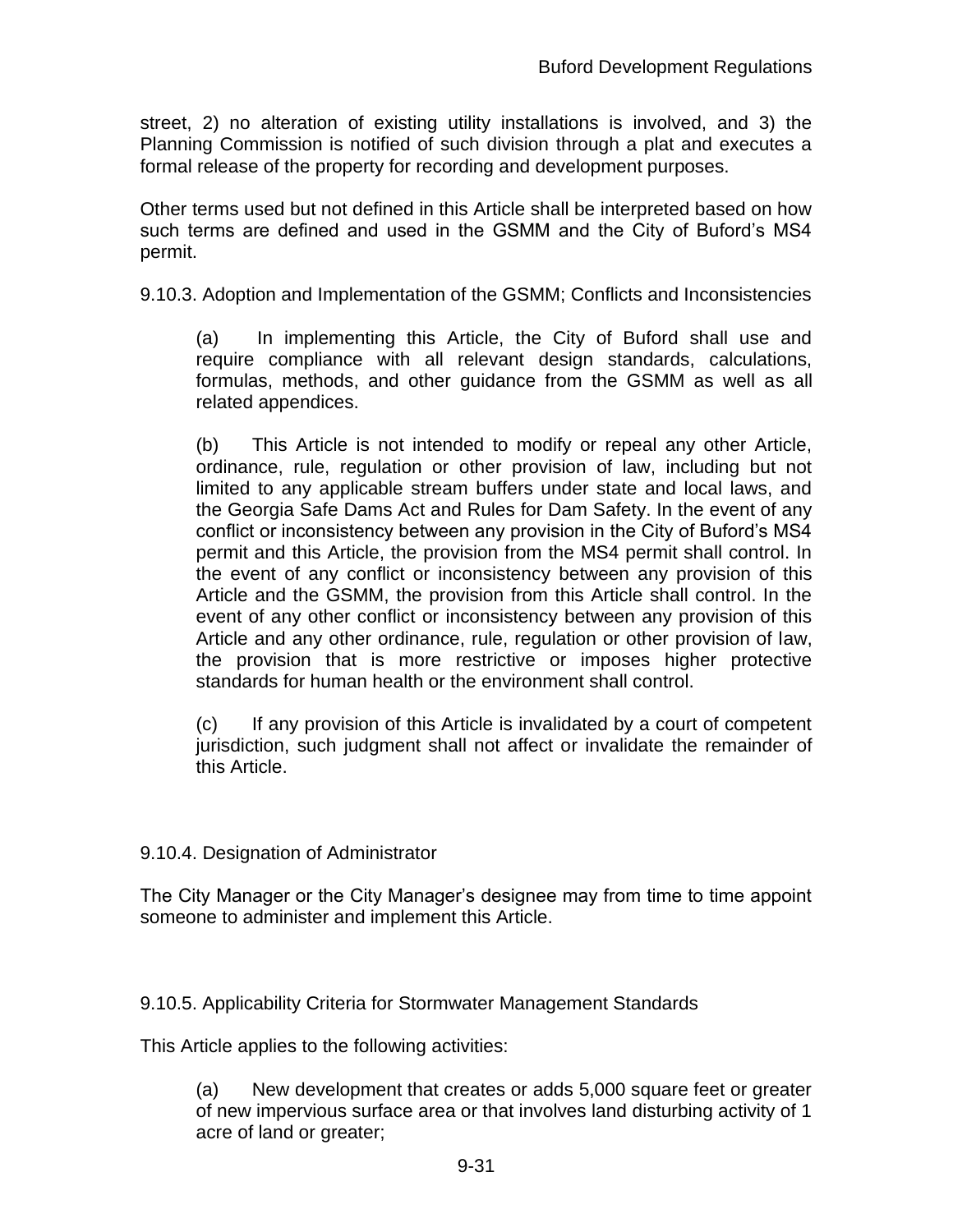(b) Redevelopment (excluding routine maintenance and exterior remodeling) that creates, adds, or replaces 5,000 square feet or greater of new impervious surface area or that involves land disturbing activity of 1 acre or more;

(c) New development and redevelopment if

(i) such new development or redevelopment is part of a subdivision or other common plan of development, and

(ii) the sum of all associated impervious surface area or land disturbing activities that are being developed as part of such subdivision or other common plan of development meets or exceeds the threshold in (a) and (b) above;

(d) Any commercial or industrial new development or redevelopment, regardless of size, that is a hotspot land use as defined in this Article; and

(e) Linear transportation projects that exceed the threshold in (a) or (b) above, unless exempt by the City of Buford per Section 9.10.6.

9.10.6. Exemptions from Stormwater Management Standards

This Article does not apply to the following activities:

(a) Land disturbing activity conducted by local, state, authority, or federal agencies, solely to respond to an emergency need to protect life, limb, or property or conduct emergency repairs;

(b) Land disturbing activity that consists solely of cutting a trench for utility work and related pavement replacement;

(c) Land disturbing activity conducted by local, state, authority, or federal agencies, whose sole purpose is to implement stormwater management or environmental restoration;

(d) Repairs to any stormwater management system deemed necessary by the administrator;

(e) Additions or modifications to existing single-family detached or duplex residential structures;

(f) Individual single-family residential lots that are not part of a subdivision or phased development project.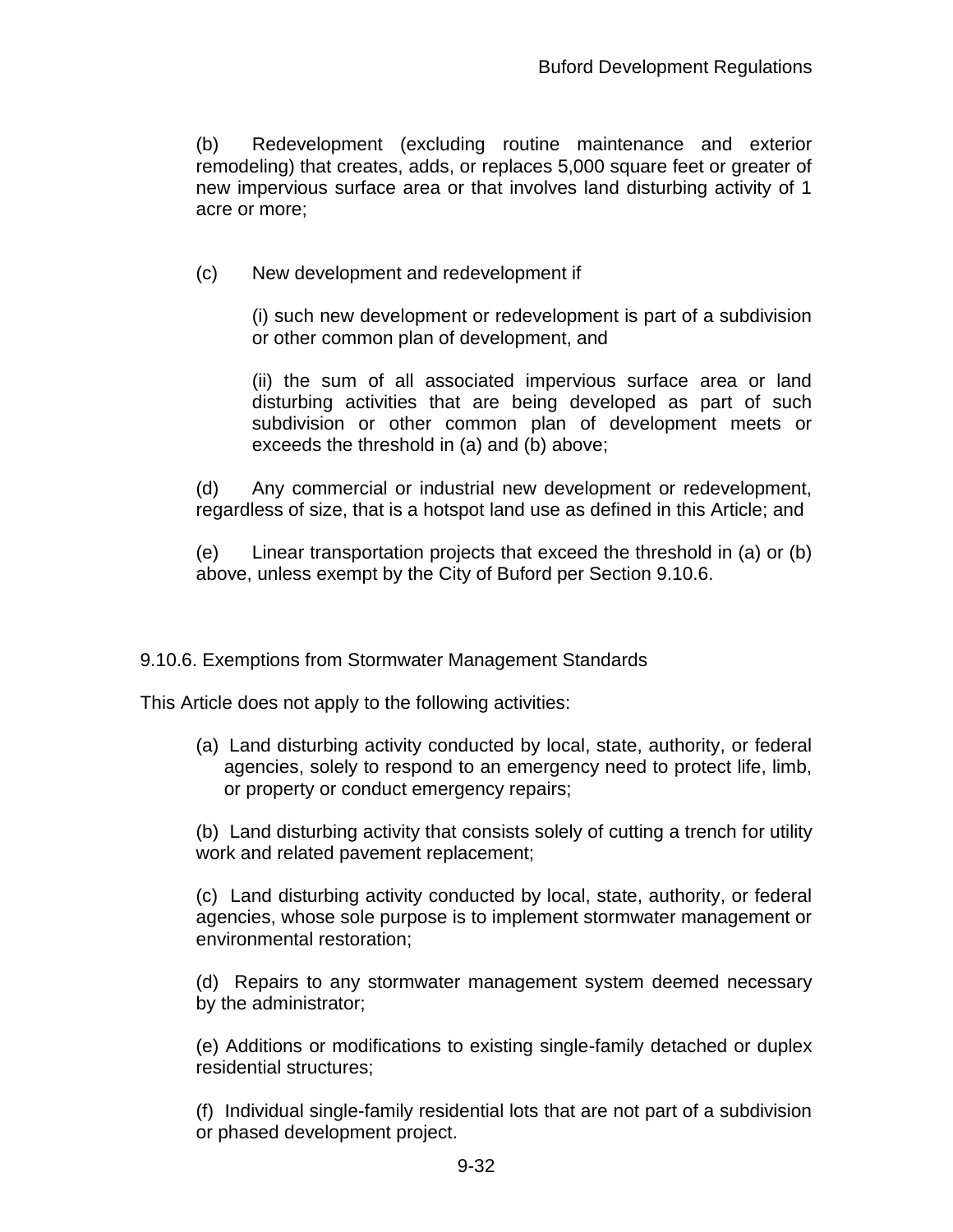(g) Agricultural practices as described O.C.G.A. 12-7-17(5) within areas zoned for these activities with the exception of buildings or permanent structures that exceed the threshold in 9.10.5 (a) or (b);

(h) Silvicultural land management activities as described O.C.G.A. 12-7- 17(6) within areas zoned for these activities with the exception of buildings or permanent structures that exceed the threshold in 9.10.5 (a) or (b);

(i) Installations or modifications to existing structures solely to implement Americans with Disabilities Act (ADA) requirements, including but not limited to elevator shafts, handicapped access ramps and parking, and enlarged entrances or exits; and

(j) Linear transportation projects being constructed by City of Buford to the extent the administrator determines that the stormwater management standards may be infeasible to apply, all or in part, for any portion of the linear transportation project.

## 9.10.7. Stormwater Management Standards

Subject to the applicability criteria in Section 9.10.5 and exemptions in Section 9.10.6, the following stormwater management standards apply. Additional details for each standard can be found in the GSMM:

(a) Design of Stormwater Management System: The design of the stormwater management system shall be in accordance with the applicable sections of the GSMM as directed by the administrator. Any design which proposes a dam shall comply with the Georgia Safe Dams Act and Rules for Dam Safety as applicable.

(b) Natural Resources Inventory: Site reconnaissance and surveying techniques shall be used to complete a thorough assessment of existing natural resources, both terrestrial and aquatic, found on the site. Resources to be identified, mapped, and shown on the Stormwater Management Plan, shall include, at a minimum (as applicable):

- (i) Topography (minimum of 2-foot contours) and Steep Slopes (i.e., Areas with Slopes Greater Than 15%),
- (ii) Natural Drainage Divides and Patterns,
- (iii) Natural Drainage Features (e.g., swales, basins, depressional areas),
- (iv) Natural feature protection and conservation areas such as wetlands, lakes, ponds, floodplains, stream buffers, drinking water wellhead protection areas and river corridors,
- (v) Predominant soils (including erodible soils and karst areas), and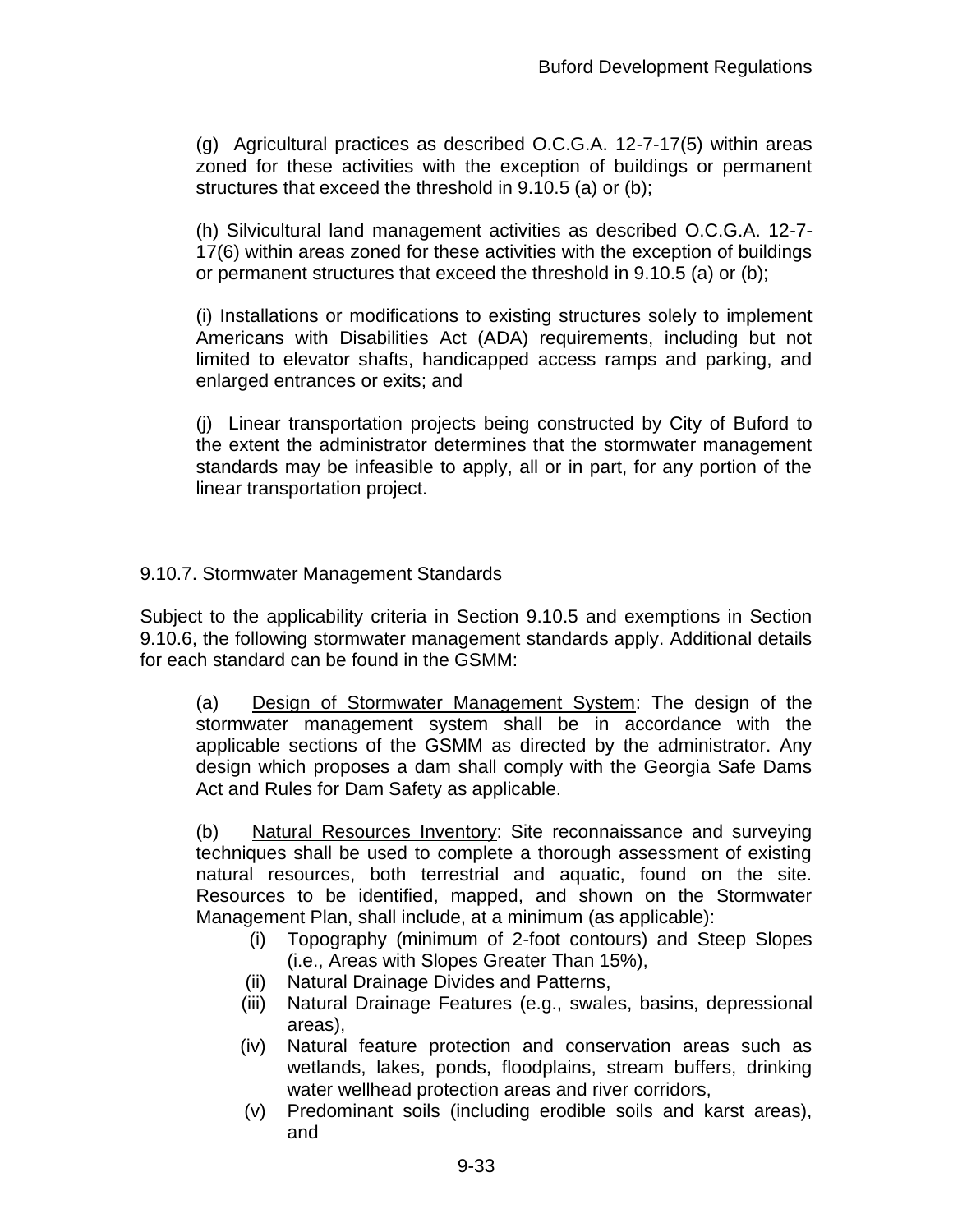(vi) Existing predominant vegetation including trees, high quality habitat and other existing vegetation.

(c) Better Site Design Practices for Stormwater Management: Stormwater management plans shall preserve the natural drainage and natural treatment systems and reduce the generation of additional stormwater runoff and pollutants to the maximum extent practicable. Additional details can be found in the GSMM.

(d) Stormwater Runoff Quality/Reduction: Stormwater Runoff Quality and Reduction shall be provided by using the following:

(i) For development with a stormwater management plan submitted before January 5, 2021, the applicant may choose either (A) Runoff Reduction or (B) Water Quality.

(ii) For development with a stormwater management plan submitted on or after January 5, 2021, the applicant shall choose (A) Runoff Reduction and additional water quality shall not be required. To the extent (A) Runoff Reduction has been determined to be infeasible for all or a portion of the site using the Practicability Policy, then (B) Water Quality shall apply for the remaining runoff from a 1.2 inch rainfall event and must be treated to remove at least 80% of the calculated average annual post-development total suspended solids (TSS) load or equivalent as defined in the GSMM.

(A) Runoff Reduction - The stormwater management system shall be designed to retain the first 1.0 inch of rainfall on the site using runoff reduction methods, to the maximum extent practicable.

(B) Water Quality – The stormwater management system shall be designed to remove at least 80% of the calculated average annual post-development total suspended solids (TSS) load or equivalent as defined in the GSMM for runoff from a 1.2 inch rainfall event.

(iii) If a site is determined to be a hotspot as detailed in Section 9.10.5, the City of Buford may require the use of specific or additional components for the stormwater management system to address pollutants of concern generated by that site.

(e) Stream Channel Protection: Stream channel protection shall be provided by using all of the following three approaches:

(i) 24-hour extended detention storage of the 1-year, 24-hour return frequency storm event;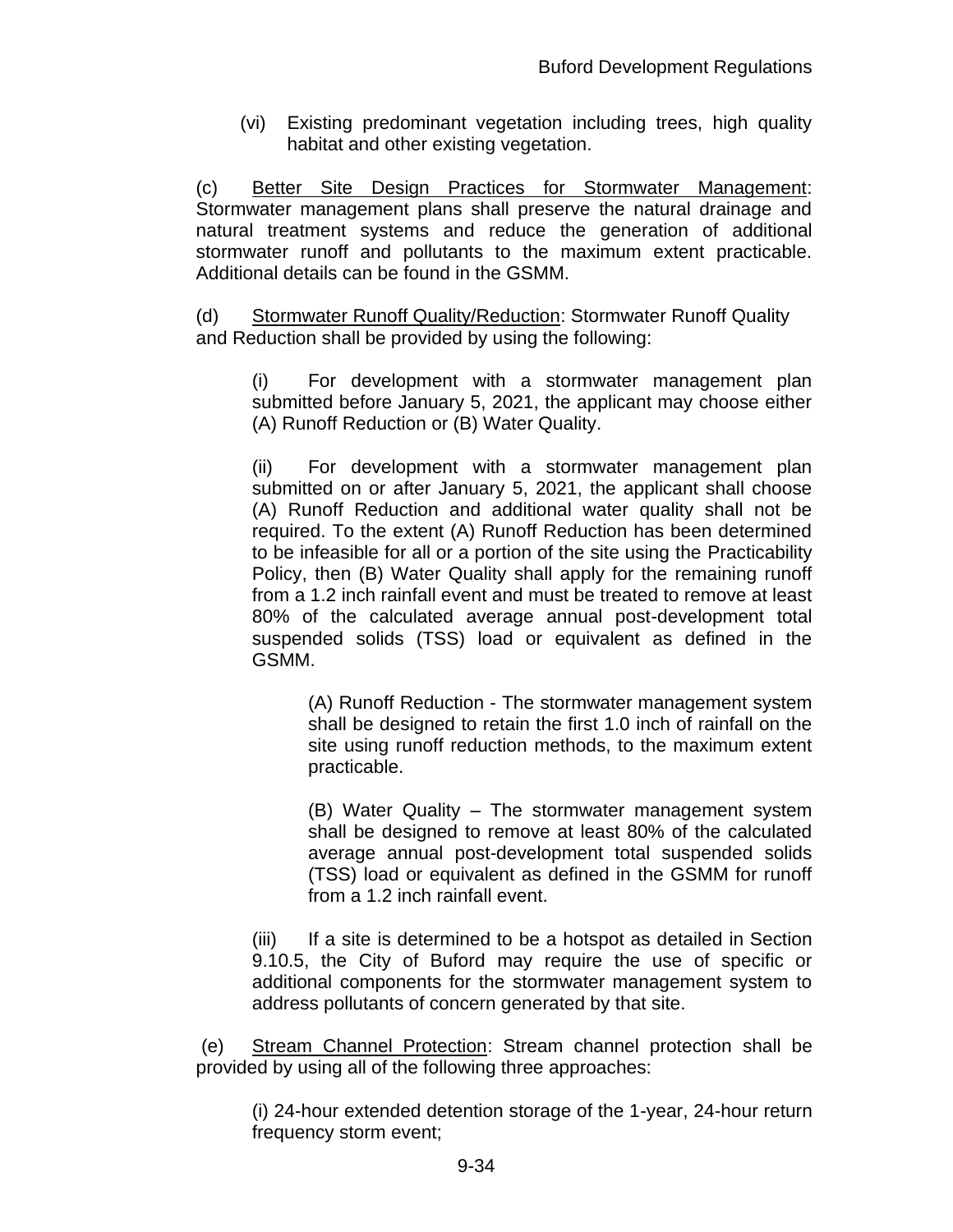(ii) Erosion prevention measures, such as energy dissipation and velocity control; and

(iii) Preservation of any applicable stream buffer.

(f) Overbank Flood Protection: Downstream overbank flood protection shall be provided by controlling the post-development peak discharge rate to the pre-development rate for the 25-year, 24-hour storm event.

(g) Extreme Flood Protection: Extreme flood protection shall be provided by controlling the 100-year, 24-hour storm event such that flooding is not exacerbated.

(h) Downstream Analysis: Due to peak flow timing and runoff volume effects, some structural components of the stormwater management system fail to reduce discharge peaks to pre-development levels downstream from the site. A downstream peak flow analysis shall be provided to the point in the watershed downstream of the site or the stormwater management system where the area of the site comprises 10% of the total drainage area in accordance with Section 3.1.9 of the GSMM. This is to help ensure that there are minimal downstream impacts from development on the site. The downstream analysis may result in the need to resize structural components of the stormwater management system.

(i) Stormwater Management System Inspection and Maintenance: The components of the stormwater management system that will not be dedicated to and accepted by the City of Buford, including all drainage facilities, best management practices, credited conservation spaces, and conveyance systems, shall have an inspection and maintenance agreement to ensure that they continue to function as designed. All new development and redevelopment sites are to prepare a comprehensive inspection and maintenance agreement for the on-site stormwater management system. This plan shall be written in accordance with the requirements in Section 9.10.19.

9.10.8. Pre-Submittal Meeting, Stormwater Concept Plan, and Stormwater Management Plan Requirements

(a) Before a land development permit application is submitted, an applicant may request a pre-submittal meeting with the City of Buford. The pre-submittal meeting should take place based on an early step in the development process such as before site analysis and inventory (GSMM Section 2.4.2.4) or the stormwater concept plan (GSMM Section 2.4.2.5). The purpose of the pre-submittal meeting is to discuss opportunities,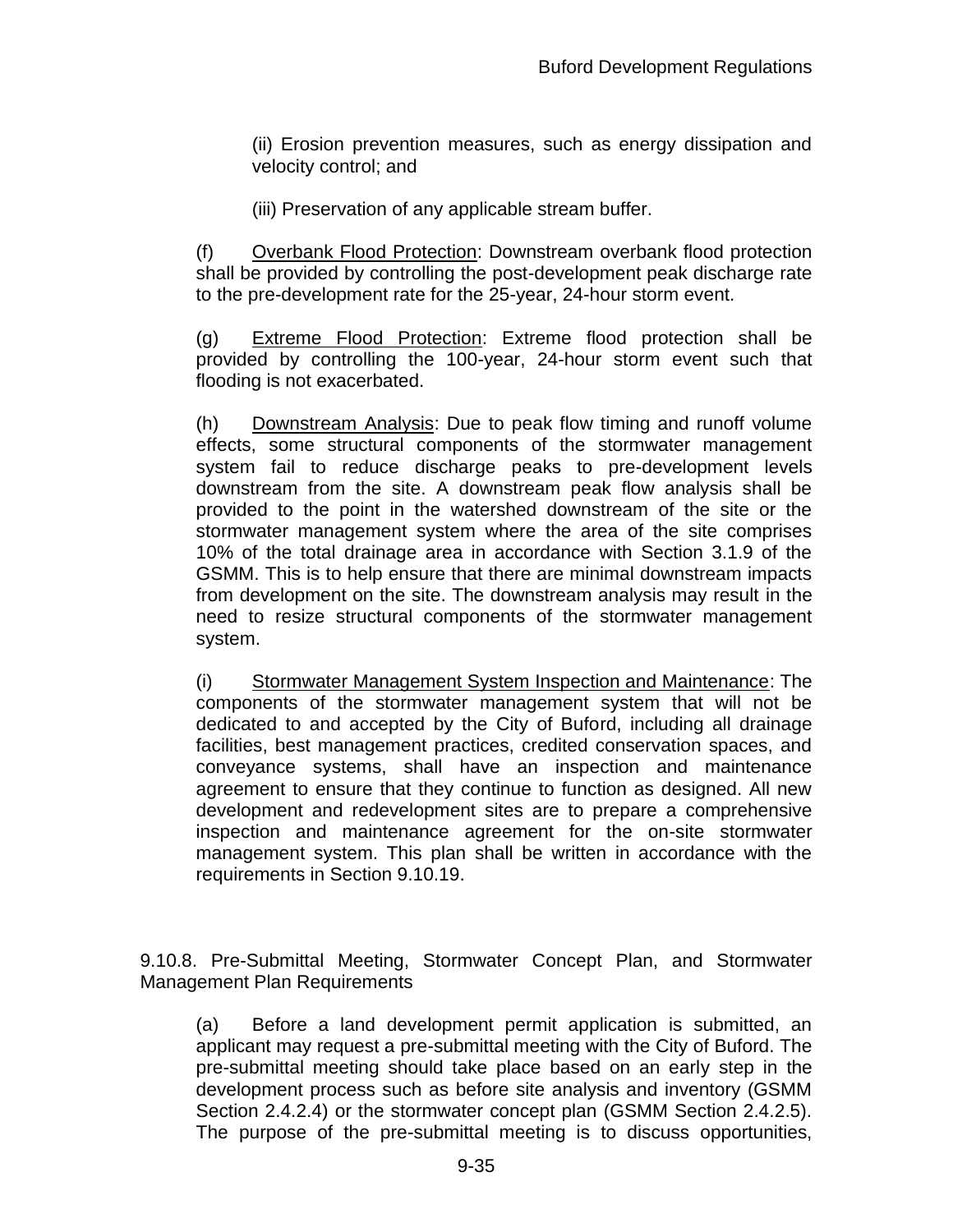constraints, and ideas for the stormwater management system before formal site design engineering. To the extent applicable, local and regional watershed plans, greenspace plans, trails and greenway plans, and other resource protection plans should be consulted in the pre-submittal meeting. Applicants must request a pre-submittal meeting with the City of Buford when applying for a Determination of Infeasibility through the Practicability Policy.

(b) The stormwater concept plan shall be prepared using the minimum following steps:

(i) Develop the site layout using better site design techniques, as applicable (GSMM Section 2.3).

(ii) Calculate preliminary estimates of the unified stormwater sizing criteria requirements for stormwater runoff quality/reduction, channel protection, overbank flooding protection and extreme flood protection (GSMM Section 2.2).

(iii) Perform screening and preliminary selection of appropriate best management practices and identification of potential siting locations (GSMM Section 4.1).

(c) The stormwater concept plan shall contain:

- (i) Common address and legal description of the site,
- (ii) Vicinity map, and

(iii) Existing conditions and proposed site layout mapping and plans (recommended scale of  $1" = 50'$ ), which illustrate at a minimum:

(A) Existing and proposed topography (minimum of 2-foot contours),

(B) Perennial and intermittent streams,

(C) Mapping of predominant soils from USDA soil surveys,

(D) Boundaries of existing predominant vegetation and proposed limits of clearing and grading,

(E) Location and boundaries of other natural feature protection and conservation areas such as wetlands, lakes, ponds, floodplains, stream buffers and other setbacks (e.g., drinking water well setbacks, septic setbacks, etc.),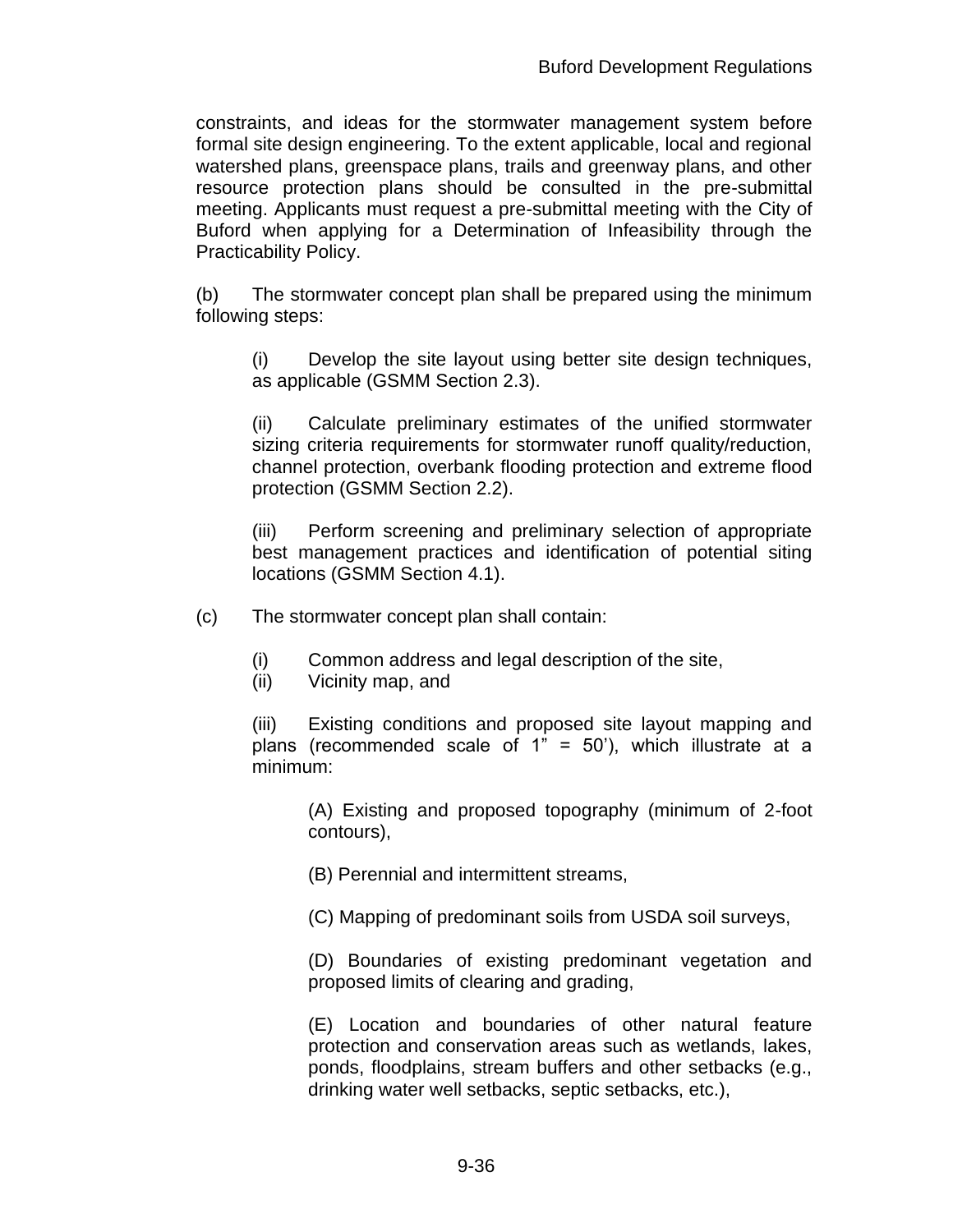(F) Location of existing and proposed roads, buildings, parking areas and other impervious surfaces,

(G) Existing and proposed utilities (e.g., water, sewer, gas, electric) and easements,

(H) Preliminary estimates of unified stormwater sizing criteria requirements,

(I) Preliminary selection and location, size, and limits of disturbance of proposed BMPs,

(J) Location of existing and proposed conveyance systems such as grass channels, swales, and storm drains,

(K) Flow paths,

(L) Location of the boundaries of the base flood floodplain, future-conditions floodplain, and the floodway (as applicable) and relationship of site to upstream and downstream properties and drainage, and

(M) Preliminary location and dimensions of proposed channel modifications, such as bridge or culvert crossings.

(d) The stormwater management plan shall contain the items listed in this part and be prepared under the direct supervisory control of either a registered Professional Engineer or a registered Landscape Architect licensed in the state of Georgia. Items (iii), (iv), (v), and (vi) shall be sealed and signed by a registered Professional Engineer licensed in the state of Georgia. The overall site plan must be stamped by a design professional licensed in the State of Georgia for such purpose. (GSMM Section 2.4.2.7)

- (i) Natural Resources Inventory
- (ii) Stormwater Concept Plan
- (iii) Existing Conditions Hydrologic Analysis
- (iv) Post-Development Hydrologic Analysis
- (v) Stormwater Management System
- (vi) Stormwater Quality Site Development Review Tool
- (vii) Downstream Analysis
- (viii) Erosion and Sedimentation Control Plan
- (ix) BMP Landscaping Plan
- (x) Inspection and Maintenance Agreement
- (xi) Evidence of Acquisition of Applicable Local and Non-Local **Permits**
- (xii) Determination of Infeasibility (if applicable)

(e) For redevelopment and to the extent existing stormwater management structures are being used to meet stormwater management standards the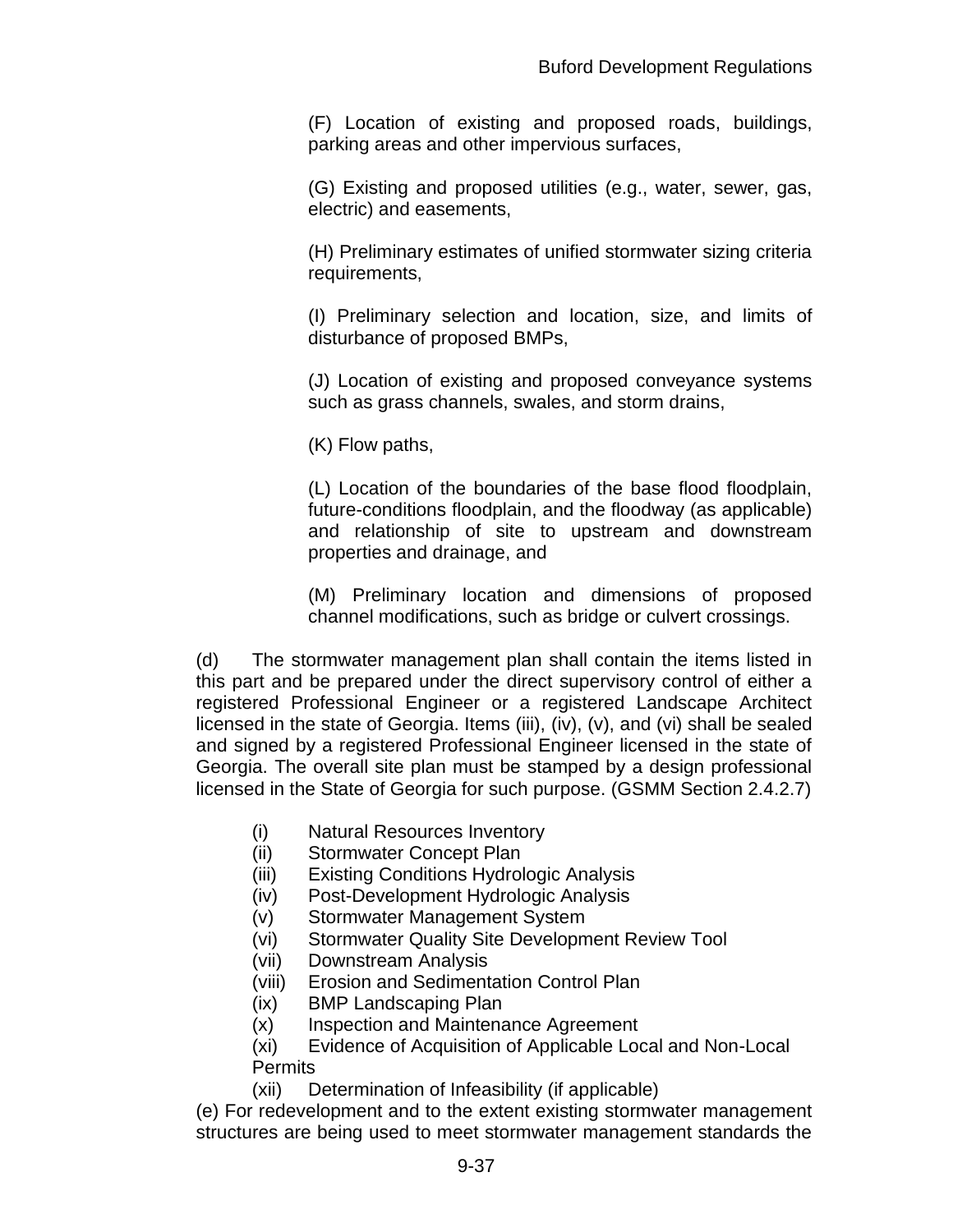following must also be included in the stormwater management plan for existing stormwater management structures

- (i) As-built Drawings
- (ii) Hydrology Reports
- (iii) Current inspection of existing stormwater management
- structures with deficiencies noted
- (iv) BMP Landscaping Plans

#### 9.10.9. Application Fee

The fee for review of any land development application shall be based on the fee structure established by the City of Buford, and payment shall be made before the issuance of any land disturbance permit or building permit for the development.

#### 9.10.10. Application Procedures

Land development applications are handled as part of the process to obtain the land disturbance permit pursuant to Article 4 of the Development Regulations or building permit pursuant to Article 4 of the Development Regulations or Section 1501 of the Zoning Ordinance and, as applicable. Before any person begins development on a site, the owner of the site shall first obtain approval in accordance with the following procedure:

(a) File a land development application with the City of Buford on the City of Buford's form of application with the following supporting materials:

(i) the stormwater management plan prepared in accordance with Section 9.10.8 (d),

(ii) a certification that the development will be performed in accordance with the stormwater management plan once approved, (iii) a Preliminary Determination of Infeasibility, as applicable, prepared in accordance with the practicability policy, and (iv) an acknowledgement that applicant has reviewed the City of Buford's form of inspection and maintenance agreement and that applicant agrees to sign and record such inspection and maintenance agreement before the final inspection. (v) a maintenance bond, if applicable (vi) an inspection and maintenance agreement in accordance with Section 9.10.19

(b) The administrator shall inform the applicant whether the application and supporting materials are approved or disapproved.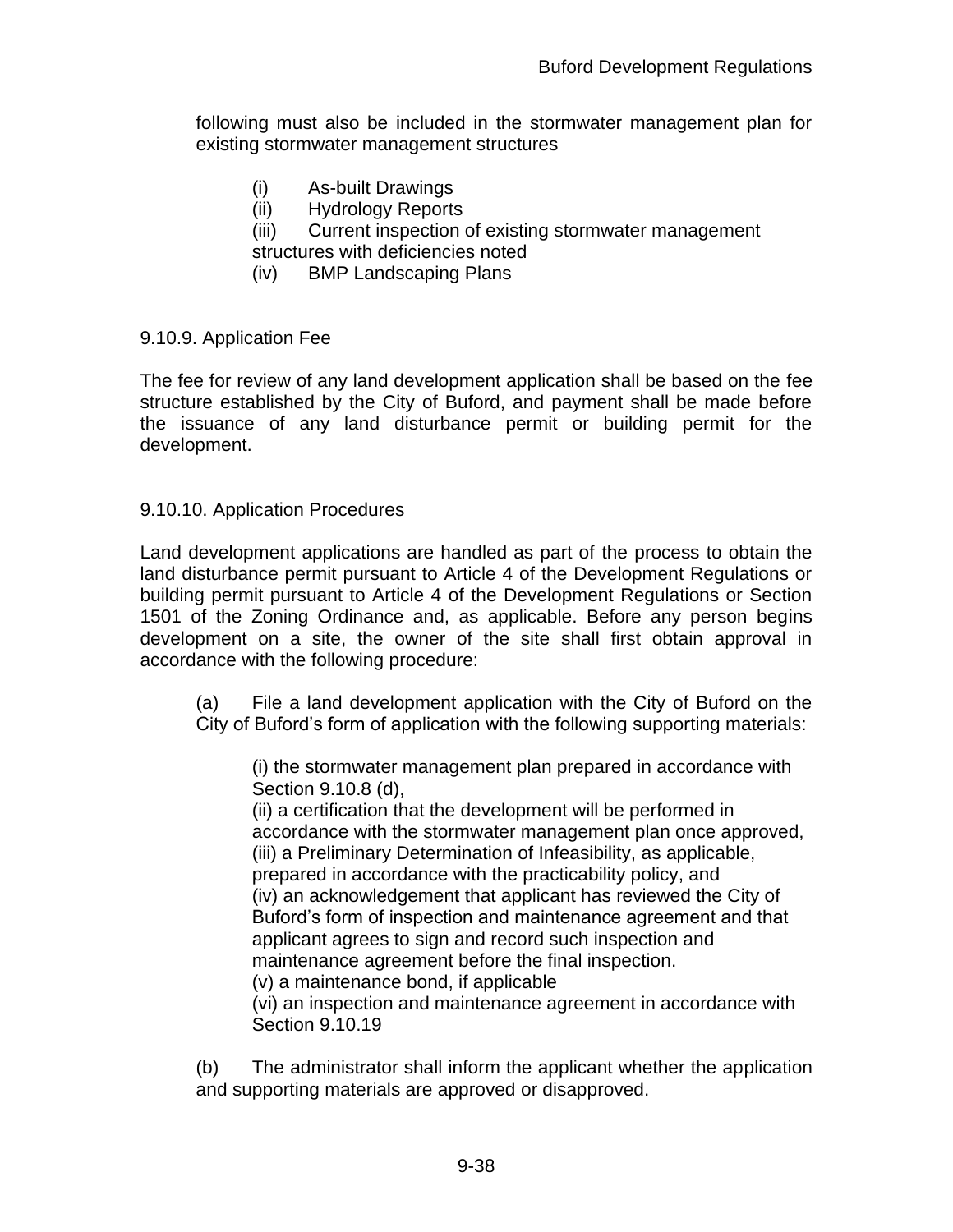(c) If the application or supporting materials are disapproved, the administrator shall notify the applicant of such fact in writing. The applicant may then revise any item not meeting the requirements hereof and resubmit the same for the administrator to again consider and either approve or disapprove.

(d) If the application and supporting materials are approved, the City of Buford may issue the associated land disturbance permit or building permit, provided all other legal requirements for the issuance of such permits have been met. The stormwater management plan included in such applications becomes the approved stormwater management plan.

9.10.11. Compliance with the Approved Stormwater Management Plan

All development shall be:

- (a) consistent with the approved stormwater management plan and all applicable land disturbance and building permits, and
- (b) conducted only within the area specified in the approved stormwater management plan.

No changes may be made to an approved stormwater management plan without review and advanced written approval by the administrator.

9.10.12. Stormwater Quality Site Development Review Tool

An automated spreadsheet tool was developed to facilitate the consistent review of development projects across the 15-county Metropolitan North Georgia Water Planning District (the district), of which the city is a part. The tool was specifically designed to meet the unified sizing and water quality performance criteria outlined in the Georgia Stormwater Management Manual. The overall goal is to provide an effective tool for city review staff and the development community to quickly evaluate the water quality performance of stormwater management plans for development sites. It allows the developer to use a variety of BMPs and provides incentives for leaving key areas, particularly stream buffers, undisturbed. The city requires every project, unless otherwise exempt, to use the latest stormwater quality site development review tool.

9.10.13. Inspections to Ensure Plan Compliance During Construction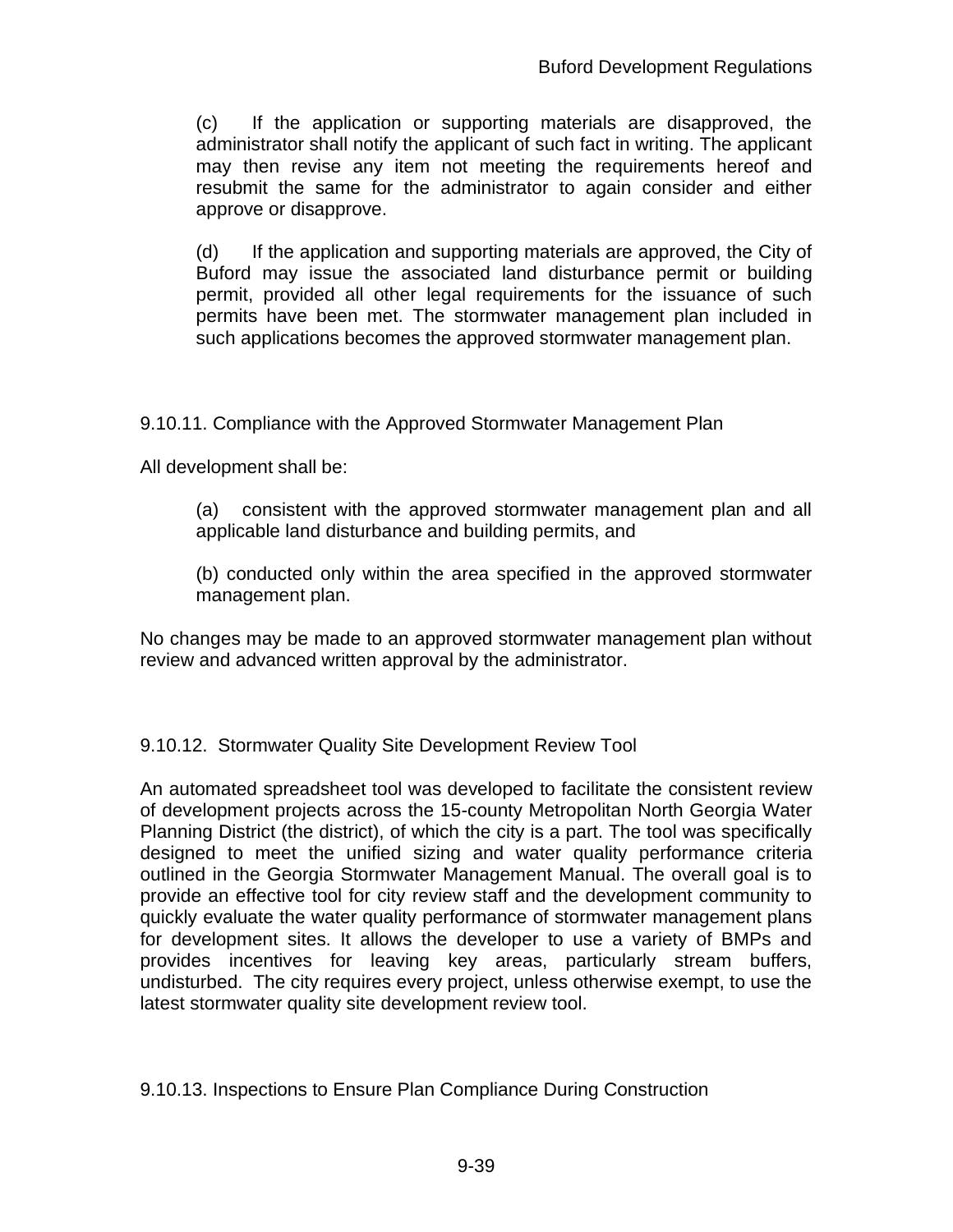Periodic inspections of the stormwater management system during construction shall be conducted by the staff of the City of Buford or conducted and certified by a professional engineer who has been approved by the City of Buford. Inspections shall use the approved stormwater management plan for establishing compliance. All inspections shall be documented with written reports that contain the following information:

(a) The date and location of the inspection;

(b) Whether the stormwater management system is in compliance with the approved stormwater management plan;

(c) Variations from the approved stormwater management plan; and

(d) Any other variations or violations of the conditions of the approved stormwater management plan.

9.10.14. Final Inspection; As-Built Drawings; Delivery of Inspection and Maintenance Agreement

Upon completion of the development, the applicant is responsible for:

(a) Certifying that the stormwater management system is functioning properly and was constructed in conformance with the approved stormwater management plan and associated hydrologic analysis,

(b) Submitting as-built drawings showing the final design specifications for all components of the stormwater management system as certified by a professional engineer,

(c) Certifying that the landscaping is established and installed in conformance with the BMP landscaping plan, and

(d) Delivering to City of Buford a signed inspection and maintenance agreement that has been recorded by the owner in the property record for all parcel(s) that make up the site.

The required certification under part (a) shall include a certification of volume, or other performance test applicable to the type of stormwater management system component, to ensure each component is functioning as designed and built according to the design specifications in the approved stormwater management plan. This certification and the required performance tests shall be performed by a qualified person and submitted to the City of Buford with the request for a final inspection. The City of Buford shall perform a final inspection with applicant to confirm applicant has fulfilled these responsibilities.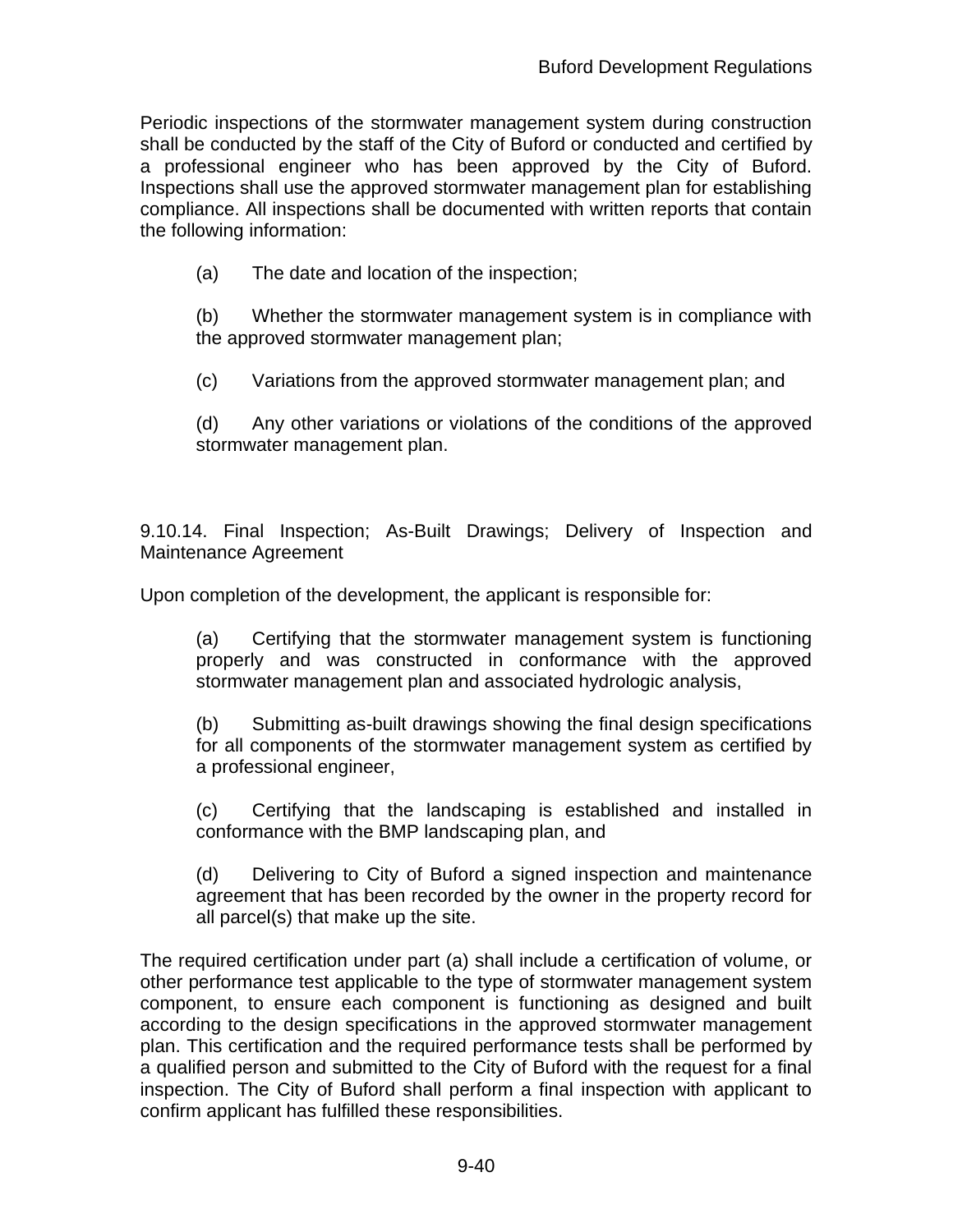# 9.10.15. Violations and Enforcement

Any violation of the approved stormwater management plan during construction, failure to submit as-built drawings, failure to submit a final BMP landscaping plan, or failure of the final inspection shall constitute and be addressed as violations of, or failures to comply with, the underlying land disturbance permit pursuant to Article 4 of the Development Regulations or the underlying building permit pursuant to Article 4 of the Development Regulations or Section 1501 of the Zoning Ordinance. To address a violation of this Article, the City of Buford shall have all the powers and remedies that are available to it for other violations of building and land disturbance permits, including without limitation the right to issue notices and orders to ensure compliance, stop work orders, and penalties as set forth in the applicable ordinances for such permits. Any such action or inaction which is continuous with respect to time is deemed to be a public nuisance and may be abated by injunctive or other equitable relief. The imposition of any of the penalties described below shall not prevent such equitable relief. The imposition of any of the penalties described below shall not prevent such equitable relief.

(a) Notice of Violation

If the City determines that an applicant or other responsible person has failed to comply with the terms and conditions of a permit, an approved stormwater management plan or the provisions of this ordinance, it shall issue a written notice of violation to such applicant or other responsible person. Where a person is engaged in activity covered by this ordinance without having first secured a permit therefore, the notice of violation shall be served on the owner or the responsible person in charge of the activity being conducted on the site.

The notice of violation shall contain:

(i) The name and address of the owner or the applicant or the responsible person;

(ii) The address or other description of the site upon which the violation is occurring;

(iii) A statement specifying the nature of the violation;

(iv) A statement requiring the person to whom the notice of violation is directed to develop and implement a plan of the remedial measures necessary to bring the action or inaction into compliance with the permit, the stormwater management plan or this ordinance and the date for the completion of such remedial action;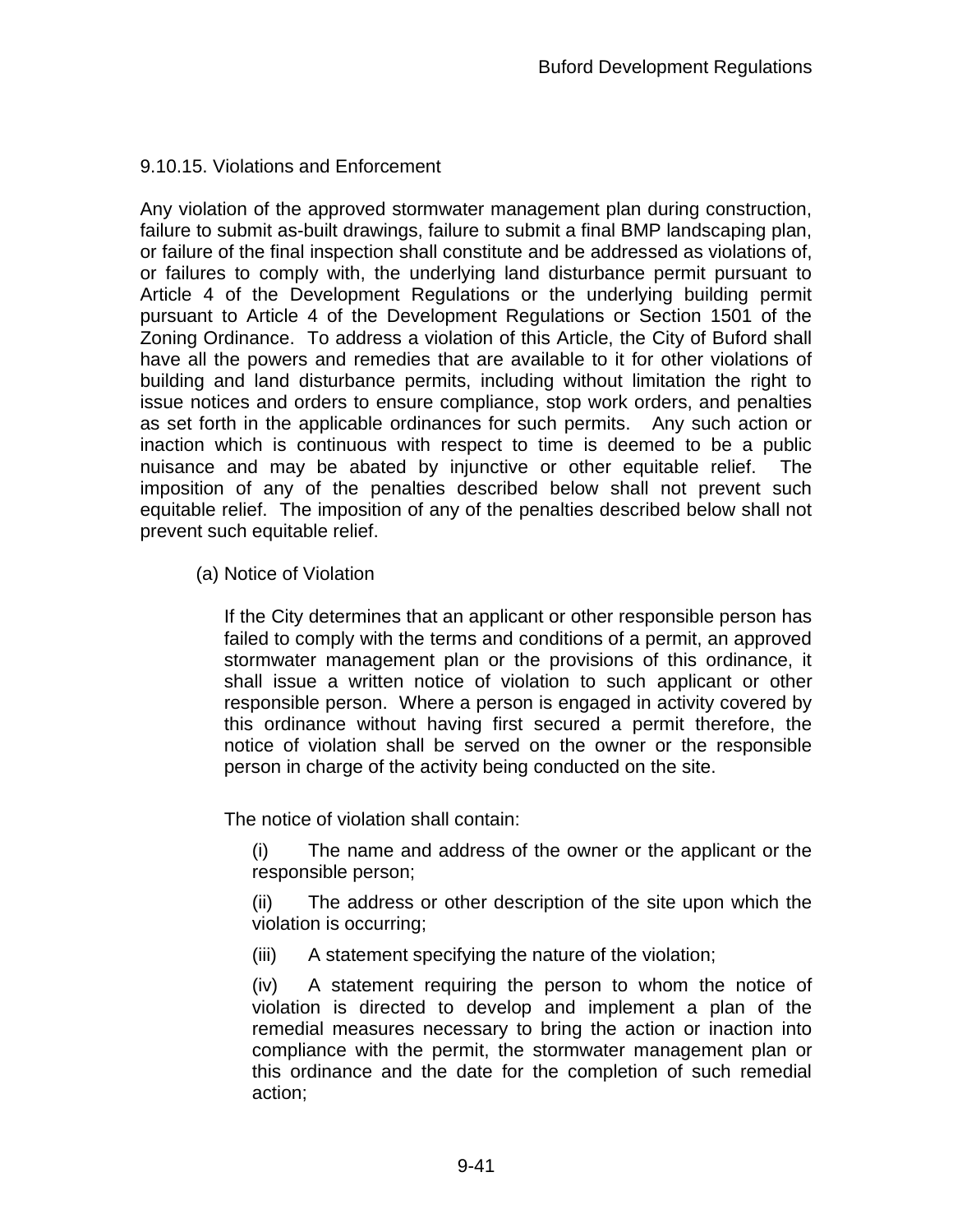(v) A statement of the penalty or penalties that may be assessed against the person to whom the notice of violation is directed; and,

(vi) A statement that the determination of violation may be appealed to the City by filing a written notice of appeal within thirty (30) days after the notice of violation, except, that in the event the violation constitutes an immediate danger to public health or public safety, twenty four (24) hours notice shall be sufficient.

### (b) Penalties

In the event the remedial measures described in the notice of violation have not been completed by the date set forth for such completion in the notice of violation, any one or more of the following actions or penalties may be taken or assessed against the person to whom the notice of violation was directed. Before taking any of the following actions or imposing any of the following penalties, the City shall first notify the applicant or other responsible person in writing of its intended action, and shall provide a reasonable opportunity, of not less than ten (10) days, except, that in the event the violation constitutes an immediate danger to public health or public safety, twenty four (24) hours notice shall be sufficient, to cure such violation. In the event the applicant or other responsible person fails to cure such violation after such notice and cure period, the City may take any one or more of the following actions or impose any one or more of the following penalties.

(i) Stop Work Order -The City may issue a stop work order that shall be served on the applicant or other responsible person. The stop work order shall remain in effect until the applicant or other responsible person has taken the remedial measures set forth in the notice of violation or has otherwise cured the violation or violations described therein, provided the stop work order may be withdrawn or modified to enable the applicant or other responsible person to take the necessary remedial measures to cure such violation or violations.

(ii) Withhold Certificate of Occupancy - The City may refuse to issue a certificate of occupancy for the building or other improvements constructed or being constructed on the site until the applicant or other responsible person has taken the remedial measures set forth in the notice of violation or has otherwise cured the violations described therein.

(iii) Suspension, Revocation or Modification of Permit - The City may suspend, revoke or modify the permit authorizing the land development project. A suspended, revoked or modified permit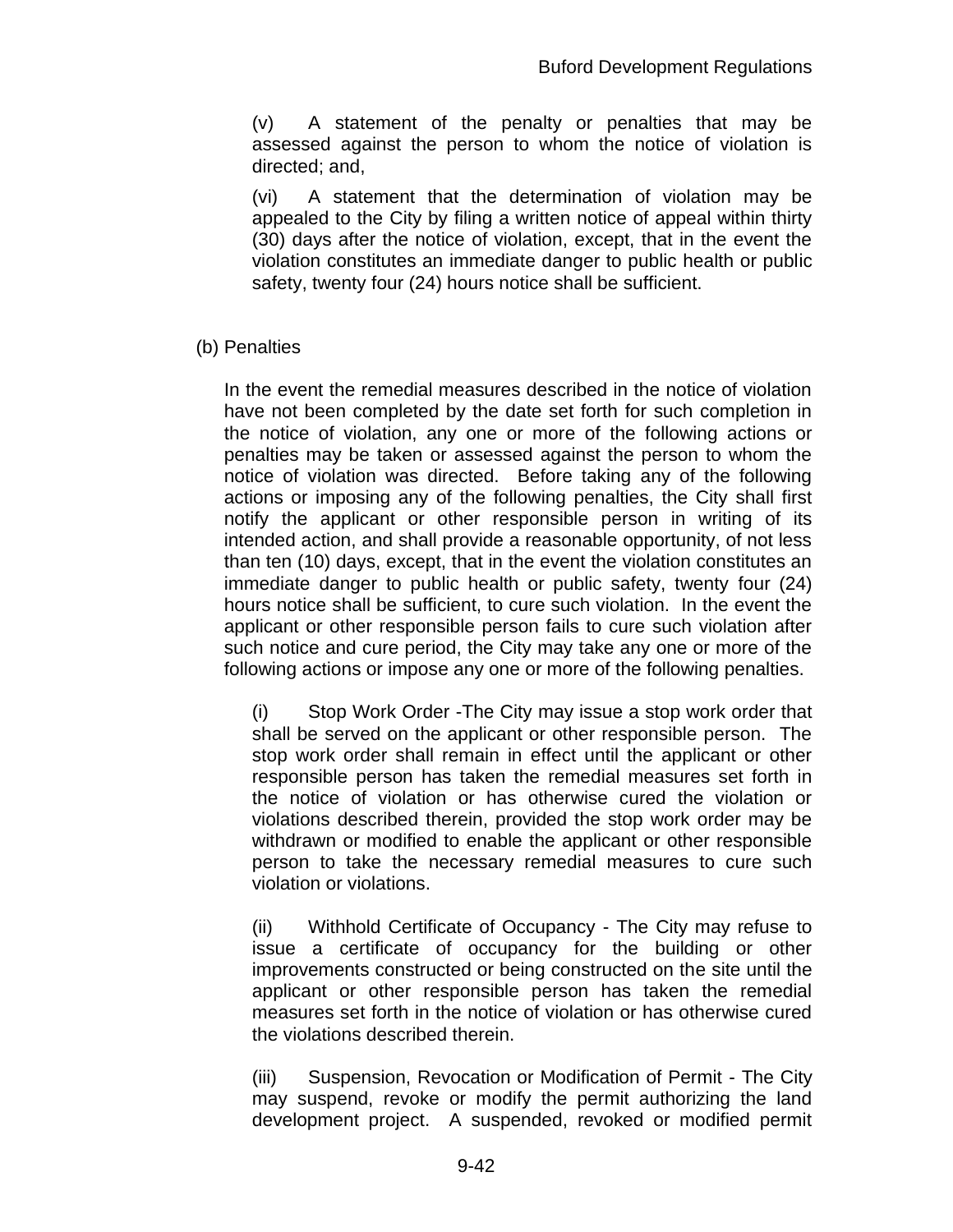may be reinstated after the applicant or other responsible person has taken the remedial measures set forth in the notice of violation or has otherwise cured the violations described therein, provided such permit may be reinstated upon such conditions as the City may deem necessary to enable the applicant or other responsible person to take the necessary remedial measures to cure such violations.

(iv) Civil Penalties - In the event the applicant or other responsible person fails to develop and implement the remedial measures required in the notice of violation or otherwise fails to cure the violations described therein within ten (10) days, or such greater period as the City shall deem appropriate, except, that in the event the violation constitutes an immediate danger to public health or public safety, twenty four (24) hours notice shall be sufficient, after the City has taken one or more of the actions described above, the City may impose a penalty not to exceed \$1,000 (depending on the severity of the violation) for each day the violation remains unremedied after receipt of the notice of violation.

(v) Criminal Penalties - For intentional and flagrant violations of this ordinance, the City may issue a citation to the applicant or other responsible person, requiring such person to appear in City court to answer charges for such violation. Upon conviction, such person shall be punished by a fine not to exceed \$1,000 or imprisonment for sixty (60) days or both. Each act of violation and each day upon which any violation shall occur shall constitute a separate offense.

9.10.16. Maintenance by Owner of Stormwater Management Systems Predating Current GSMM.

For any stormwater management systems approved and built based on requirements predating the current GSMM and that is not otherwise subject to an inspection and maintenance agreement, such stormwater management systems shall be maintained by the owner so that the stormwater management systems perform as they were originally designed.

9.10.17. Maintenance by private parties

On all commercial sites and on residential property where stormwater management facilities exist, the maintenance is the responsibility of the owner or operator of the property. It shall be the responsibility of the owner or operator to repair deficiencies in a timely manner.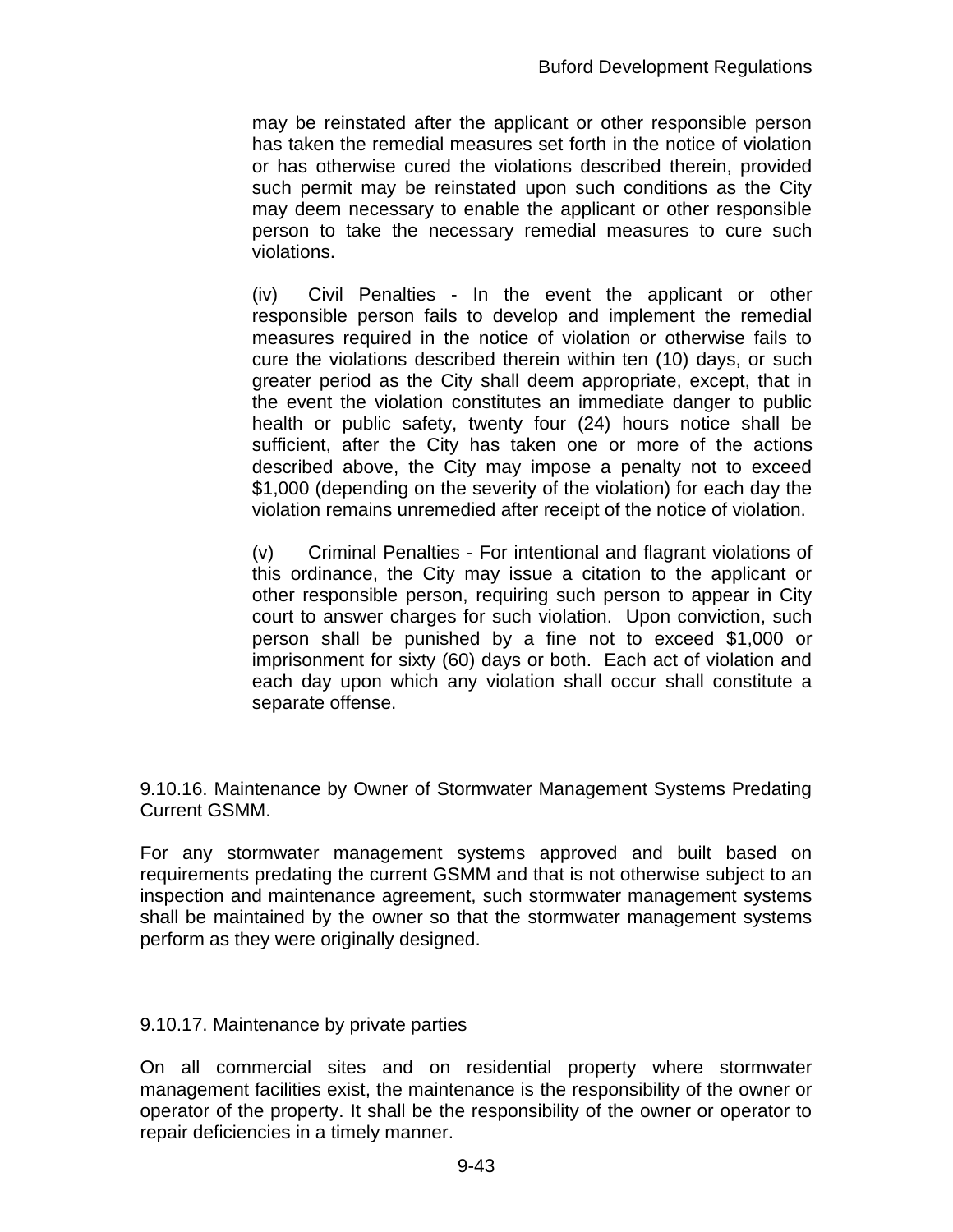## 9.10.18. Maintenance by property or homeowners association

When a subdivision or industrial/commercial park has a homeowners association or other legal entity upon approval of the Final Plat, the association will be responsible for maintenance of all drainage easements and all stormwater facilities within the development. This shall include all stormwater facilities or pipe networks located on private property, common or open space areas, or any within private drainage easements. The association shall be formed prior to final plat approval.

### 9.10.19. Inspection and Maintenance Agreements

(a) Stormwater management facilities and practices included in a stormwater management plan which are subject to an inspection and maintenance agreement must undergo ongoing inspections to document maintenance and repair needs and ensure compliance with the requirements of the agreement, the plan and this ordinance. A stormwater management facility or practice shall be inspected on a periodic basis by the responsible person in accordance with the approved inspection and maintenance agreement. In the event that the stormwater management facility has not been maintained and/or becomes a danger to public safety or public health, the City shall notify the person responsible for carrying out the maintenance plan by registered or certified mail to the person specified in the inspection and maintenance agreement. The notice shall specify the measures needed to comply with the agreement and the plan and shall specify the time within which such measures shall be completed. If the responsible person fails or refuses to meet the requirements of the inspection and maintenance agreement, the City, may correct the violation. Inspection programs by the City may be established on any reasonable basis, including but not limited to: routine inspections; random inspections; inspections based upon complaints or other notice of possible violations; and joint inspections with other agencies inspecting under environmental or safety laws. Inspections may include, but are not limited to: reviewing maintenance and repair records; sampling discharges, surface water, groundwater, and material or water in stormwater management facilities; and evaluating the condition of stormwater management facilities and practices.

(b) The owner shall execute an inspection and maintenance agreement with the City of Buford obligating the owner to inspect, clean, maintain, and repair the stormwater management system; including vegetation in the final BMP landscaping plan. The form of the inspection and maintenance agreement shall be the form provided by the City of Buford. After the inspection and maintenance agreement has been signed by the owner and the City of Buford, the owner shall promptly record such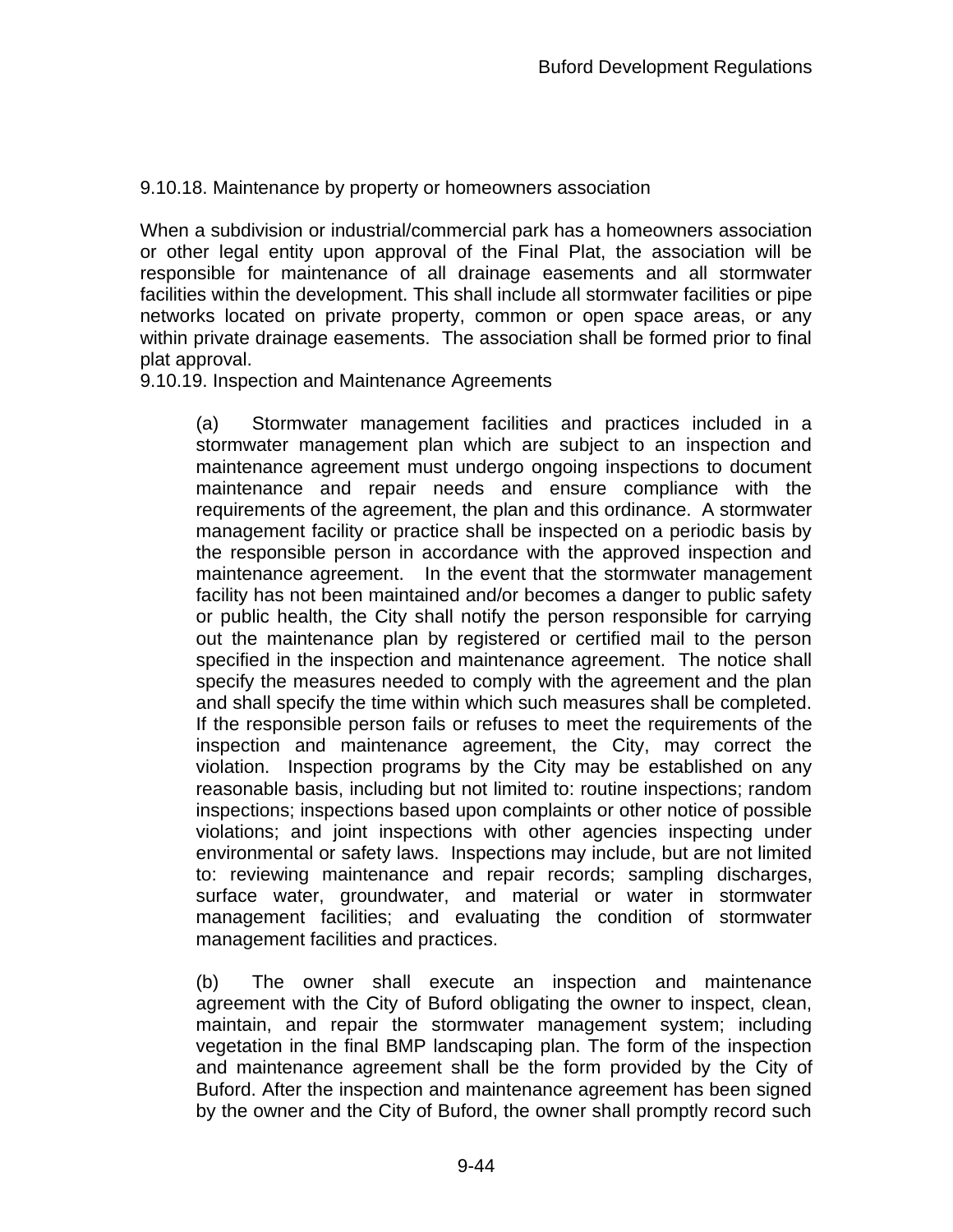agreement at the owner's cost in the property record for all parcel(s) that make up the site.

(c) The inspection and maintenance agreement shall identify by name or official title the person(s) serving as the point of contact for carrying out the owner's obligations under the inspection and maintenance agreement. The owner shall update the point of contact from time to time as needed and upon request by the City of Buford. Upon any sale or transfer of the site, the new owner shall notify the City of Buford in writing within 30 days of the name or official title of new person(s) serving as the point of contact for the new owner. Any failure of an owner to keep the point of contact up to date shall, following 30 days' notice, constitute a failure to maintain the stormwater management system.

(d) The inspection and maintenance agreement shall run with the land and bind all future successors-in-title of the site. If there is a future sale or transfer of only a portion of the site, then:

(i) The parties to such sale or transfer may enter into and record an assignment agreement designating the owner responsible for each portion of the site and associated obligations under the inspection and maintenance agreement. The parties shall record and provide written notice and a copy of such assignment agreement to the City of Buford.

(ii) In the absence of a recorded assignment agreement, all owners of the site shall be jointly and severally liable for all obligations under the inspection and maintenance agreement regardless of what portion of the site they own.

(e) The inspection and maintenance agreement, if applicable, must be approved by the city prior to plan approval, and recorded in the deed records upon final plat approval.

(f) As part of the inspection and maintenance agreement, a schedule shall be developed for when and how often routine inspection and maintenance will occur to ensure proper function of the stormwater management facility or practice. The agreement shall also include plans for annual inspections to ensure proper performance of the facility between scheduled maintenance and shall also include remedies for the default thereof.

### 9.10.20. Maintenance Bond

After the acceptance of a Final Plat for a development and prior to the issuance of the first Certificate of Occupancy for a development, the owner shall provide the City a maintenance bond to assure the faithful performance of all maintenance defined by the approved Stormwater Management Plan. The term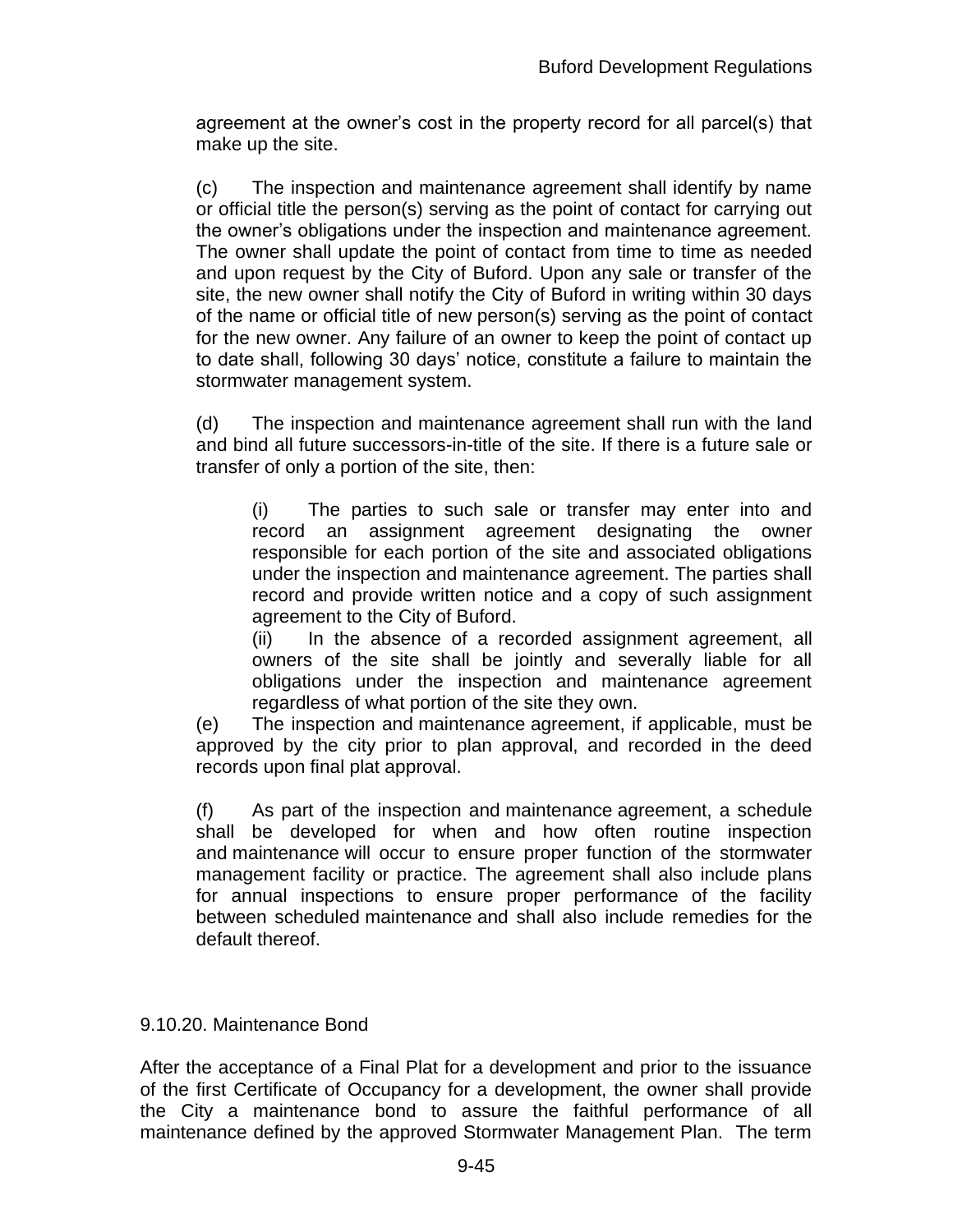of the bond shall be 18 months from the date the bond is accepted by the City. The amount of the bond shall not be less than the Estimate of Plan Annual Maintenance Costs provided as a part of the Stormwater Management Plan application.

The bond is to be payable to the City, be with surety by a company entered and licensed to do business in the State of Georgia and be acceptable to the City Manager.

The City may accept, in lieu of a maintenance bond as set forth in this Section, a letter of credit issued from a bank located within the metropolitan Atlanta area and licensed to do business in the State of Georgia. The term and amount of the letter credit shall be the same as a performance maintenance bond. The letter of credit shall be payable to the City of Buford.

### 9.10.21. Right of Entry for Maintenance Inspections

The terms of the inspection and maintenance agreement shall provide for the City of Buford's right of entry for maintenance inspections and other specified purposes. If a site was developed before the requirement to have an inspection and maintenance agreement or an inspection and maintenance agreement was for any reason not entered into, recorded, or has otherwise been invalidated or deemed insufficient, then the City of Buford shall have the right to enter and make inspections pursuant to the City of Buford's general provisions for property maintenance inspections pursuant to the City of Buford Zoning Ordinance and Development Regulations.

### 9.10.22. Owner's Failure to Maintain the Stormwater Management System

The terms of the inspection and maintenance agreement shall provide for what constitutes a failure to maintain a stormwater management system and the enforcement options available to City of Buford. If a site was developed before the requirement to have an inspection and maintenance agreement or an inspection and maintenance agreement was for any reason not entered into, recorded, or has otherwise been invalidated or deemed insufficient, then:

(a) An owner's failure to maintain the stormwater management system so that it performs as it was originally designed shall constitute and be addressed as a violation of, or failure to comply with, owner's property maintenance obligations pursuant to City of Buford Zoning Ordinance and Development Regulations, and

(b) To address such a failure to maintain the stormwater management system, the City of Buford shall have all the powers and remedies that are